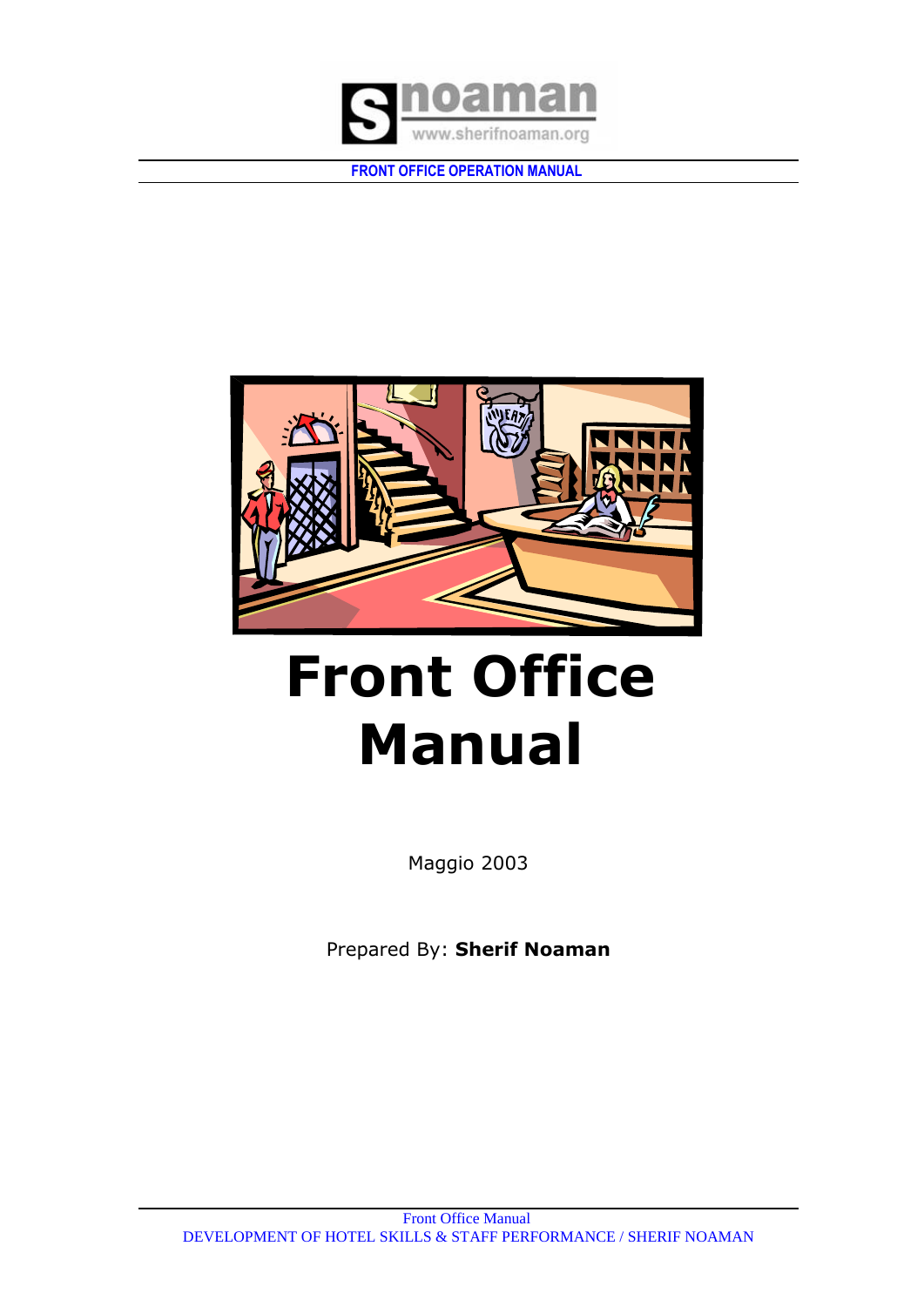

# **Front Office Manual**

The Front Office working Manual include the Common and General Front Office Duties, Job Guidelines and Responsibilities which can be applicable to all Front Office Operations and it could be modified and Personalized to Match with each Front Office Operation subject to the Hotel General Policies and Procedure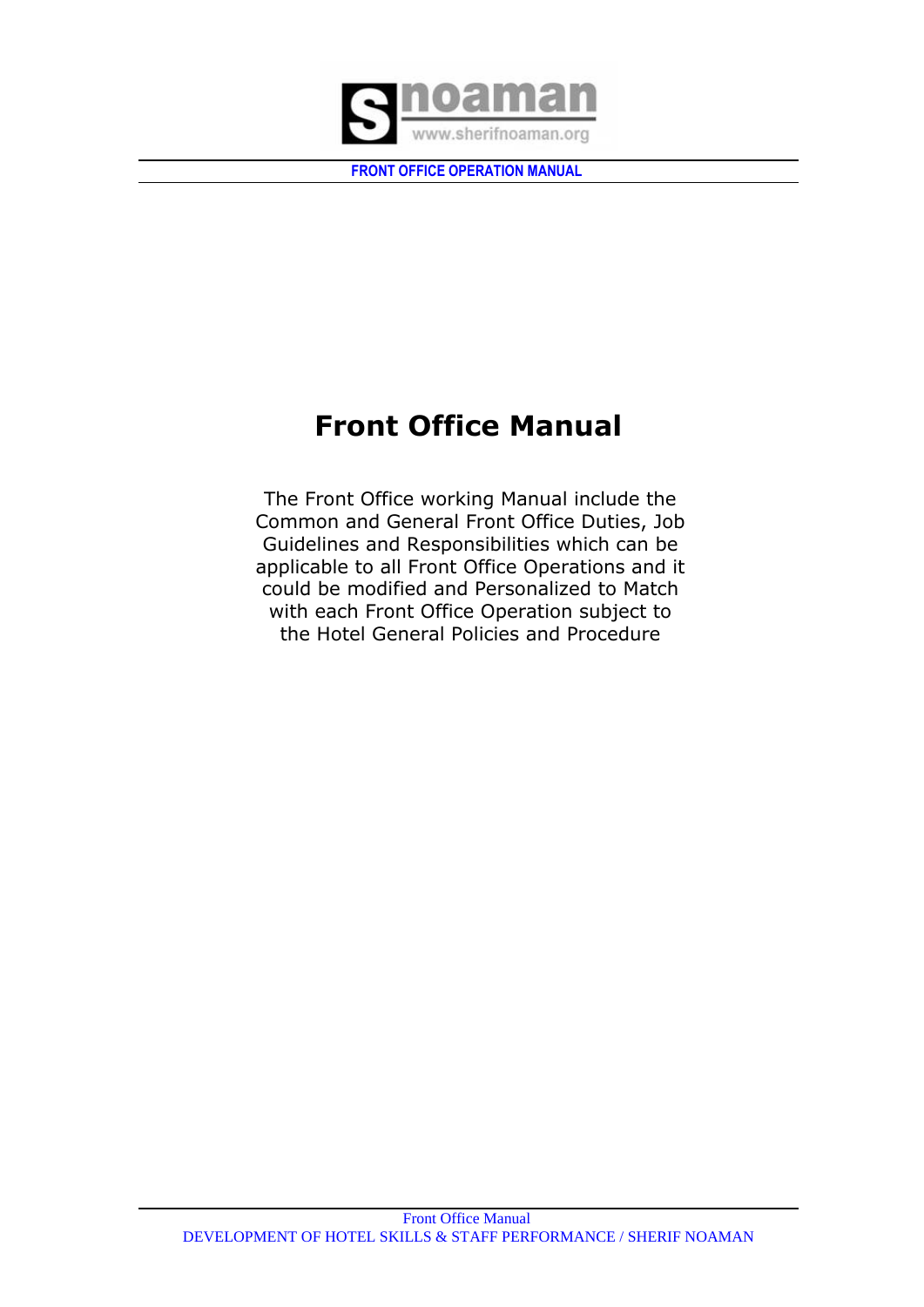

# **Front Office Working Manual**  Rooms Division / Front Office

# **Index**

# 1. Introduction

- 2. Get to Know your Hotel ( Hotel Detailed Fact Sheet)
- 3. Front Office Department
- Organization Chart
- Standard for Front Office Personnel
- Rules and Regulations for Front Office Department
- 4. Front Office Position Guide Lines ( Job Description)
- 5. Working Manual
- Telephone Operator
- Reservations
- Front Desk
- Bell Stand
- Drivers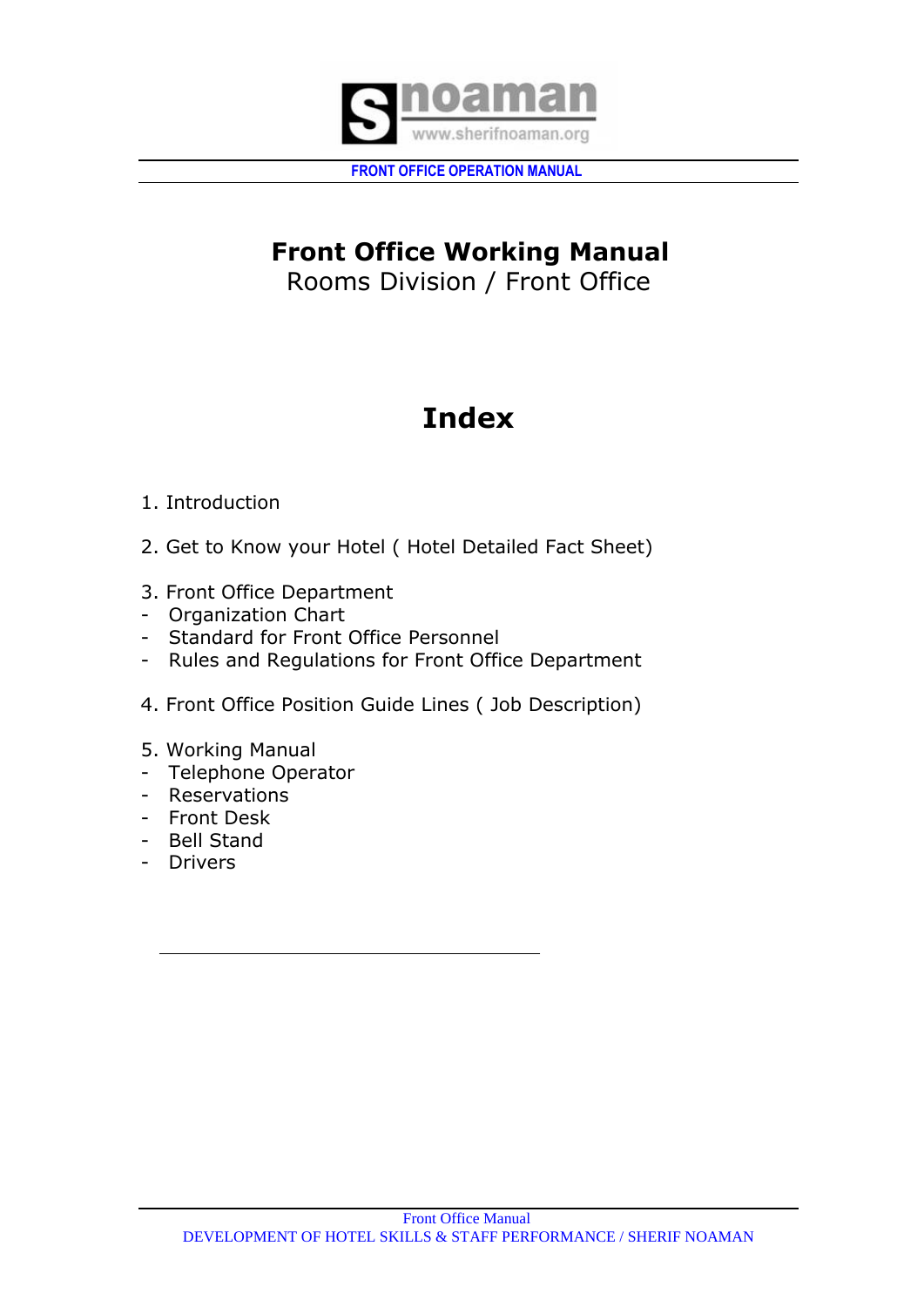

# **Introduction**

# **Role of the Front Office Department**

The Front Office Department is the control center of the hotel, providing 24-hours attention towards the handing and serving of all guests' requirements and needs. Through it flows communications with every other department; from it come instructions and directions for the care and service of the guest; to it comes changes for final billing and settlement. Simply, the Front Office Department Global Role is Providing All guest Direct Needs like accommodation, Telephone, Cashier …etc., and also to communicate to the Guests all other services of other Hotel Department.

# **Organization**

Generally, the Front Office Department is directed by the Front Office Manager, who in turn reports to the General Manager in Small Hotels or to the Rooms division Manager in big hotels . The majority of the department consists of Front Office Clerks who in ideal circumstances are interchangeable with all Front Desk functions, i.e. Reception, Information, as well as Reservations, Guest relations, concierge and Telephone Department functions.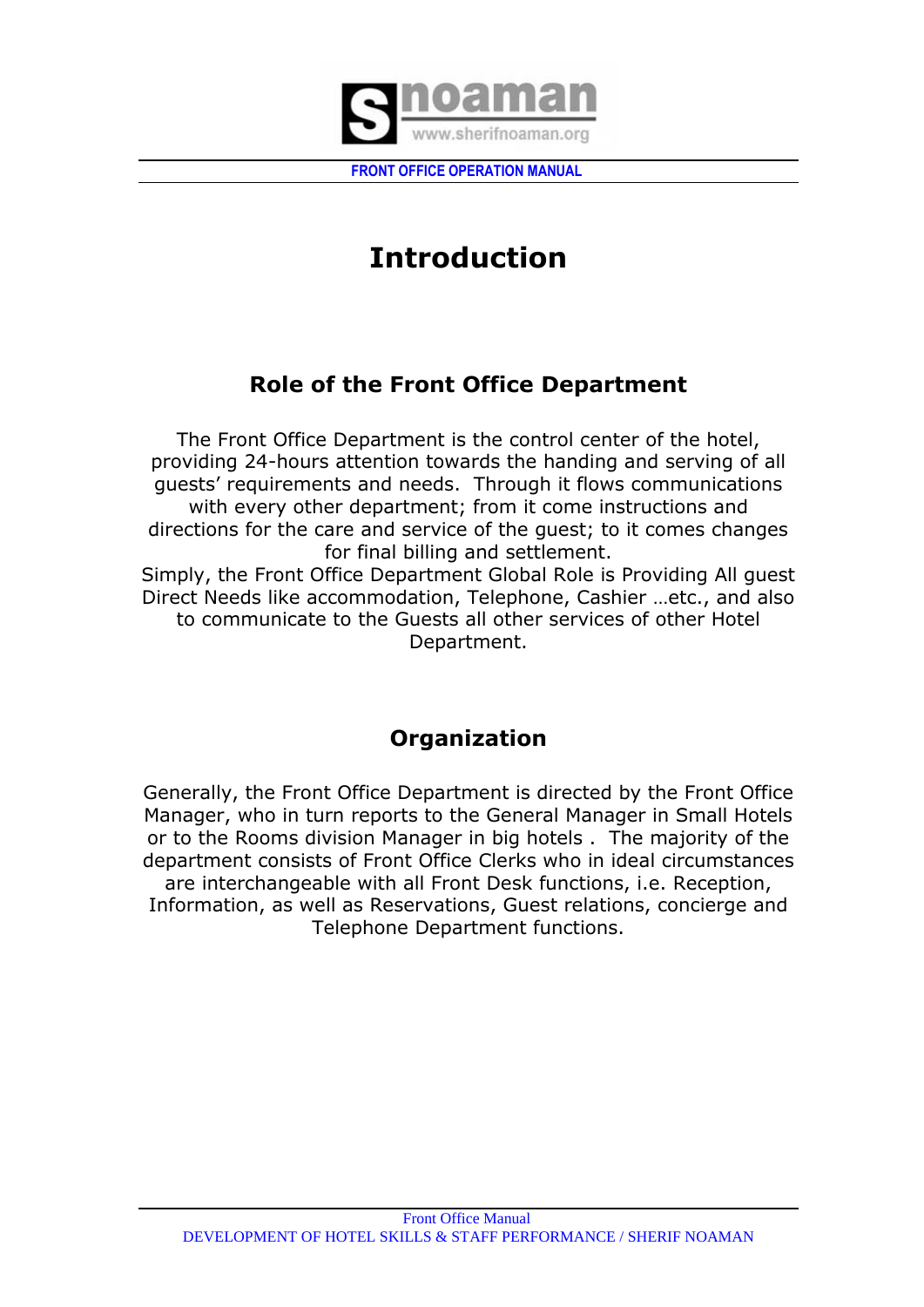

# **Principles of Good Service**

Most businesses are selling goods or products, but in the hotel business, we are selling services. Each hotel offers different kind of rooms and outlets. What differentiates a hotel from another is the way they take care of their guests. While there are certain technical skills involved in Front Office work, service is our prime product.

# **The Four Principles of Good Service**

- 1. Prompt Attention: Even if you are busy, you must recognize when the guest is trying to get your attention. You have to tactfully advise him that you will be attending him as soon as possible.
- 2. Attitude: You must go out of your way to take care of a guest's needs. This may even involve performing tasks outside your area of responsibility.
- 3. Streamlined procedures: We can not have a rule or procedure that applies to every guest. Common sense must prevail and every employee should be flexible in his approach. If a guest is standing in front of the desk, the clerk cannot find his reservation and does not expect to be sold-out, go ahead and room him. Research the matter later, but make sure you handle the guest as quickly and efficiently as possible.
- 4. Extended services : Do not leave the guest unattended after performing your specific function. Make sure you have provided Bell service or have explained to him the hotel services and the location of various facilities. Try to anticipate guest needs.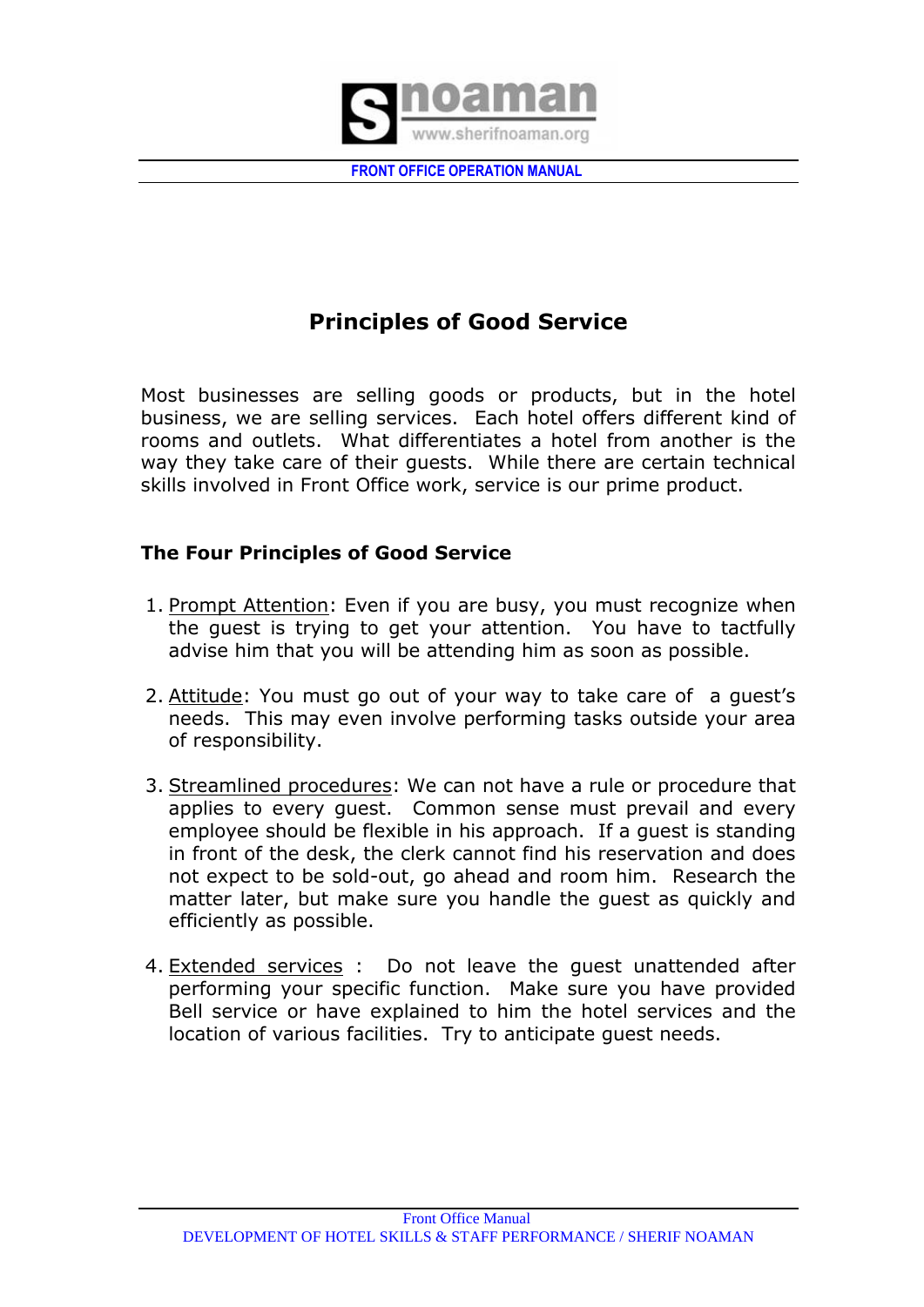

# **Get to Know Your Hotel**

**Hotel Fact Sheet ( to be filled with your hotel data )** 

**Hotel Name Address Opening date Official category Telephone Fax Web site** 

**e-mail** General Manager Reservations Sales& Marketing Guest relations General info

**Location** 

**Struttura** 

# **Accomodation types:**

**Capacity Rooms Suites Residence Handikaped rooms Connevted rooms Bed types**

# **Room Facilities:**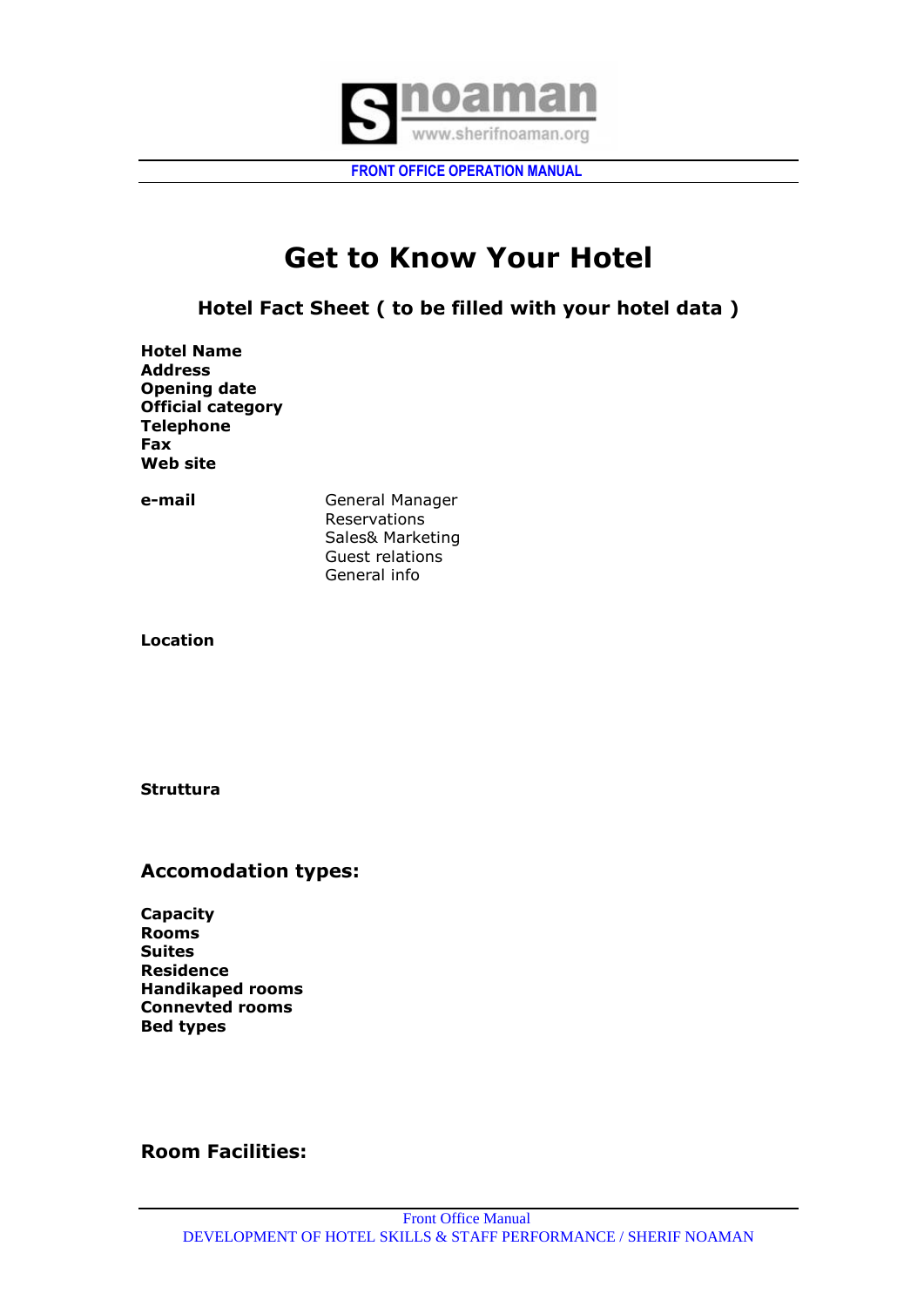

all rooms and suited are fitted with :

- \*
- \*
- \*
- \*
- \*
- \*
- \*
- \*

.

**Hotel Facilities :**

**Hotel Services:** 

**\*\*\*\*\*\*\*\***



# **Get To Know Your Department**

Front Office Organization Chart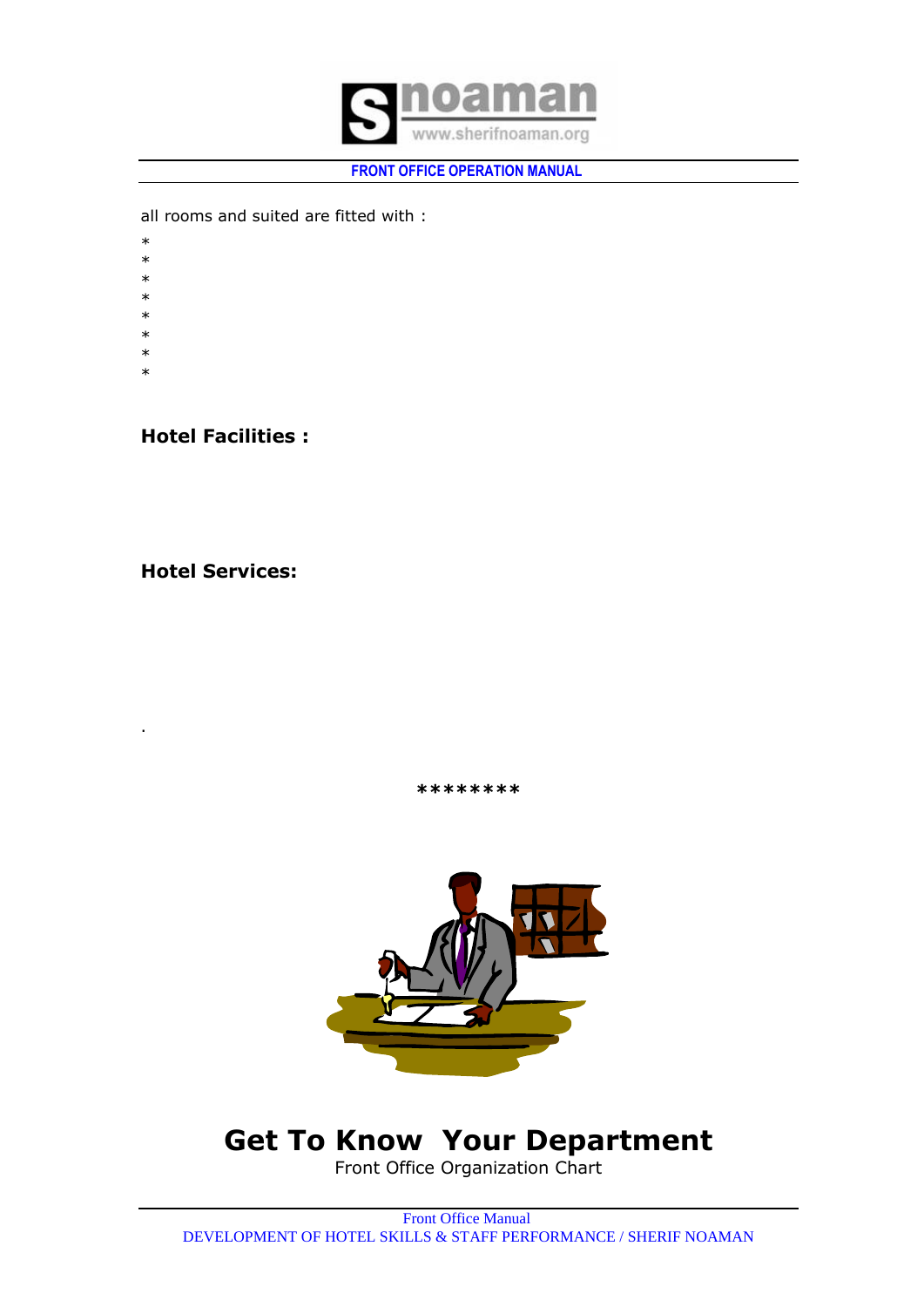



Note:

The above Organizaion chart can be chaged from a hotel to other subject to the number of rooms, in very big hotels for example , the guest relations Manager position available , also Desk Manager , Assistant Reservations Manager, Reservations supervisors..etc. . in small hotels the Chef concierge position not available for example, and is replaced with the bell-man directly.

# **Standards of Front Office Personnel**

Because of high degree of contact with guest, Front Officer personnel must have the following standards: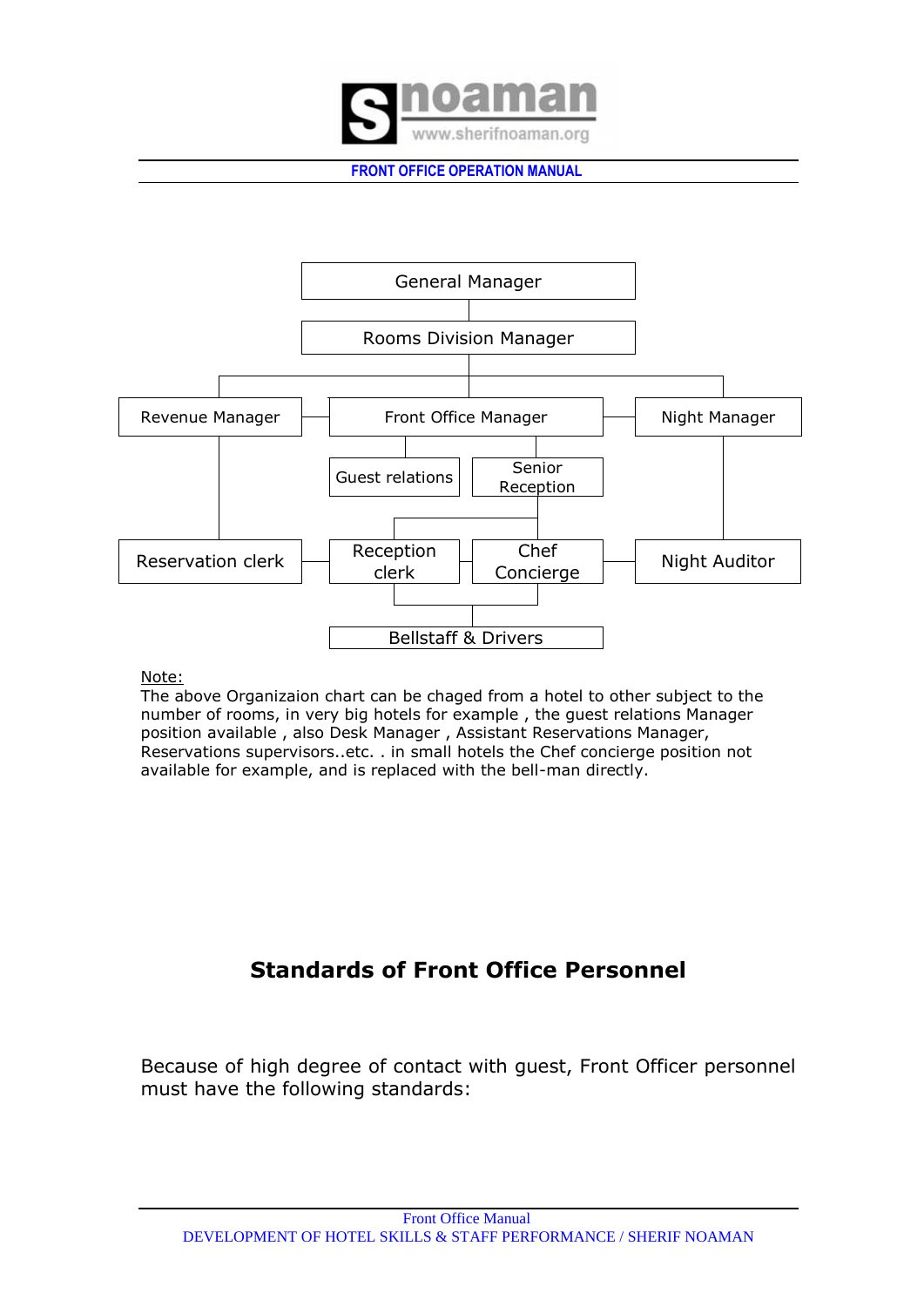

- 1. Neatness: employees must be well-groomed with clean and pressed uniform, name tag should be worn in a right position at all times.
- 2. Whenever you talk to fellow employees, use his or her name every time.
- 3. When on duty, the employee must strictly follow the rules and regulations such as not to smoke, not to chew gum or do anything that might discredit the Front Office Department.
- 4. Greet the guests with a smile and polite manners. In a conversation address the guest by name (Mr., Mrs. or Miss .....), if possible, however, do not exceed the limits of cordiality.
- 5. **Do never** insult a guest or loose composure. Whenever a problem occurs and you start to feel that you cannot handle the situation, excuse yourself politely and ask a supervisor to take over.

Remember that you could be the most important factor in the guest's stay and the reason he may never come back.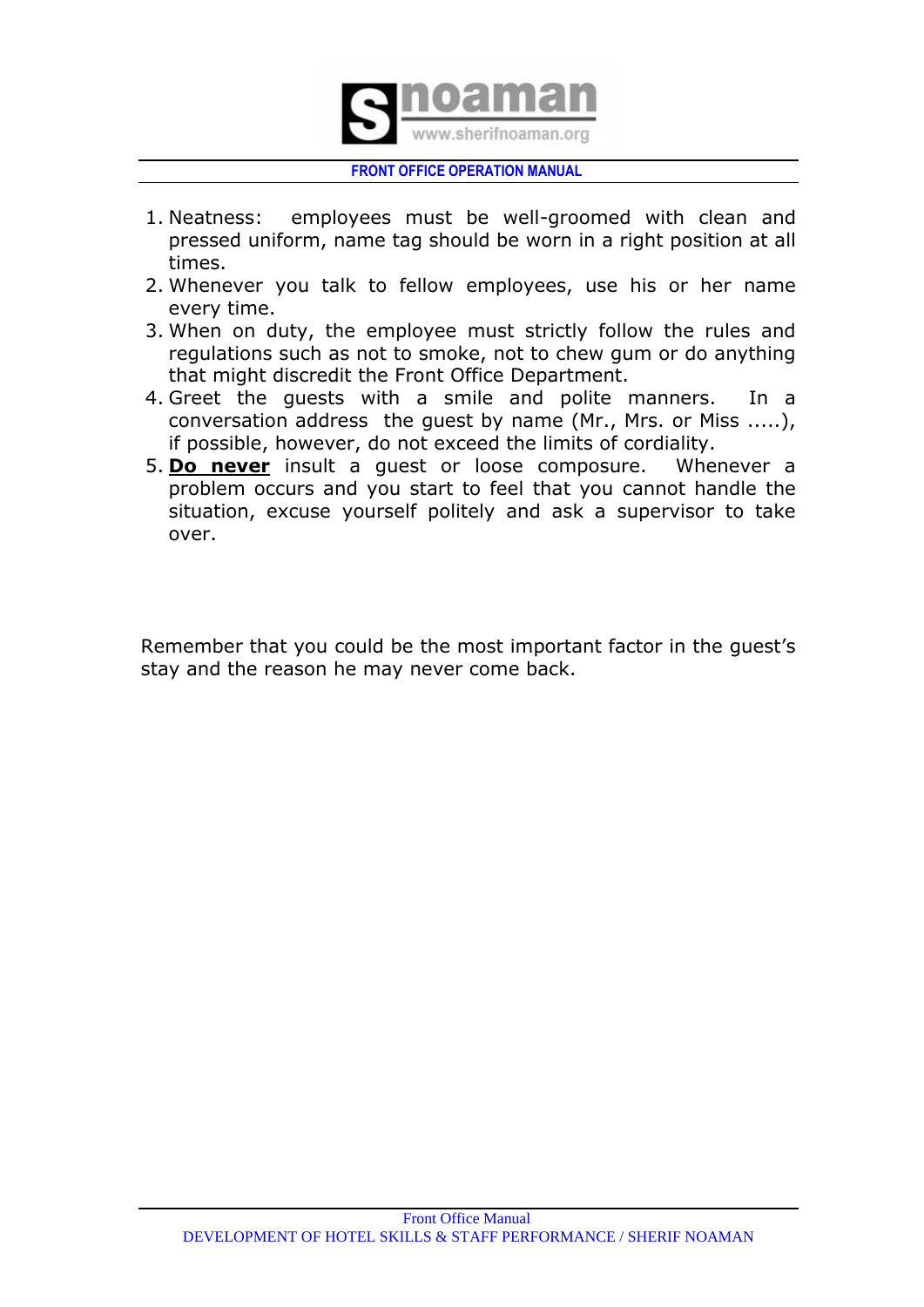



# **Front Office Job Descriptions**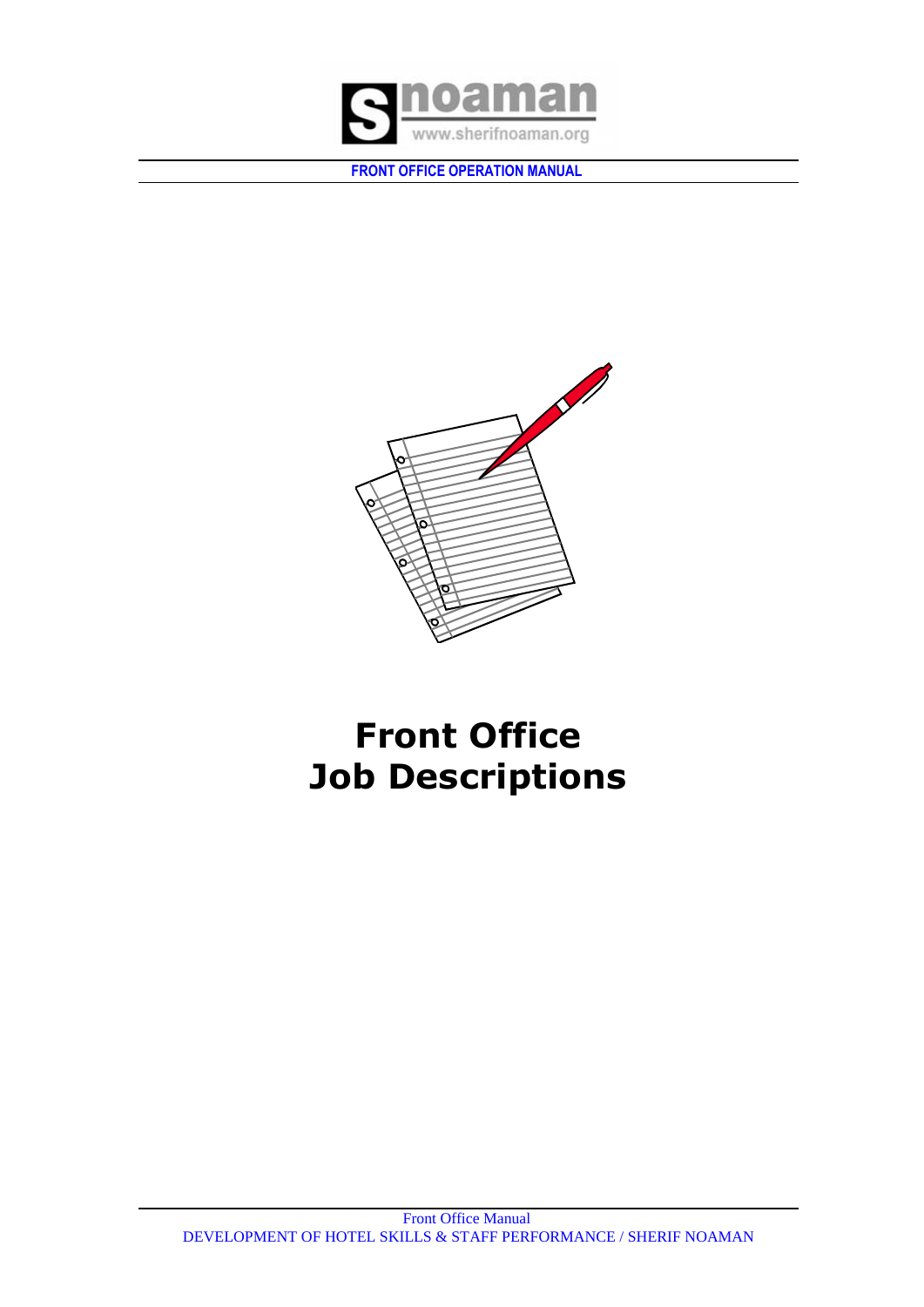

|                         | <b>Rooms Division</b>                              |              | <b>Department   Front Office</b> |  |  |
|-------------------------|----------------------------------------------------|--------------|----------------------------------|--|--|
| <b>Division</b>         |                                                    |              |                                  |  |  |
| <b>Position</b>         | Front Office Manager                               |              |                                  |  |  |
| <b>Supervisor</b>       | <b>Hotel Manager</b>                               | Page 01 of 2 |                                  |  |  |
| <b>Applies To</b>       | Hotel Stella Maris Villasimius - Sardegna - Italia |              |                                  |  |  |
| Prepared: Sherif Noaman |                                                    |              | Approved: General Manager        |  |  |
|                         |                                                    |              |                                  |  |  |
|                         |                                                    |              |                                  |  |  |

#### **Purpose:**

Responsible to the Hotel Manager For the Operation of the Front Office, Including Reservations, Front Desk, Uniformed Service and telephone Operation, through his Management and Supervision, the Front Office Manager will strive to achieve optimum Operating results while providing Guests with the Highest possible level of Guest Service and satisfaction.

### **Duties & Responsibilities:**

- Guide the Assistant Front Office Manager and the Reservations Manager in their Functions to ensure optimum Occupancy with maximum Average Room Rate.
- Ensure that all guests receive Promptly Cordial attention at all times and encourage personal recognition of all Guests.
- Require the Front Office staff to act positively to all Guest , with a special care to Regular Guests to all ACCOR hotels and VIP's .
- Being responsible for the Completion and timely submission of all required Statistics and performance reports when needed.
- Be especially aware of the Importance of the close cooperation with other Hotel Departments and keep them thoroughly informed of Front Office Matters that concern them.
- Communicate to the General Manager all Necessary information, likely to the of Interest to him, as well as any matters which may effect the interest of the Hotel which should be brought to the attention of the Executive Office.
- Develop and Train Junior Staff to Perform their Functions with Maximum productivity and efficiency so as to prepare them to assume greater responsibilities.
- Coordinate the activities of the Assistant Managers and ensure that the guestrooms are inspected with Schedule on rotating Basis.
- Take personal Pride in the responsibility of ensuring that the Lobby area, Reception desk , Concierge Counter, as well as the Telephone Operator area are kept in a clean state at all the Times.
- Personally inspect V.I.P Rooms Prior to Guest's Arrival time whenever Possible, otherwise delegate this responsibility to a dependable Assistant or Supervisor.
- Supervise the Activities of the Front Office Personnel to be matching with the Company Policies & Procedures.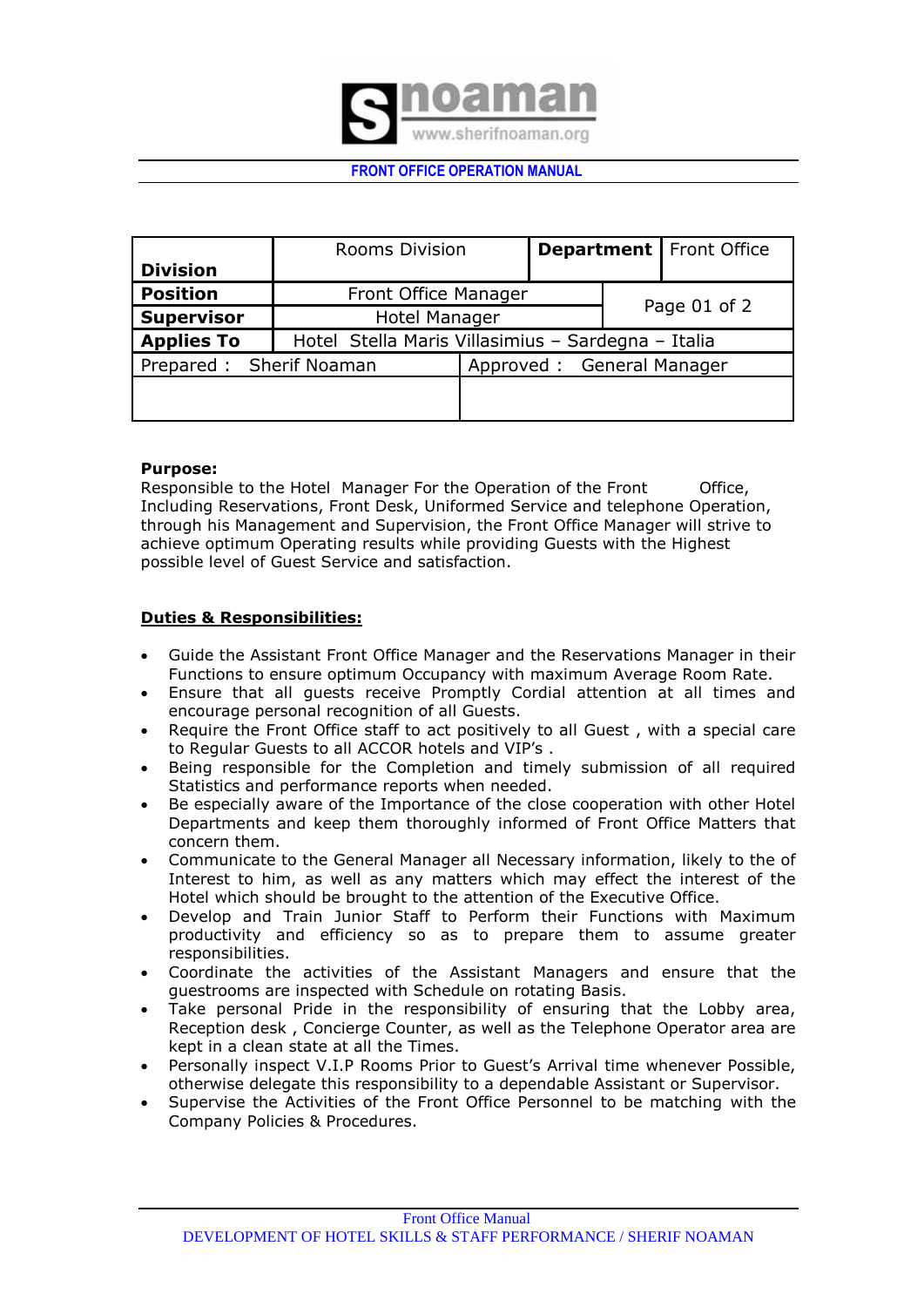

- Ensure that the Credit Policy of the Hotel is followed in order to minimize the uncollectable city ledger accounts.
- Actively Participation In the Planning and the preparation of the annual Budget with providing historical data on day to day basis which will provide a sound basis for future projection.
- Prepare and implement and conduct all training plan for Front Office Staff whenever needed, and follow up with on the Job Training all the Times.
- Hold Front Office Departmental Communication Meetings to review procedures that need Careful Handling and explanation, minutes of the Meeting will be typed and posted on the Front Office Bulletin Board.
- Ensure that All Turn Away when the Hotel is overbooked are totally handled.
- Ensure that all V.I.P Lists are accurate and distributed to the concerned departments before 09.oo AM every day.
- Welcome and escort V.I.P guests to their rooms , or to delegate this responsibility to a dependable Assistant.
- Handling all the Travel Agents and Tour Operators Familiarization Trips to the Hotel, and coordinate with the Departments Concerned if needed.
- To develop and maintain a high degree of Management Philosophy he will conduct himself in the best possible manner so as to encourage and motivate his subordinators.
- To be fully aware of the Market Situation, as well as the Competitors, to conduct at least twice a year a survey of Market and competitors.
- To be fully aware of the Booking situation Together with the Reservation Manager to avoid any Uncontrollable Situation, with maximizing the Rooms Revenue.
- Preparing and submitting the Front Office Attendance sheets on Monthly Basis , and control the Vacation Balance for the Front Office Staff .
- To Maintain Close working relationship with the Hotel Sales , to ensure that Groups, Conventions are properly Handled and that Sales is Kept informed as to occupancy levels.
- To Maintain a good Relationship with potential Tour Operator / Travel Agents / Corporate Account to increase their Materialization with the Hotel, and to solve any problem could effect the Smoothness of the work with the Hotel.

To supervise the scheduling and discipline in His Department as well the evaluation of performance, set recommendation with to promotion, salary considerations.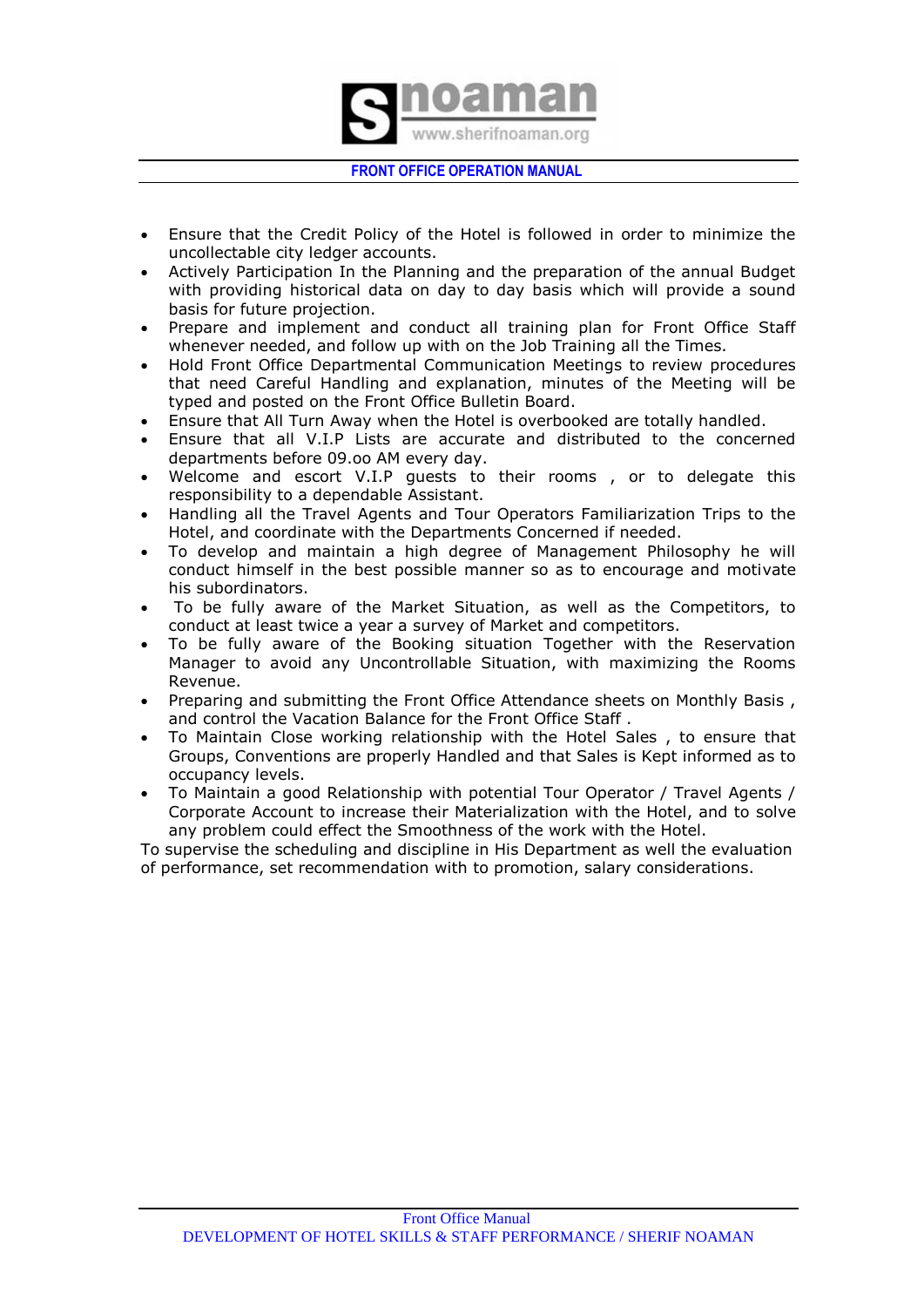

| <b>Division</b>   | <b>Rooms Division</b>                              | <b>Department</b>   Front Office |  |  |  |
|-------------------|----------------------------------------------------|----------------------------------|--|--|--|
| <b>Position</b>   | Assistant Front Office Manager                     |                                  |  |  |  |
| <b>Supervisor</b> | Front Office Manager                               | Page 01 of 2                     |  |  |  |
| <b>Applies To</b> | Hotel Stella Maris Villasimius - Sardegna - Italia |                                  |  |  |  |
| Prepared          | Sherif Noaman                                      | Approved                         |  |  |  |
|                   |                                                    |                                  |  |  |  |
|                   |                                                    |                                  |  |  |  |

# **Purpose:** Responsible to the Front Office Manager for the General Supervision of the Front Desk, And During the Absence of the Front Office Manager for the supervision of the Front Office Department Entire Operation. Through His Supervision, he should transmit the Front Office Manager Plans and Effectively Participate in its implementation.

# **Duties & Responsibilities:**

- Be fully aware of the General Booking Situation for the Current and the Future Dates, especially During Heavily Booked periods.
- Be thoroughly Knowledgeable of all Policies and Procedures and systems used in each sector of the Front Office Sectors, to be able to give a decisive supervision to the staff when needed.
- Ensure that the various reports required for the Day to Day Operation are completed accurately, and distributed to the Concerned Departments.
- To supervise the actioning of the two daily Housekeeping Report, and to report to the Front Office Manager in case of any Sleepers or Escapers.
- To Participate in the Requested Monthly Statistics and Reports.
- Select and Block the Rooms For the VIP's and Regular Guests, and coordinating with the Housekeeping Department for the for the proper preparation for these Rooms.
- To Inspect the VIP's Arrival's Rooms Before arrival Time, and to Make sure that every thing is ready , by checking Fruit basket , amenities, Mini bar …..etc.
- Personally Great the VIP guests in the absence of the Front Office Manager , or when he delegate , and escort them to the Rooms.
- Ensure that Credit Extended to Guests is strictly Controlled and that the Mode of Payment is clearly understood within the limits of the Hotel Credit Policy.
- Constantly review the Expected arrivals for the day to identify possible no show in order to maximize room utilization.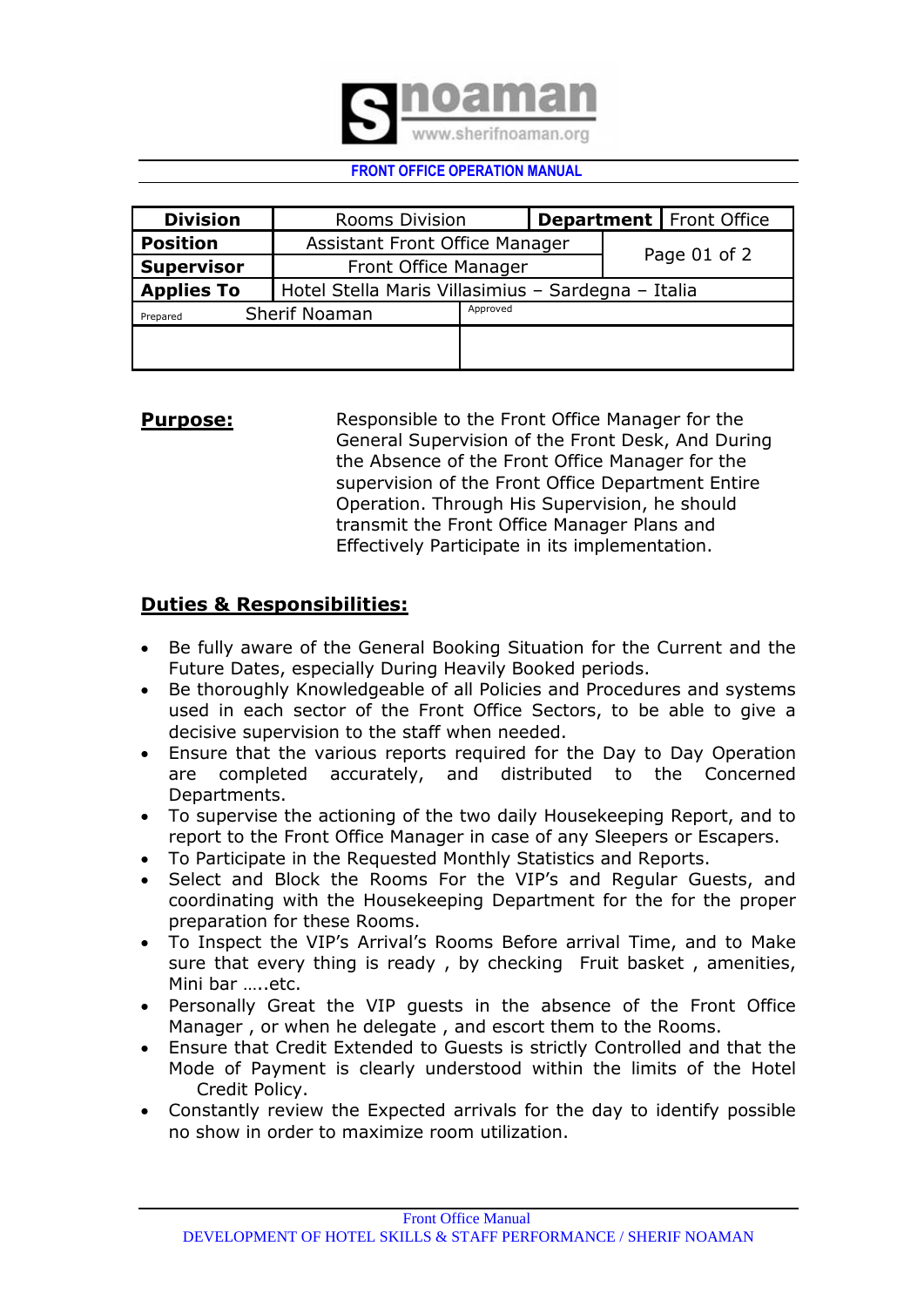

- Review all the Night Reports Each Morning before Distribution to ensure it is accurate.
- Review the No Show's from the previous day to ensure that the Billing or the action taken is appropriate.
- Prepare the Weekly Front Office Staff Roster with the Working Hours, as well as preparing in advance the Vacation Plan for the Department and submitting it to the Front Office Manager.
- Extend His Scope of Supervision beyond the Front Desk when there is no Duty Manager available.

To handle all Guest Request and Complains addressed to the Front Desk, to report to the Front Office Manager all guest Complains or comments and the action Taken at the end of the day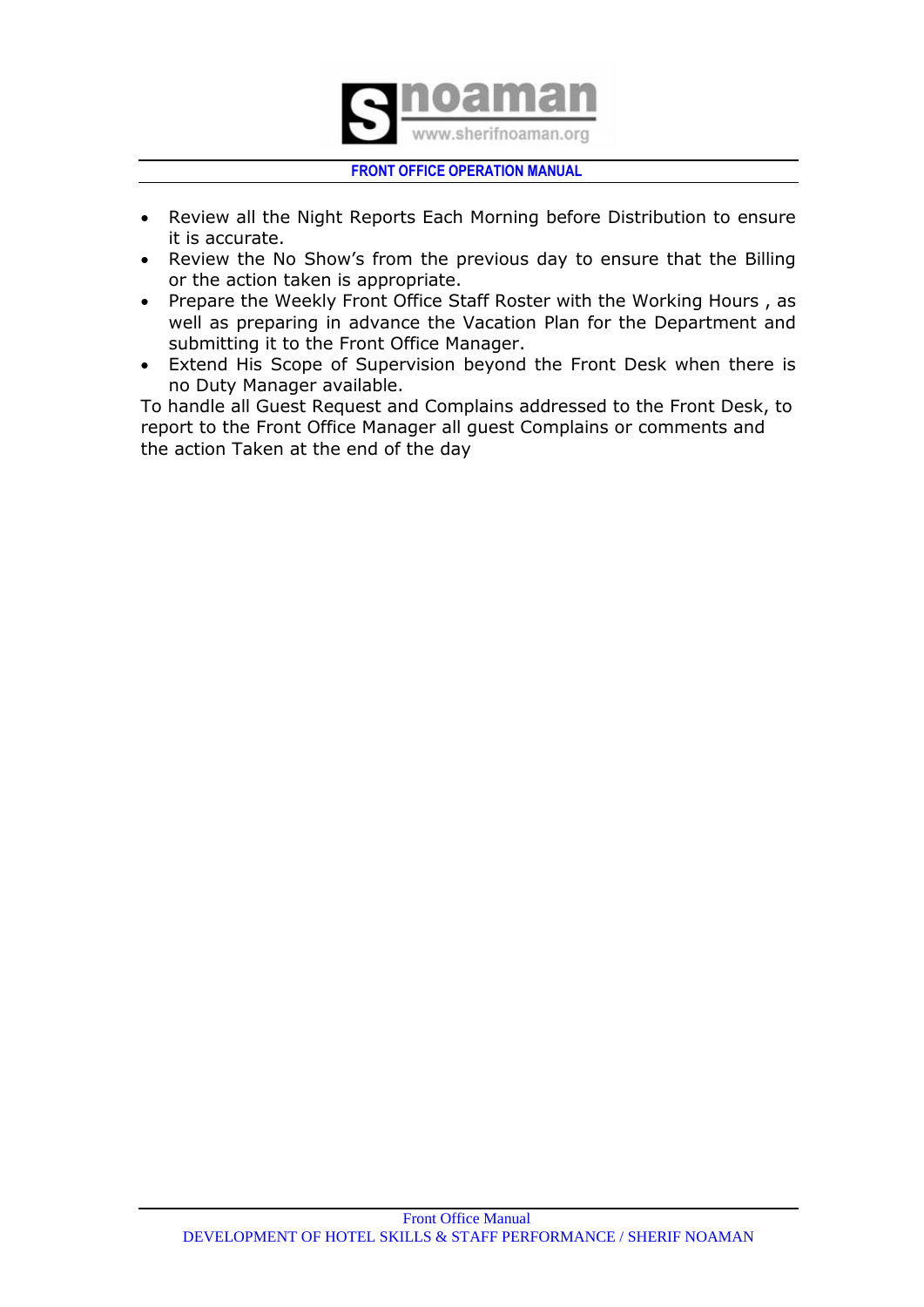

| <b>Division</b>   | <b>Rooms Division</b>          | <b>Department</b>   Front Office |  |              |  |
|-------------------|--------------------------------|----------------------------------|--|--------------|--|
| <b>Position</b>   | <b>Reservations Manager</b>    |                                  |  |              |  |
| <b>Supervisor</b> | Front Office Manager           |                                  |  | Page 01 of 2 |  |
| <b>Applies To</b> | Hotel Stella Maris Villasimius |                                  |  |              |  |
| Prepared:         | Sherif Noaman,                 | Approved:                        |  |              |  |
|                   |                                |                                  |  |              |  |
|                   |                                |                                  |  |              |  |

**Purpose:** Responsible to the Front Office Manager for the maintenance of accurate and complete Reservation records. Through His Management and supervision, a complete control of the Hotel Booking situation, working on maximizing the Rooms revenue. Supervising the Reservation Supervisor / Clerk for

the smooth and accurate reservation operation.

# **Duties & Responsibilities:**

- Be Fully Aware of the Booking situations at all times, and supervise the Reservation Clerks / Supervisors in order to maximize the Hotel Sales with the Highest possible Average Room Rate.
- Ensure that All reservations are recorded on standard forms attached with the concerned correspondence, and they are filed by arrival date in easily accessible Files.
- Prepare the 10 Days and 3 Month Forecasts on Timely Basis for Review By the Front Office Manager and Distribution.
- Ensure that Incoming Faxes requiring a reply are answered with minimum delay, and whenever possible the same day of received.
- Bring to the attention of the Front Office Manager dates when the Hotel availability status should be changed , and update the sales office with the hotel availability accordingly.
- Fully responsible of the Tour Operators / Travel Agents correspondence regarding reservation decisions especially in the critical periods, Allotment Increase, stop sales, release period amendment…….etc
- Advise the Front Office Manager of reservations, which are particularly noteworthy, so a decision can be taken in regard of the Room Rate and the V.I.P Status.
- Ensure that the reservations taken by the phone are answered promptly and politely, and according to the Hotel answering script.
- To use and to train the reservation personnel using the up-selling techniques in order to maximize the rooms revenue.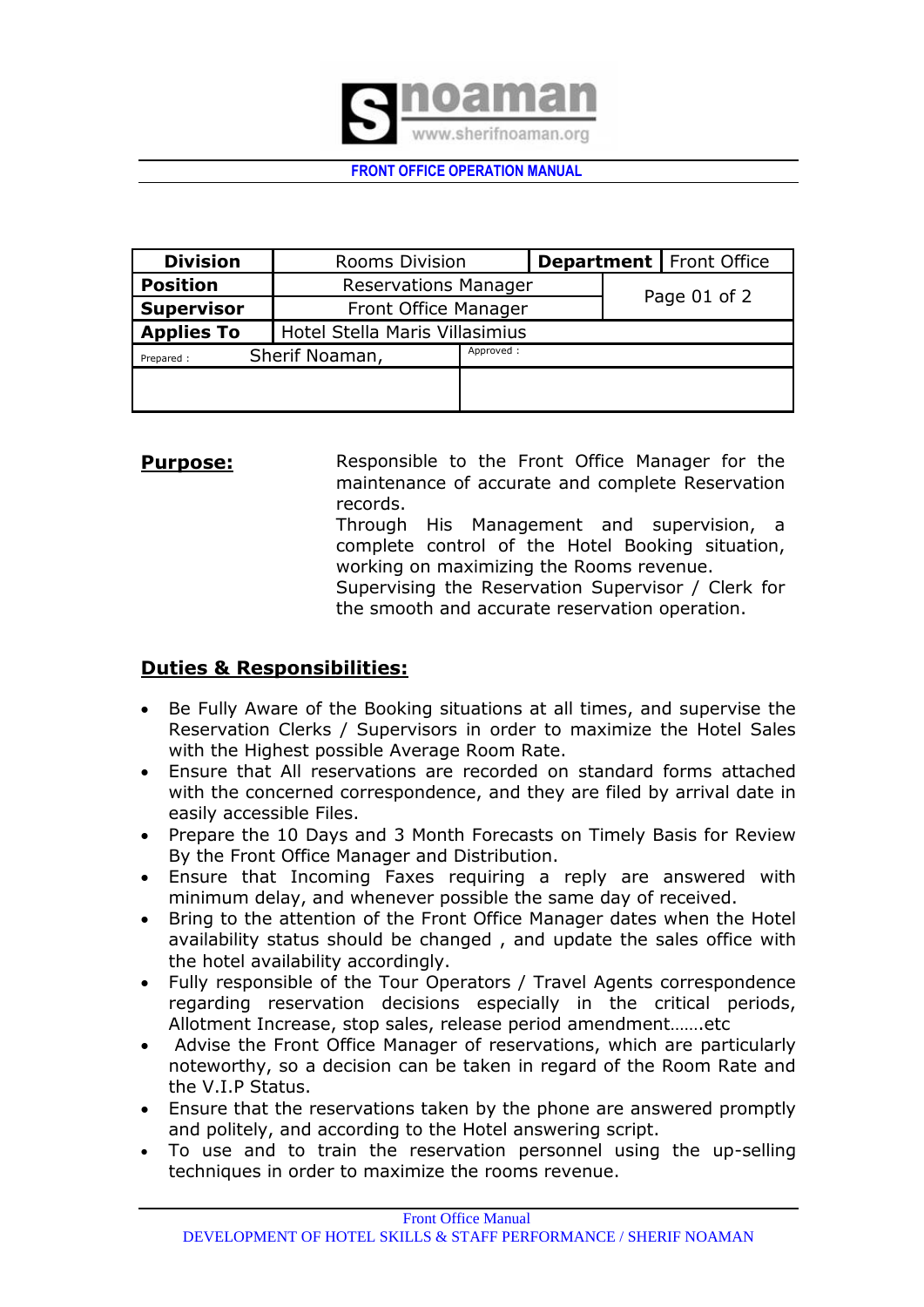

- To ensure that all Rooming lists for the group's reservations are received on time and accurately inserted into the Computer system.
- To ensure that all the Definite reservations are guaranteed, to minimize the last minute non-guaranteed cancellations.
- To sell most of the Hotel Outlets and facilities whenever possible,.
- To be fully aware of the Hotel allotments spread all the times , and to follow up with the Contract conditions , and cut off dates.
- To update the Hotel Data System with the Updated Contracted Travel Agents rates.
- In coordination with the Front Office Manager, set up the over-booking margin for the Normal and peak periods to ensure filling the House without making unnecessary turn away.
- Keep a good relation with all the travel agents and their to ensure the mutual cooperation and the smoothness of the work.
- Be Fully aware of all the Hotel Facilities and services , and to train the reservation staff on using the Hotel Facilities during answering reservations.
- To prepare and submit all statistics and reservations reports requested by the Front Office Manager or the General Manager .
- To be ready for to replace the Assistant Front Office Manager during his vacations or when needed.

Ensure the reservation Office is maintained in a clean and orderly state at all times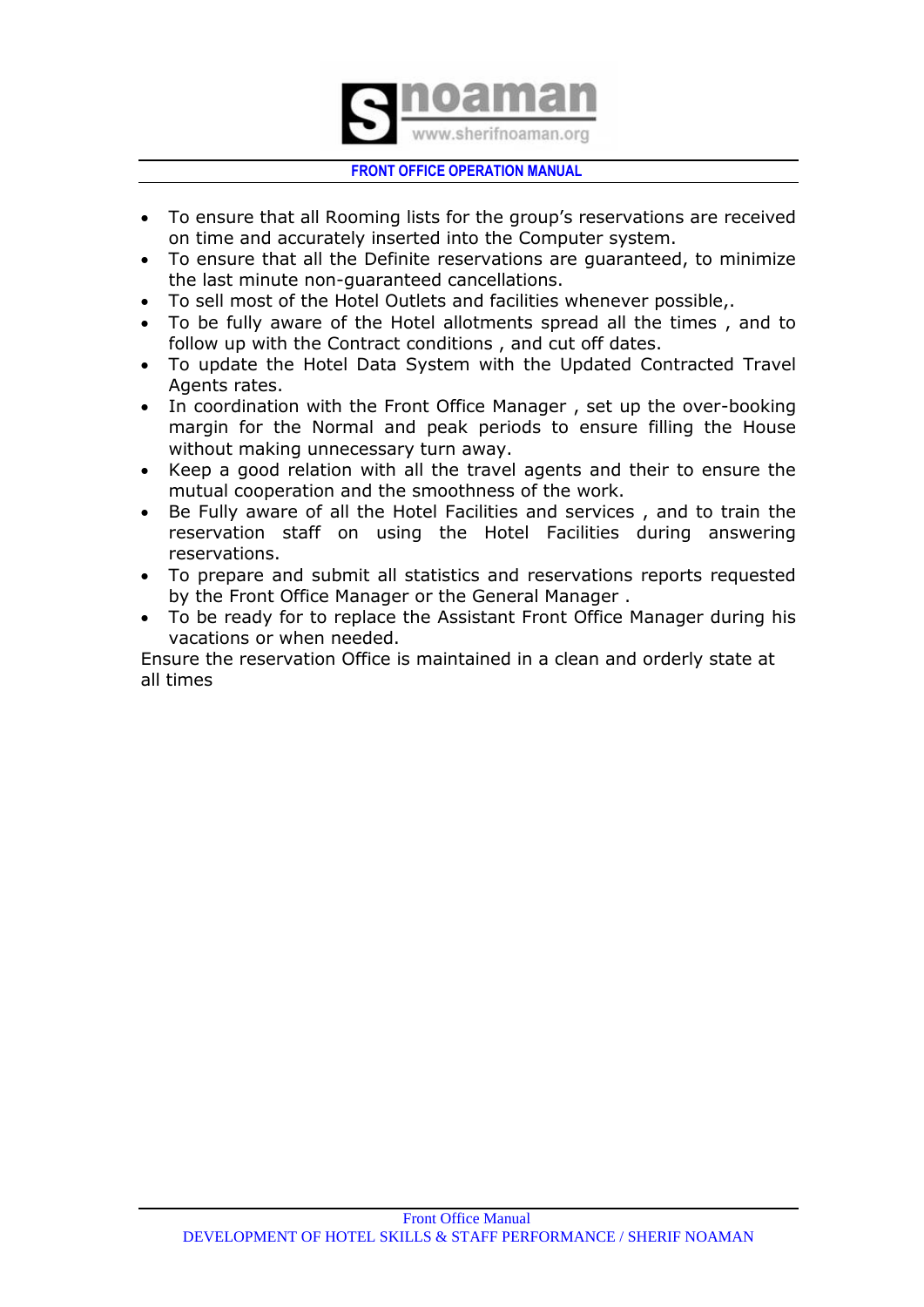

| <b>Division</b>                         | Rooms Division                                     |  |  |              | <b>Department   Front Office</b> |  |
|-----------------------------------------|----------------------------------------------------|--|--|--------------|----------------------------------|--|
| <b>Position</b>                         | Night Manager                                      |  |  |              |                                  |  |
| <b>Supervisor</b>                       | Front Office Manager                               |  |  | Page 01 of 2 |                                  |  |
| <b>Applies To</b>                       | Hotel Stella Maris Villasimius - Sardegna - Italia |  |  |              |                                  |  |
| Approved:<br>Sherif Noaman<br>Prepared: |                                                    |  |  |              |                                  |  |
|                                         |                                                    |  |  |              |                                  |  |
|                                         |                                                    |  |  |              |                                  |  |

# **Purpose:** Responsible to the Front Office Manager for the Front Office Operation During the Night Hours, and for the General Supervision of the Hotel Entire operation. Through his supervision , he should maintain and control the Night staff performance with a special

attention to the Front Office Operation.

# **Duties & Responsibilities:**

- Ensure that the Front Office Staff are on duty , as well as the rest of the Department is running the smooth operation.
- Review the Rooms Availability and to be familiar with the Expected VIP Arrivals or any other Likely Irregular situation to occur.
- Ensure that the Lighting levels through the Hote Hotel are appropriate in view of Power conservation and Management Policy.
- Ensure the Security Staff are on duty as scheduled.
- Ensure that all access to the Hotel Are secured as required in the Hotel Policy.
- Make Regular Random Patrols through the Hotel including Guest Corridors and back of the House, and Hotel Outlets to insure the Good Security and orderliness.
- Completely Involved in any problem occur During the Night Hours, or any Guest Complaint, and to report the Problems and action done to the Front Office Manager to be discussed next Morning.
- Make spot Check on Night Cleaning Staff to ensure their Productivity, and to check the Standard Required.
- Make Frequent Visits to the Restaurants and Bars to ensure service levels and that problems are dealt with promptly.
- Ensure that all Hotel Stores are locked.
- Ensure the Night Staff services are Done efficiently, and up to the Standard of the Hotel Policy.
- Keep Close to the Front Desk for giving any needed advice and supervision during the Night Hours.
- Supervise and Follow up the Night Run and make sure of the accurate bucket Check of all the In House Rooms.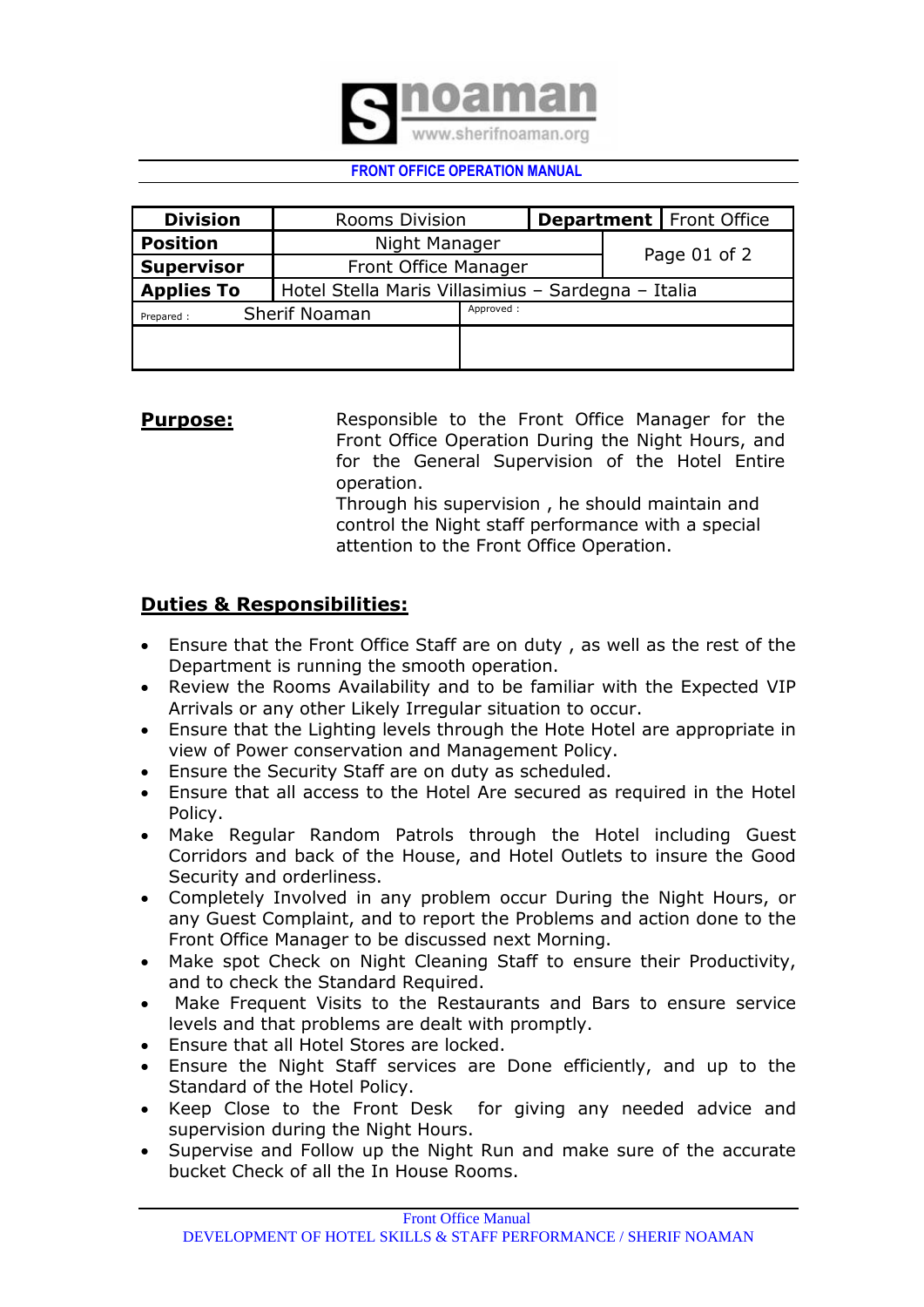

- Ensure that the Wake up Calls are done efficiently , and as per the Required Standard.
- Be aware of the early arrivals and departures, especially for Groups, and to supervise the Front Desk and Bell Staff preparation, Luggage Down, Air Port Pick Up, Breakfast Box, and Wake up Calls…. etc.
- With the Engineering On Duty, check Hotel Refrigerators, Boiler room and Power station.
- Inspect staff cafeteria cleanliness and that Night Meal is served During the allowed Time in a smooth atmosphere.

To Record any Activities Which may be of interest to the Management in the Night Manager Report , to be Handled to the Front Office Manager next Morning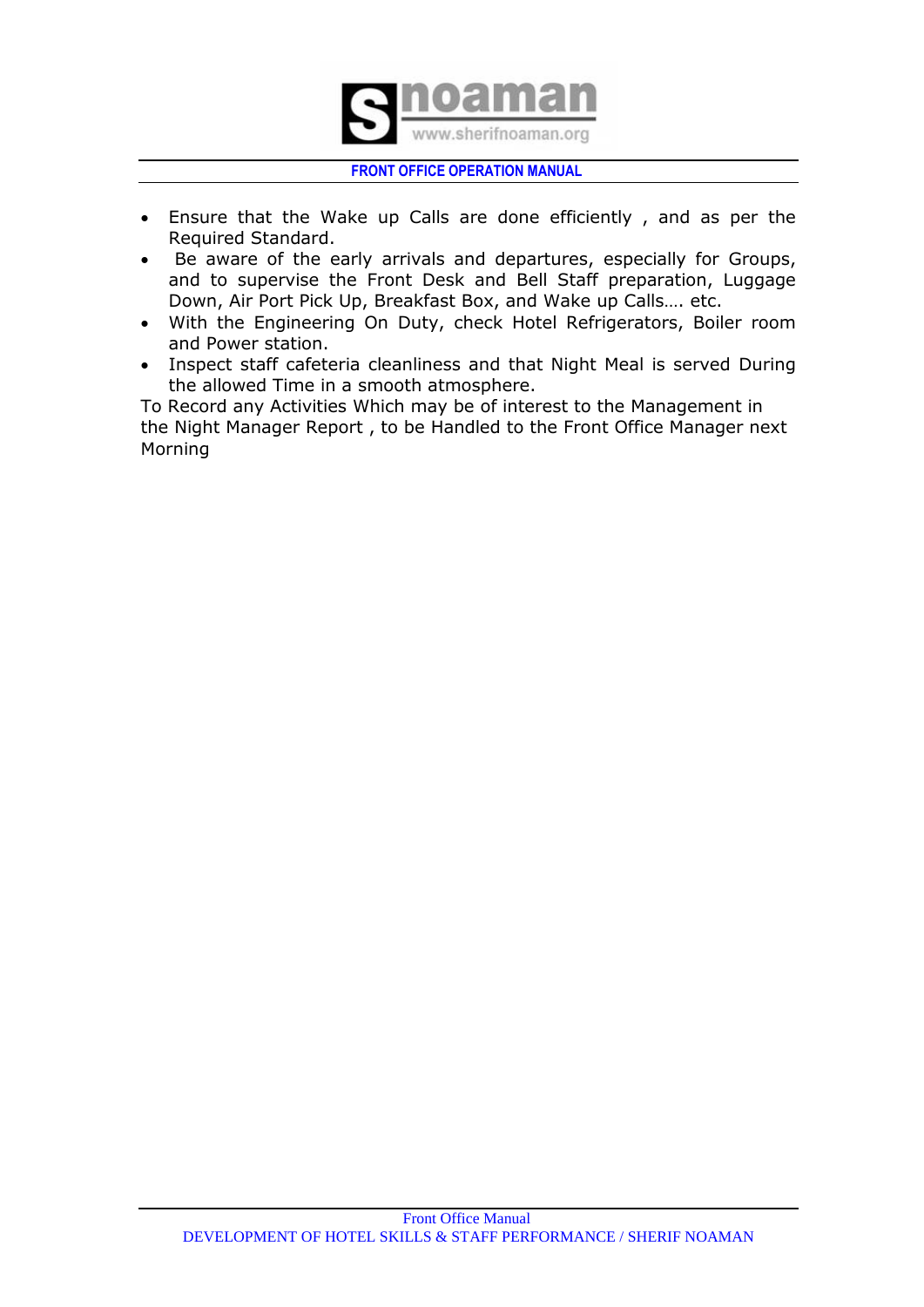

| <b>Division</b>   | <b>Rooms Division</b>                              | <b>Department   Front Office</b> |  |              |  |  |
|-------------------|----------------------------------------------------|----------------------------------|--|--------------|--|--|
| <b>Position</b>   | Senior Receptionist                                |                                  |  |              |  |  |
| <b>Supervisor</b> | Front Office Manager                               |                                  |  | Page 01 of 2 |  |  |
| <b>Applies To</b> | Hotel Stella Maris Villasimius - Sardegna - Italia |                                  |  |              |  |  |
| Prepared:         | <b>Sherif Noaman</b>                               | Approved                         |  |              |  |  |
|                   |                                                    |                                  |  |              |  |  |
|                   |                                                    |                                  |  |              |  |  |

# **Purpose:** Responsible to the Front Office Manager or Assistant Front Office Manager for the Supervising of the Front Desk Operation and Coordinate its Activities with other Hotel Departments, provide supervision to the reception staff, and interact and coordinate with the Hotel Guest as appropriate, cooperate with other front office sections and other Hotel Department through the assigned communication methods.

# **Duties & Responsibilities:**

- Supervise the Guest Service Agents and Bell Staff, Responsible for their Good Appearance and Conduct.
- Supervise and participate in all activities related to the process of rooming Hotel Guests.
- Ensure that all Guests receive a courteous welcome upon check in.
- Ensure Proper Shift Hand Over , Revising the Shift Duties List completed Efficiently.
- Supervise and Coordinate room assignment with concerned Front Office Sections and other Hotel departments.
- Check all Registration Cards before Filing.
- Ensure that Billing Instructions are accurate and clear.
- $\bullet$  Make Necessary arrangements for groups check in  $-$  Out.
- Ensure Proper Handling of O.O.O Rooms with Engineering and House keeping Departments.
- Prepare and submit all reports requested by the Front Office Manger.
- Handle Complaints with immediate action and through Proper follow up.
- Ensure Housekeeping reports are accurate and checked with the discrepancy reports.
- Acts as a Salesperson in order to maximize the Rooms revenue.
- Provides Inputs for Departmental Meetings.
- Establish and maintain effective employer relations.
- Supervise Room / Rate change closely.
- Ensure proper Handling of Guest Mail , Messages and Parcels.
- Ensure Proper Key Control.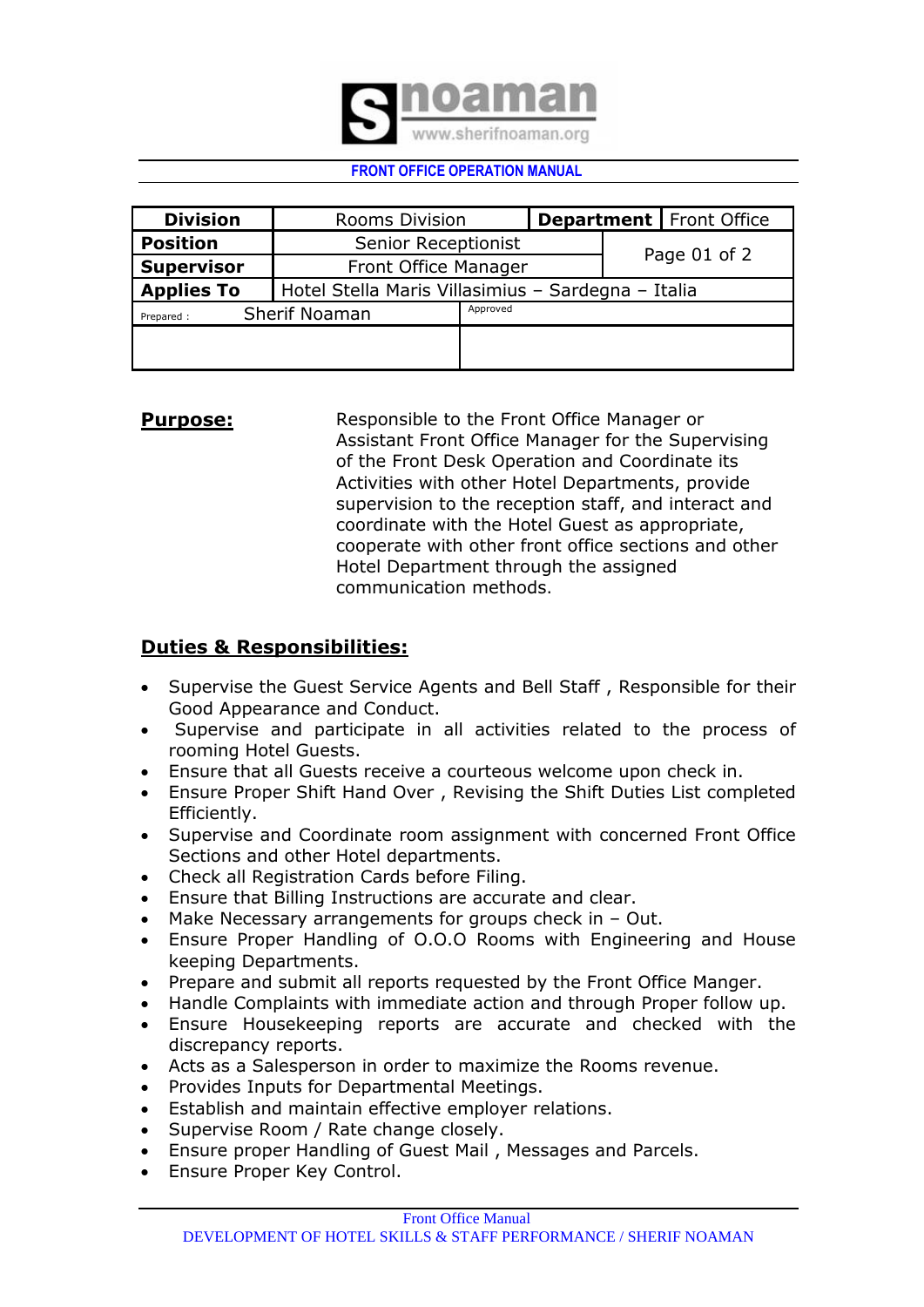

- To communicate all Management decisions to the Front Desk Staff to ensure proper follow up and implementation.
- To be prepared for replacing the Night Manager whenever needed.
- To Participate in the Evaluation of the Guest Service Agents and the Bell Staff with the Front Office Manager.
- Perform related Duties and special Projects as assigned.
- His Personal appearance and behavior will always represent the Hotel in the Best way.

Fully responsible of all in house Folios , credit Travel Agents Vouchers with close communication with the account receivable and the Income Auditor.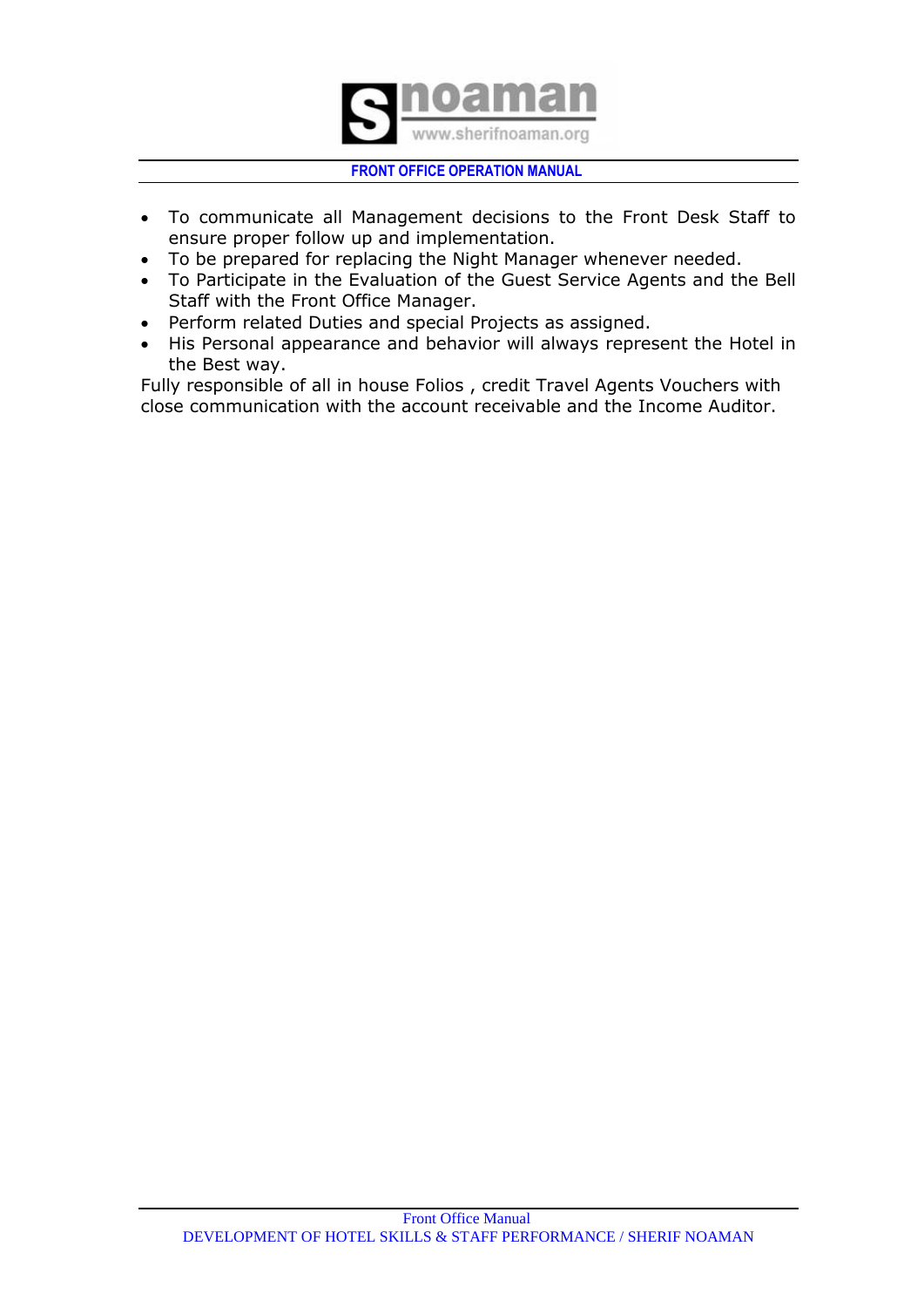

| <b>Division</b>   | <b>Rooms Division</b>          |              |  |  | <b>Department</b>   Front Office |  |
|-------------------|--------------------------------|--------------|--|--|----------------------------------|--|
| <b>Position</b>   | Receptionist                   |              |  |  |                                  |  |
| <b>Supervisor</b> | Senior Receptionist            | Page 01 of 2 |  |  |                                  |  |
| <b>Applies To</b> | Hotel Stella Maris Villasimius |              |  |  |                                  |  |
| Prepared:         | <b>Sherif Noaman</b>           | Approved     |  |  |                                  |  |
|                   |                                |              |  |  |                                  |  |
|                   |                                |              |  |  |                                  |  |

**Purpose:** Responsible to the Front Office Manager for Checking in and Out the Hotel Guests, assisting Our Guest Efficiently, courteously and professionally in all Front Office Related functions, and to maintain a high standard of service and Hospitality at all times.

# **Duties & Responsibilities:**

- Great all Guests at all the time in a friendly and helpful manner, and attempt to learn and use Guest's names at every opportunity.
- Upon Check in, ensure that the Guest completes his registration card completely and legibly, and that the guest is assigned a room of the Type and the rate indicated on the Reservation.
- Accommodate Guest's special requests whenever possible, assist in preregistration and room blocking whenever necessary.
- Stay up to date on Room Rates, Special Packages, Discounts and how to handle each.
- In the case of Walk in , the Guest should be sold a room with the Highest Possible room rate.
- To use the up-selling techniques in order to maximize the Rooms Revenue.
- Being Knowledgeable of all the Credit cards and cashing Policies , and How to Handle Cash Properly and efficiently.
- Develop Detailed Knowledge of the Rooms Locations, Facilities and Types.
- Develop Detailed Knowledge of the Hotel's Key Personnel, service , outlets, and hours of operation for each.
- Handle the Safe Deposit Boxes according to the Hotel procedures.
- Prepare and report quests with High Balance to the attention of the Front Office Manager.
- Be thoroughly aware of the Hotel Reservation System, and cancellation policy.
- Communicate with all other departments through the proper channels, and through the Communication Forms.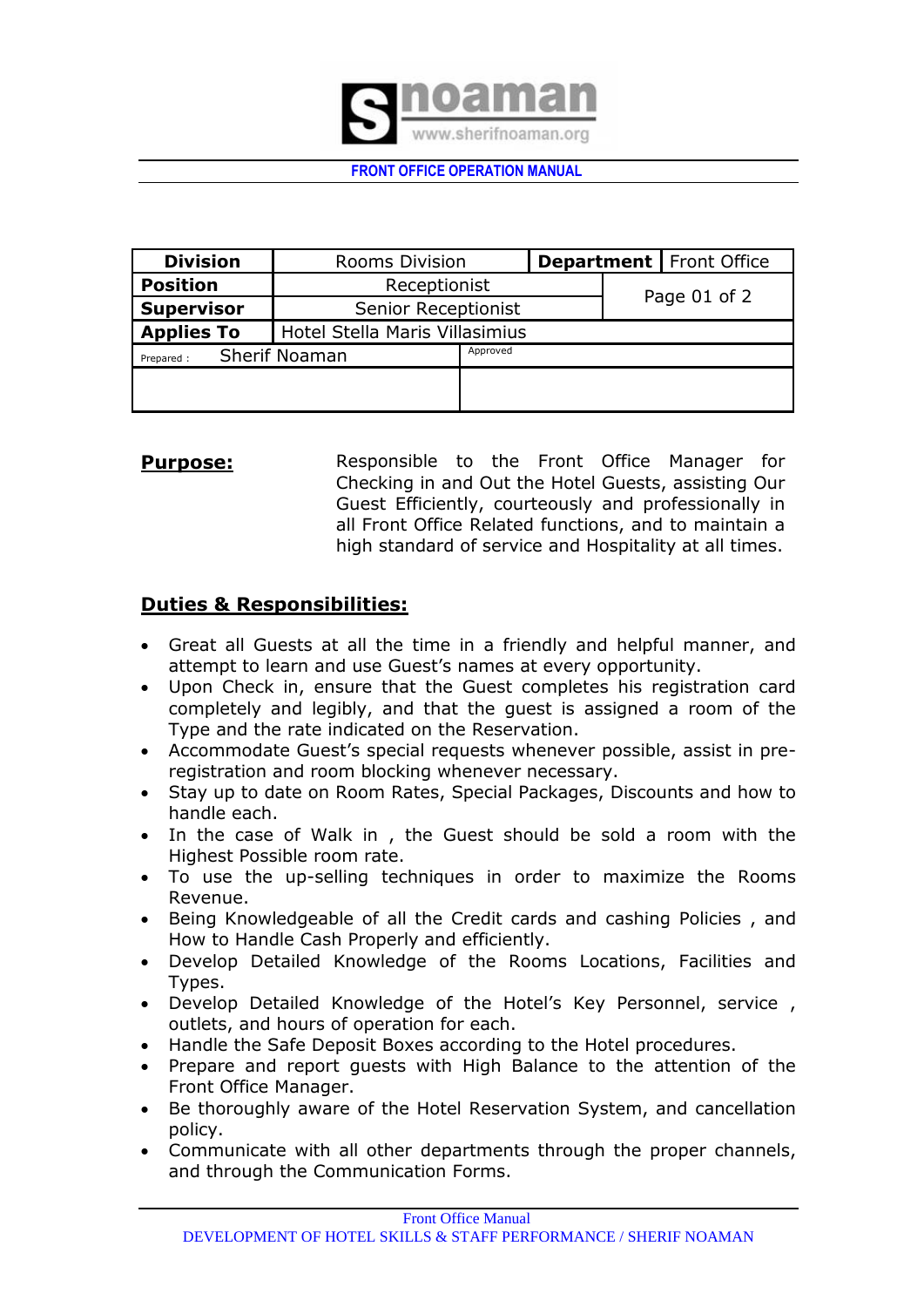

- Promptly notify the Housekeeping of all check outs, early check in, special requests in the rooms.
- Action the Housekeeping reports immediately upon Receipt, record Discrepancies and report to the Shift Leader.
- Develop a working Knowledge of the Reservation Department, Take same day reservations, and be aware of the cancellation procedures.
- Use proper Telephone manners.
- Understand and use properly the Mail , Parcel, Message Delivery.
- Report any unusual occurrence or request to the Manager on Duty or the Front Office Manager.
- Maintain the Cleanliness and neatness of the Front Desk Area at all the Times.
- Read and initial pass on logbook and Front Office Bulletin Borad to keep updated and current.

Always deport Him/ Herself in keeping with the high standards of behavior and appearance expected of his Hotel in his/her attitude towards Hotel Guest and employees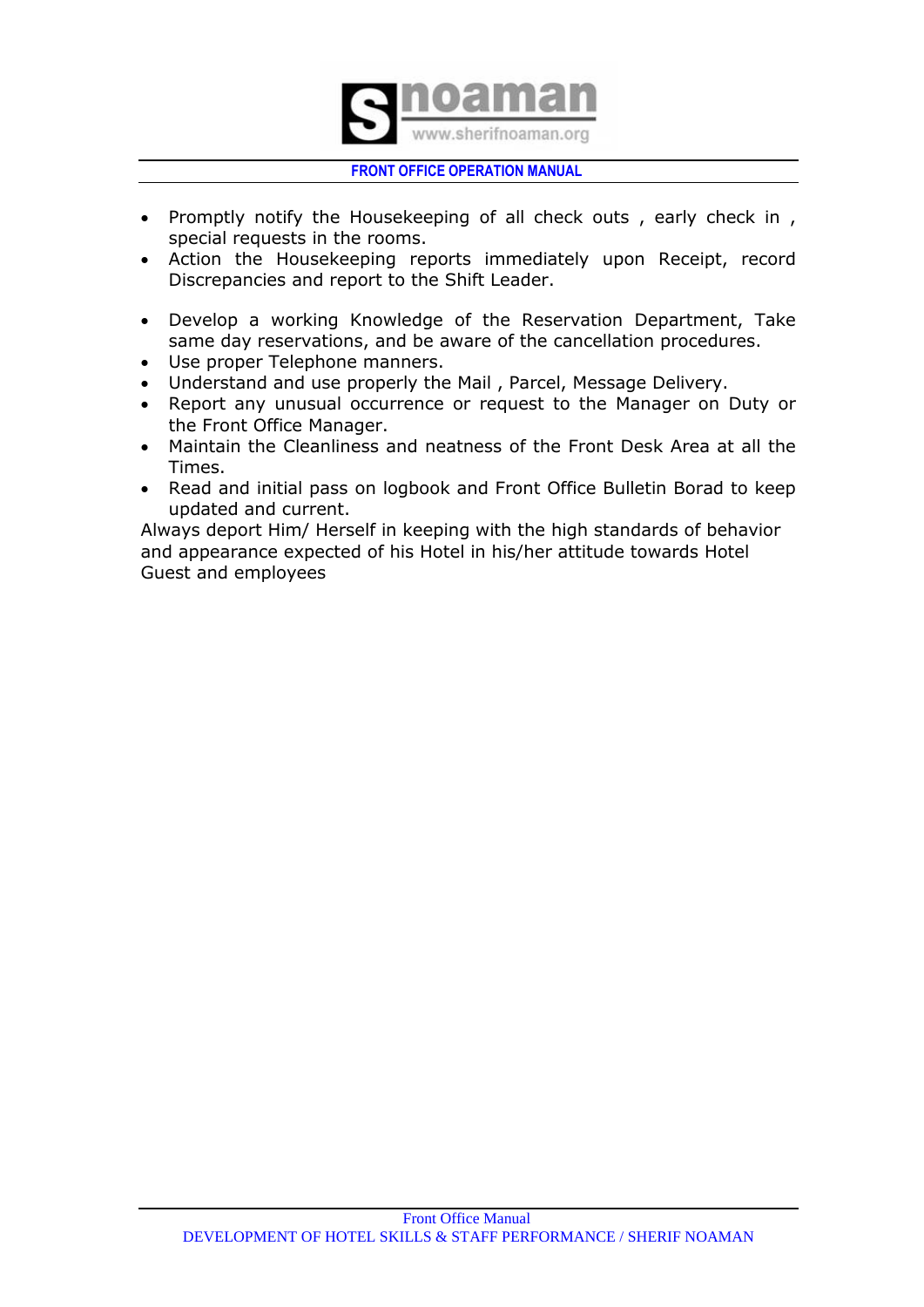

| <b>Division</b>   | Rooms Division                                     |          |  |              | <b>Department   Front Office</b> |
|-------------------|----------------------------------------------------|----------|--|--------------|----------------------------------|
| <b>Position</b>   | Chef Operator                                      |          |  |              |                                  |
| <b>Supervisor</b> | Front Office Manager                               |          |  | Page 01 of 2 |                                  |
| <b>Applies To</b> | Hotel Stella Maris Villasimius - Sardegna - Italia |          |  |              |                                  |
| Prepared:         | <b>Sherif Noaman</b>                               | Approved |  |              |                                  |
|                   |                                                    |          |  |              |                                  |
|                   |                                                    |          |  |              |                                  |

**Purpose:** Responsible to the Front Office Manager for the Supervision of the Switchboard and its personnel , ensuring that incoming and outgoing calls are handled with the Utmost courtesy and promptness , and that each telephone operator projects a warm and efficient image through voice tone and attitude.

# **Duties & Responsibilities:**

- Constantly be aware of the volume of calls being handled by the operators and shall personally handle calls to ensure outside callers , guests, and department heads receive the best possible service.
- Encourage Telephone Operators to call the Guests by their Names at every Opportunity.
- Ensure that the Wake up call service is handled correctly and accurately, reviewing the wake up call sheet each Morning.
- Ensure that the Most frequently used Telephone Numbers, and those numbers used in the emergency situations are clearly posted in view of all Telephone Operators.
- Be Fully aware of the Emergency Procedures , and to train the Telephone Operators what to do in case of emergency, whom to call upon fire alert, what to do in case of Earthquake …. Etc.
- Ensure that the Telephone Operator area is kept in a clean situation at all the Times.
- To be able to deal efficiently with Hotel Guests, Employees and Department Heads.
- To be aware of all Hotel Rules, Policies and adhere to them.
- To have a full knowledge of the Hotel Room Types, Facilities, Outlets, Hours of Operation , shops and function Rooms.
- To Check the Hotel Lines twice a day, and to report any failure immediately.
- Ensure that the Staff calls are served only During the Time Determined by the Hotel Management.
- Full control and Revise on the Telephone Operators logbook, and to make sure that it is maintained for acknowledgement by the Operators.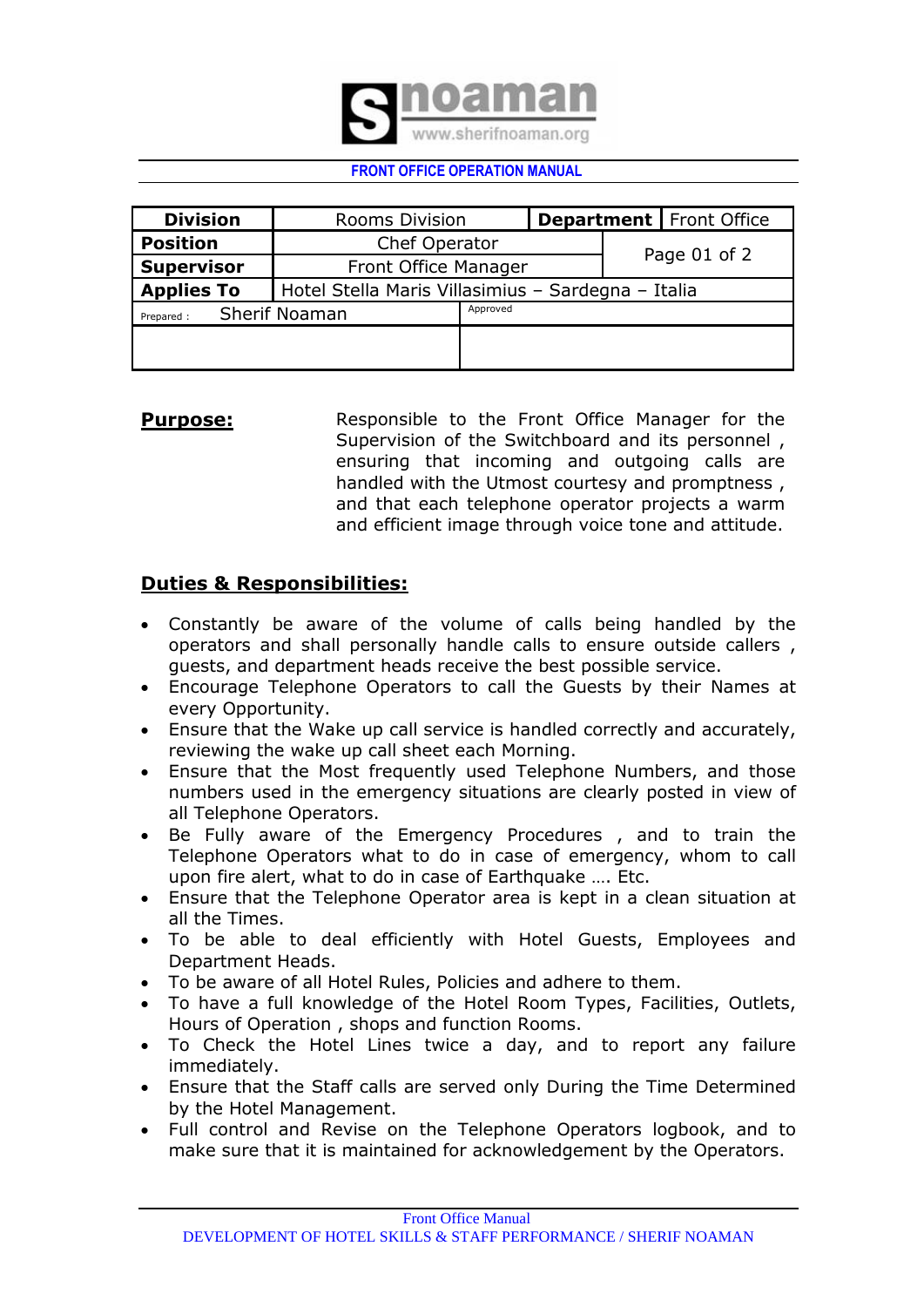

- To Provide Inputs concern the Telephone Department to be discussed in the Departmental Meetings.
- To participate in preparing the Telephone Operator Roster by providing Suggestions to the Front Office Manager.
- To check frequently the Interface status, and to report to the System Manager in case of failure.

To submit to the Front Office Manager all requested Reports should be Collected over the Phone, ex. Daily Competition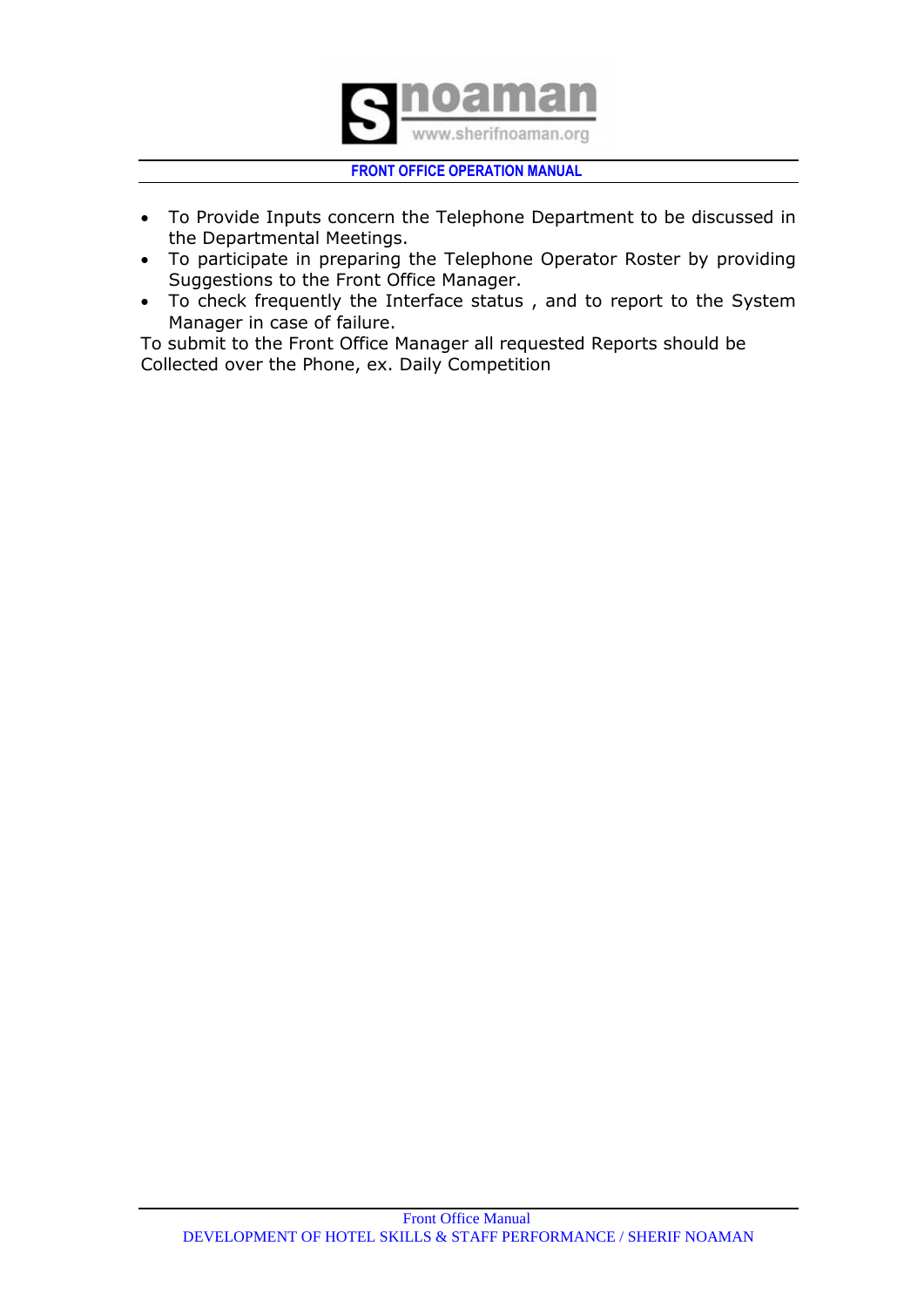

| <b>Division</b>                   | <b>Rooms Division</b>          |              |  |  | <b>Department   Front Office</b> |  |
|-----------------------------------|--------------------------------|--------------|--|--|----------------------------------|--|
| <b>Position</b>                   | Telephone Operator             |              |  |  |                                  |  |
| <b>Supervisor</b>                 | <b>Chief Operator</b>          | Page 01 of 2 |  |  |                                  |  |
| <b>Applies To</b>                 | Hotel Stella Maris Villasimius |              |  |  |                                  |  |
| <b>Sherif Noaman</b><br>Prepared: | Approved:                      |              |  |  |                                  |  |
|                                   |                                |              |  |  |                                  |  |
|                                   |                                |              |  |  |                                  |  |

**Purpose:** Responsible to the Chief Operator for the Speedy and Courteous answering of Incoming telephone calls both internal and external in a warm and friendly Tone.

# **Duties & Responsibilities:**

- Answering the Internal and the External Calls with the Hotel Approved Script , and end all calls with , thank you.
- At all times, sound pleased to handle the call and take care to speak with a pleasant tone of voice.
- When placing calls to other extension in the Hotel which are busy , keep the caller politely informed of the busy status.
- When a call Returns from an unattended extension in the Hotel , the Operator should politely ask the Caller if he wishes to leave a message or not.
- Be acutely aware of the procedures for handling Fire alarm and other emergency procedures.
- Keep alert to the extensions calling into the switch board which have been kept waiting due to the volume of calls.
- Answer the Guest telephoned as a first priority and department extensions as a second , except for the General Manager and the Resident Manager's Offices.
- Record all calls on the Appropriate telephone traffic sheet.
- Record accurately wake up calls on the appropriate form, upon a waking the Guest the telephone operator should act as per the prepared script.
- Telephone calls should be answered within three Ring up to the maximum of five rings.
- Before switching any guest complaint to the department concerned, he should brief them quickly so that the Guest will not repeat over and over.
- In case of any undelivered wake up call , the Telephone operator should refer immediately to the Manager on Duty or His Supervisor.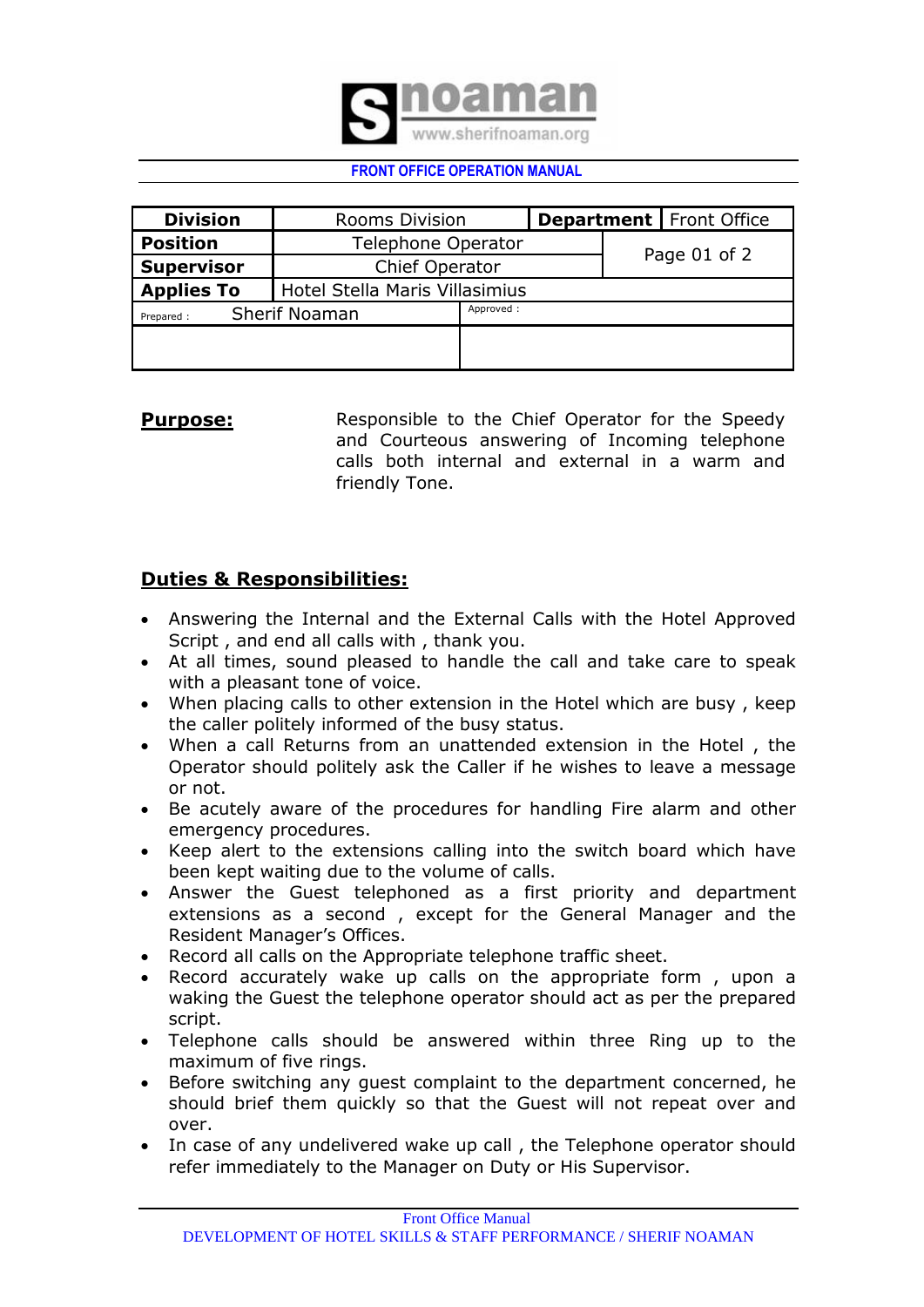

- To have available all important and emergency numbers , and also other numbers that might be requested by any of the Hotel Personnel.
- To be aware of the Hotel Management , Offices, Role and availability.
- To attend Promptly to the Guests inquires with courtesy and politeness.
- To Maintain Confidentiality, and never disclose any secret.
- To be able to deal with cash for the Outsiders calls requested.
- To be familiar with the Foreign Currency exchange rate.
- To check Hotel Lines at the Beginning of his Shift and to report any Down Lines to the Chief Operator Immediately.

Ensure that the staff calls are served during the time determined by the Hotel Management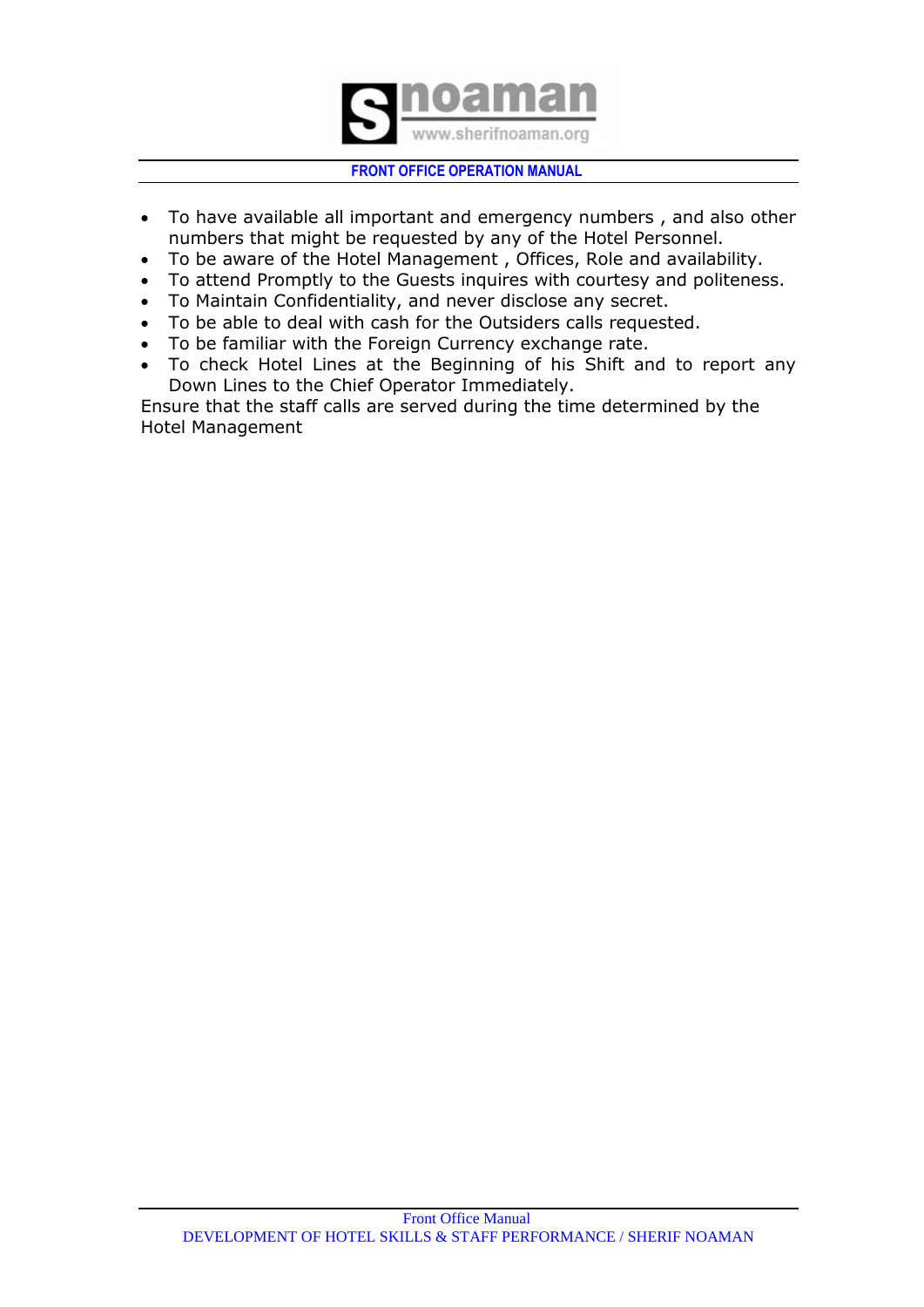

| <b>Division</b>                | <b>Rooms Division</b>                              | <b>Department</b>   Front Office |  |  |  |
|--------------------------------|----------------------------------------------------|----------------------------------|--|--|--|
| <b>Position</b>                | <b>Guest Relation Officer</b>                      |                                  |  |  |  |
| <b>Supervisor</b>              | Front Office Manager                               | Page 01 of 1                     |  |  |  |
| <b>Applies To</b>              | Hotel Stella Maris Villasimius - Sardegna - Italia |                                  |  |  |  |
| Sherif Noaman EAM<br>Prepared: | Approved:                                          | Giampaolo Usai GM                |  |  |  |
|                                |                                                    |                                  |  |  |  |
|                                |                                                    |                                  |  |  |  |

**Purpose:** Responsible to the Front Office Manager for the Efficient Follow up on the Hotel Guest's special requirement , Assisting the Hotel Guest through all the Hotel Departments, giving special care to the VIP and Regular Guest.

# **Duties & Responsibilities:**

- Guest Relation Officer Time spent at the Lobby Desk should be maximized in order to properly attend to guest's specific requests such as, Assisting in Booking / Reconfirmation of the Flight Ticket, Accepting Reservations for the next destination, providing assistance with specific queries or problems.
- Prepare and distribute the V.I.P Amenities Orders.
- Pre-register the Expected V.I.P Arrivals.
- Prepare Release Forms for Cancelled V.I.P Reservations.
- Inspect V.I.P Rooms Prior to the Arrival Time.
- Meet guest upon arrival , and escort to the Rooms.
- Bid Farewell to Guests, noting their Comments.
- Contact Selected Guests by telephone to obtain information concerning Customer reaction.
- Help and Assist in organizing the Hotel theme Nights with the Coordination of the Food & Beverage and Animation Team.
- Be Fully aware of the Hotel Room Types, Facilities, Outlets to be ready for any Guest inquiry.

To report to the Front Office Manger the statistics required of the Guest Questionnaire, and to assist in responding as per the Prepared script for each case.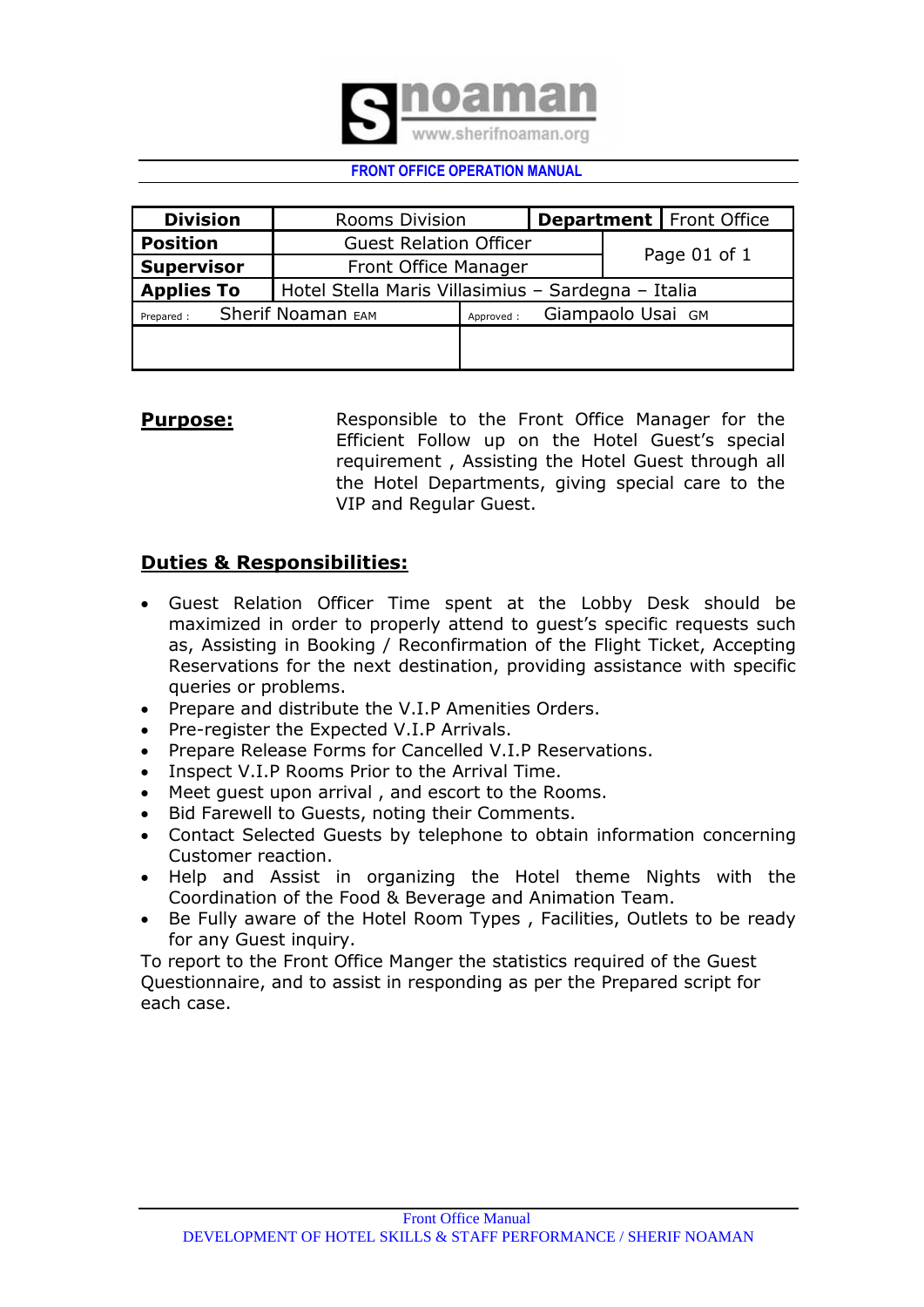

| <b>Division</b>                            |                                | <b>Rooms Division</b> |              |  | <b>Department   Front Office</b> |
|--------------------------------------------|--------------------------------|-----------------------|--------------|--|----------------------------------|
| <b>Position</b>                            | <b>Bell Man</b>                |                       | Page 01 of 2 |  |                                  |
| <b>Supervisor</b><br><b>Chef Concierge</b> |                                |                       |              |  |                                  |
| <b>Applies To</b>                          | Hotel Stella Maris Villasimius |                       |              |  |                                  |
| <b>Sherif Noaman</b><br>Prepared:          | Approved                       |                       |              |  |                                  |
|                                            |                                |                       |              |  |                                  |
|                                            |                                |                       |              |  |                                  |

**Purpose:** Responsible to the Bell Captain for welcoming and escorting Guests with their Luggage to and from their Rooms during check in and check out, perform various other functions related to the guest needs.

# **Duties & Responsibilities:**

- Welcome Guests at the Main entrance, with taking particular note to repeat guests.
- Relieving the Guest From the Luggage from the Hotel Entrance till the Guest Room and From the Room To Outside the Hotel During Check out.
- Being alert to the Reception Clerk for any Information should assist the Guest during Check in.
- To carry to the Reception any comment or Guest request During the Check in , Extra Bed , Baby Cot, Large Bed….. etc.
- Be Familiar of all the Room Facilities, and to be able to make the Room presentation upon Arriving with the Guest to the Room.
- Be prepared to raise and lower the Flags as appropriate.
- Be prepared to action the Room Changes, in this process never pack guest belongings without the Guest being present and under no circumstances ever move any guest belongings without the Knowledge of the Guest.
- Deliver Messages, Packages and undertaken any other activities necessary for the Guest Comfort.
- Always be well Groomed, neatly cut hair, polished shoes and clean pressed uniform.
- Making a quick check on the Room upon Guest Luggage Down for Check out, and inform the Bell Captain or the Front Desk about any damage or lost Items From the Guest Room.
- Be thoroughly aware of all the Hotel Out lets and Facilities, including working Hours.

Be Available to perform any other function assigned by the Management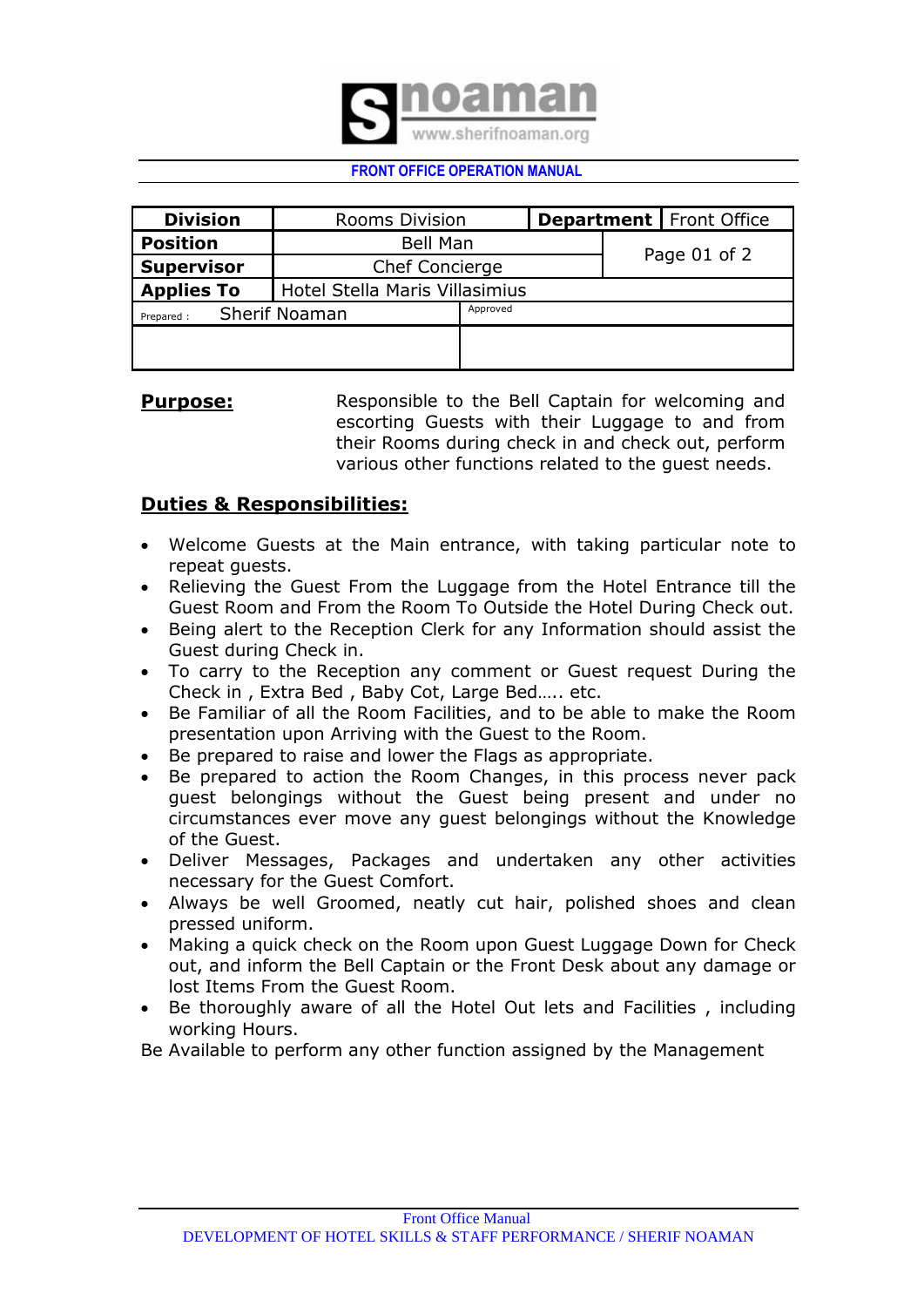

# **Rules & Regulations for Front Office Department**

- 1. Always bear in mind your working hours.
- 2. Be ready to work at your station at least 15 minutes before schedule. Sign in and sign out in the assigned book.
- 3. You should always be well groomed, uniform must be neat and clean and nametag should be worn at all times.
- 4. Always greet your fellow workers when you first arrive at your station.
- 5. No food, no chewing gum, no smoking around working area.
- 6. Greet guests politely every time you see them. If you know the name, greet them by name, if you do not use Sir or Madam every time.
- 7. Be polite to guests and fellow workers, however, do not exceed the limits of courtesy and politeness.
- 8. Never leave your station when nobody else is there.
- 9. Pick up the telephone at your station within 3 rings.
- 10.Always Smile
- 11.Every time you have to leave your station inform your fellow workers where you will be and when you will be back.
- 12.Check the back office board everyday.
- 13.Do not leave your shift until you have been replaced.
- 14.Any staff who is unable to come to work must phone to his supervisor at least 4 hours before the shift starts.
- 15.Changing shift or days off with other employees will not be permitted unless approved by supervisor.
- 16.Working area must be kept neat and clean at all times.
- 17.All equipment should be used carefully with routine maintenance.
- 18.Personal calls other than emergency are not made or received while on duty.
- 19.Do not stay around the working area when off duty or have finished the shift.
- 20.Report all unusual situations promptly to your supervisor.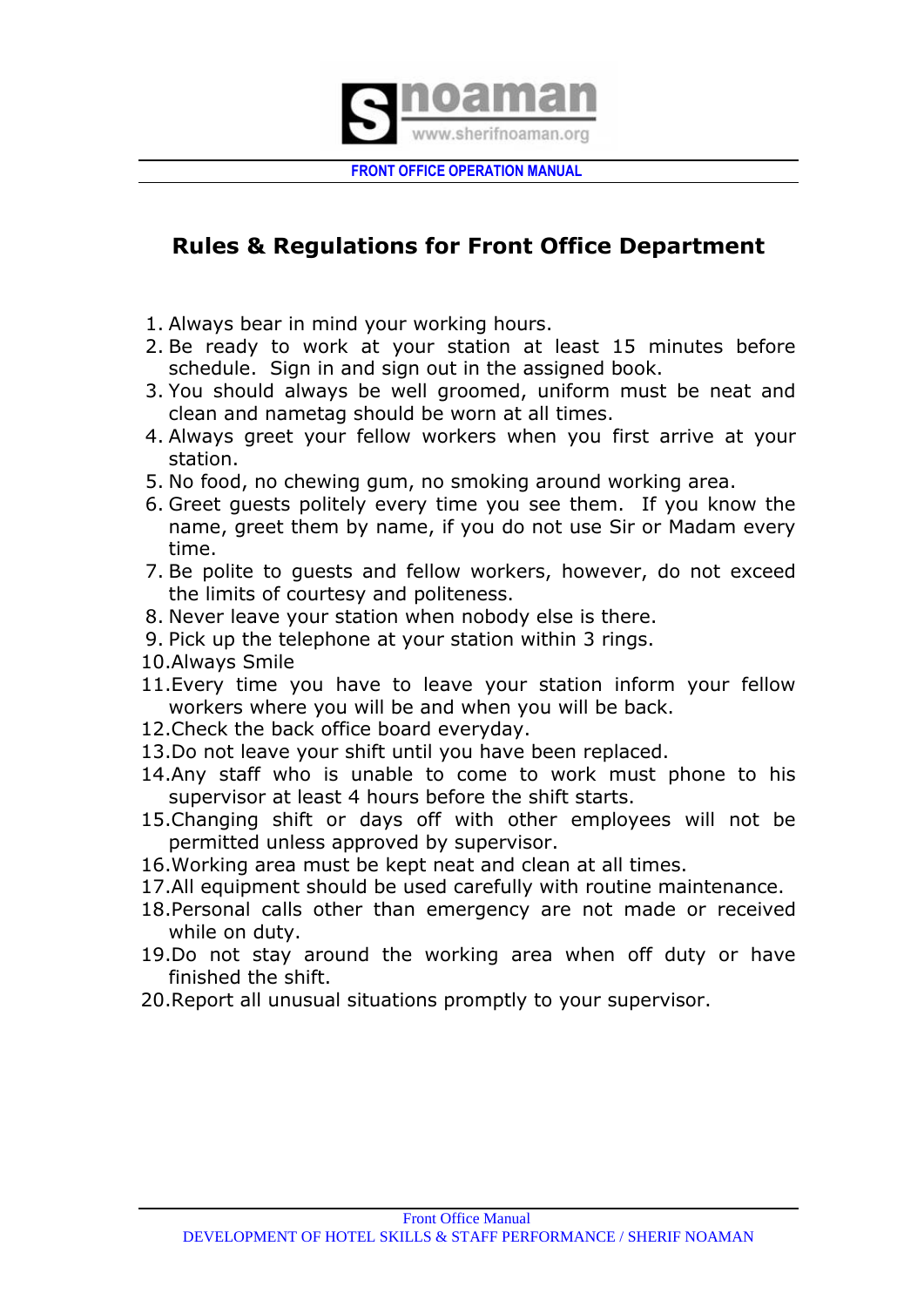

# **Front Office Working Manual**



# **Telephone Operator**

The telephone department is a communication center, operating 24 hours to handle all incoming and outgoing calls from the hotel.

The operator's position is one of the most important and demanding jobs in the hotel. The hotel operator is many times the first person the public has any contact with. It is imperative that every effort is made to be courteous, friendly and helpful, even under pressure and stressful situations.

A guest's initial impression of your hotel will frequently be the manner in which telephone calls are handled. Guest expects their calls to be answered quickly, courteously and to be handled with business-like efficiency. At the same time the call should be answered in a clear and pleasant tone of voice.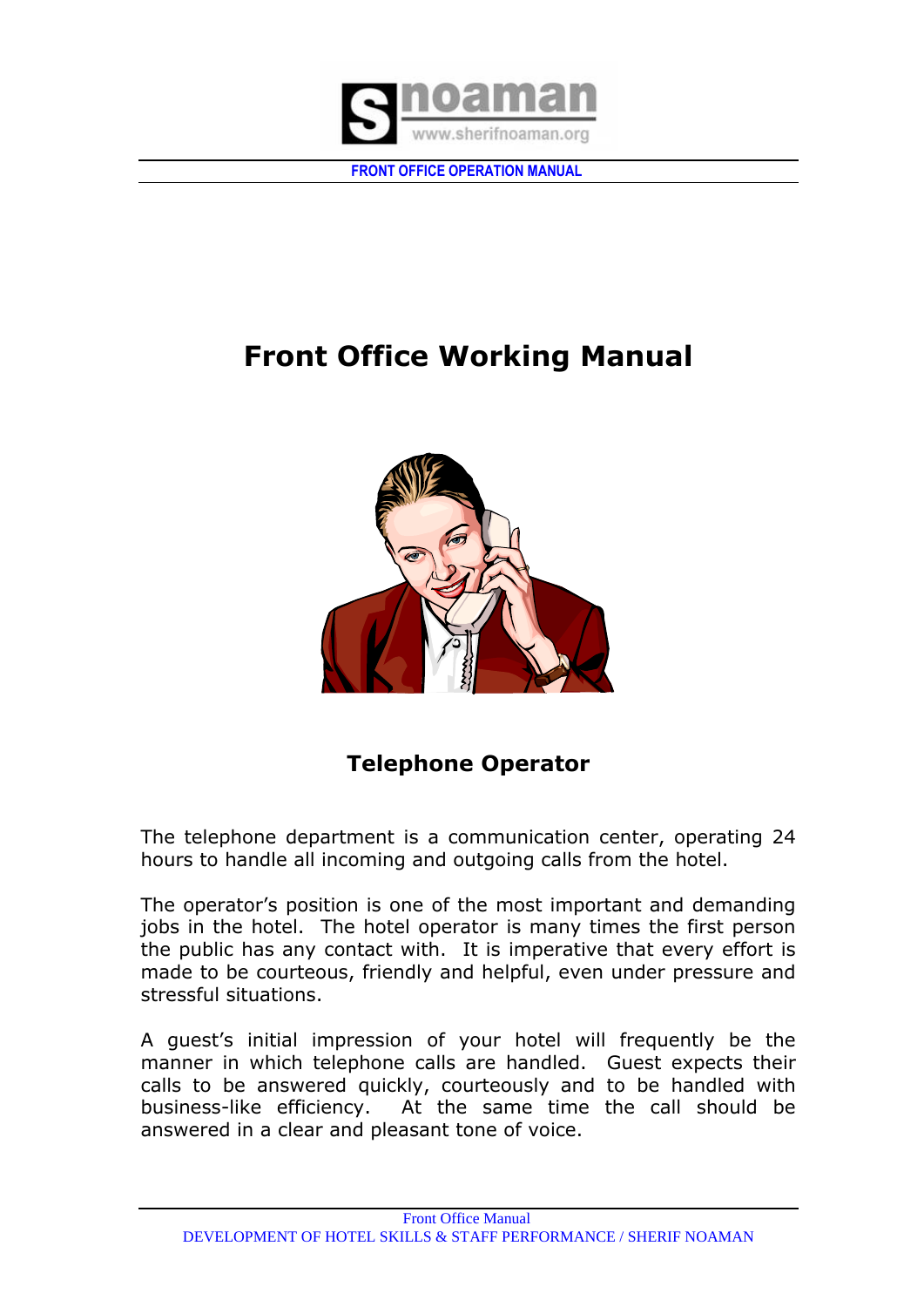

# **FRONT OFFICE POLICIES & PROCE DURES & STANDARDS**

|                    |                                           | Department            | Front Office |
|--------------------|-------------------------------------------|-----------------------|--------------|
| <b>Subject</b>     | <b>ANSWERING INTERNAL</b><br><b>PHONE</b> | <b>Procedures No.</b> | TO/001       |
|                    | Hotel Stella Maris Villasimius            | <b>Effective Date</b> | 01/05/2003   |
| <b>Applies To</b>  |                                           | <b>Type Of Policy</b> | Local        |
| <b>Prepared By</b> | Sherif Noaman                             | <b>Approved By</b>    |              |
| <b>Signature</b>   |                                           | <b>Signature</b>      |              |

- $\bullet$  Pick up the phone within 3 rings
- Answer " Reception" (or whatever to mention your own station) "Good morning" (afternoon, evening) , (Your Name) Speaking How May I Help You?
- If you are asked to be Connected to other extension, Connect the Caller Saying : Pleased to connect you.
- If the Caller asked to be Connected to One of the Management Team or General Manager Office , ask the Manager first if he would like to answer the phone or you should ask the caller to leave a message.
- To close conversation use "Thank you Sir/Madam Good bye or Good Night". If you know the guest's name, address them by name every time.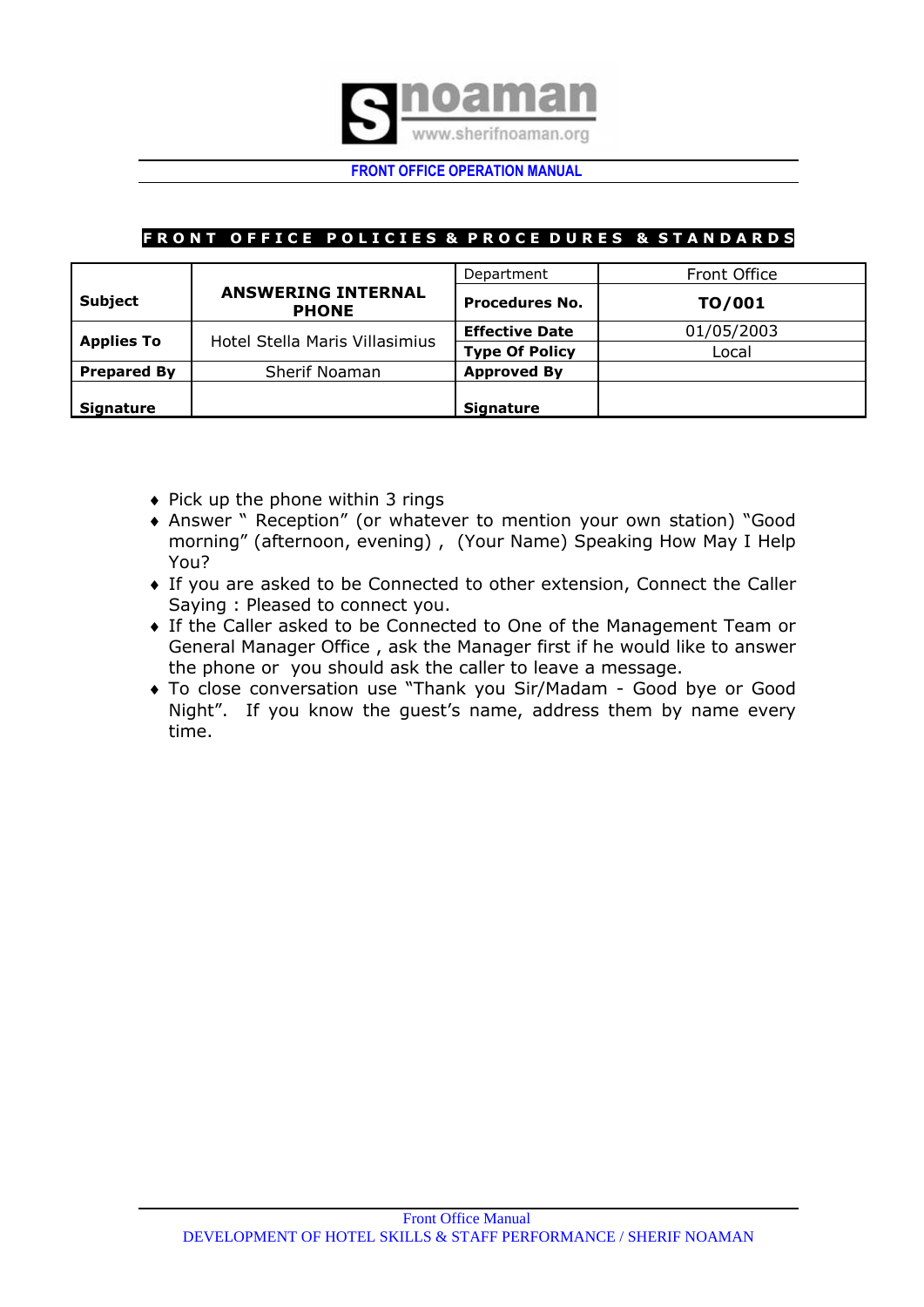

# FRONT OFFICE POLICIES & PROCE DURES & STANDARDS

|                       | <b>ANSWERING INCOMING</b>      | <b>Department</b>     | Front Office / Housekeeping |
|-----------------------|--------------------------------|-----------------------|-----------------------------|
| <b>Subject</b>        | <b>CALL FOR A GUEST</b>        | <b>Procedures No.</b> | TO/002                      |
|                       | Hotel Stella Maris Villasimius | <b>Effective Date</b> | 01/12/2000                  |
| <b>Applies To</b>     |                                | <b>Type Of Policy</b> | Local                       |
| <b>Prepared</b><br>By | Sherif Noaman                  | <b>Approved By</b>    |                             |
| <b>Signature</b>      |                                | <b>Signature</b>      |                             |

- $\bullet$  Pick up the phone within 3 rings
- Use the dialogue "Thank you For Calling Hotel Stella Maris , (Your Name) Speaking, How May I Help You? "
- Listen to the caller and note down the details of his request.
- Connect the call to the guestroom saying : Pleased to connect you.
- Release the line after informing the guest that he has an incoming call and the guest agrees to accept it.
- After 5 rings, if there is not answer, the call will bounce back, inform the caller that there is no answer and ask to take a message.
- If the caller wants to leave a message, connect the line to the reception and give them some details.
- If The caller has an urgent matter, ask him to hold on and check with reception whether the guest is in the hotel or not. If the guest is in the hotel, try to locate him in the hotel outlets. While trying to locate the guest, go back to the caller every now and then telling him that you are trying to locate the guest.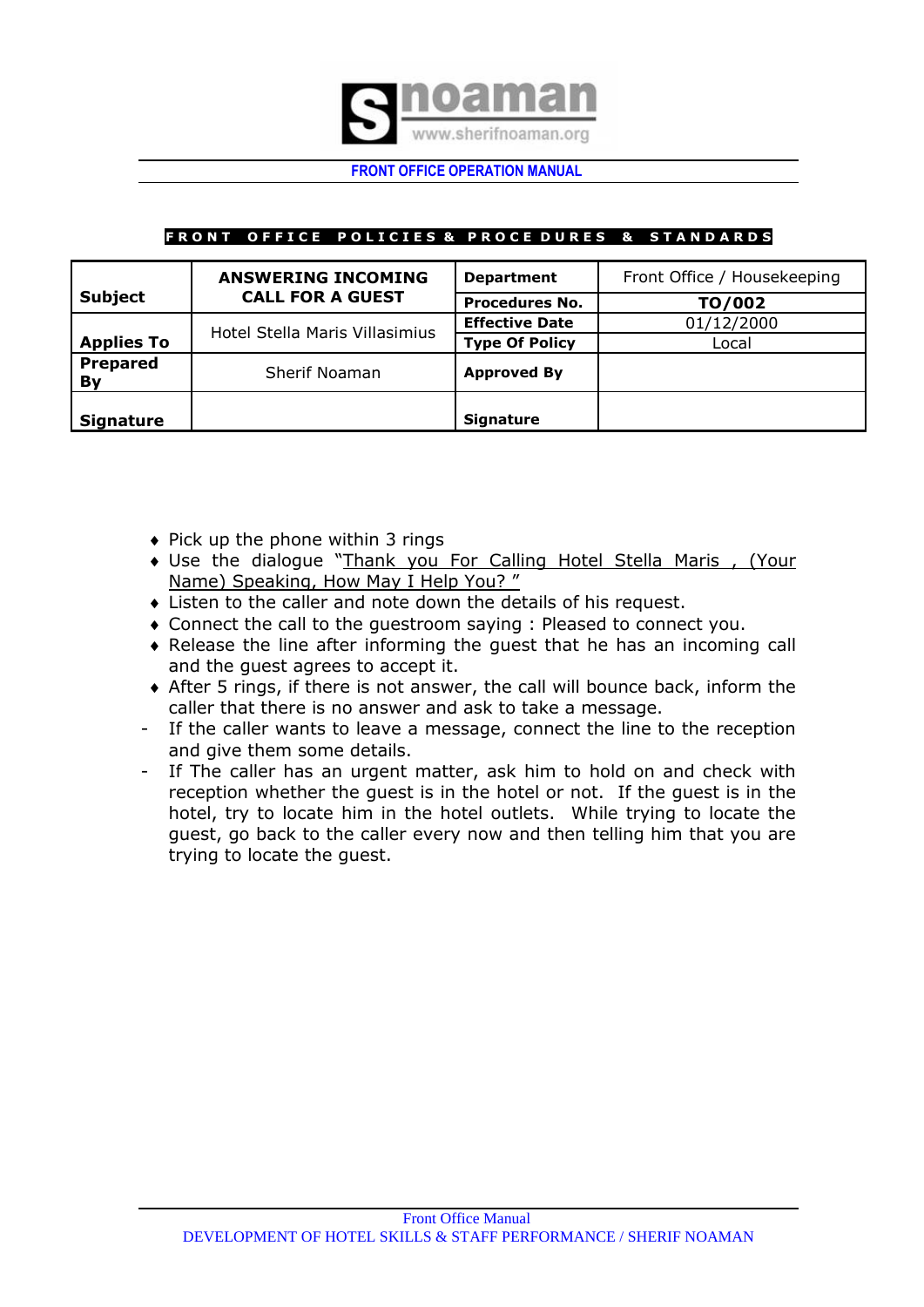

#### FRONT OFFICE POLICIES & PROCE DURES & STANDARDS

|                    | <b>ANSWERING INCOMING</b><br><b>CALL FOR A MANAGEMENT</b> | <b>Department</b>     | Front Office / Housekeeping |
|--------------------|-----------------------------------------------------------|-----------------------|-----------------------------|
| <b>Subject</b>     |                                                           | <b>Procedures No.</b> | TO/003                      |
|                    | Hotel Stella Maris Villasimius                            | <b>Effective Date</b> | 01/12/2000                  |
| <b>Applies To</b>  |                                                           | <b>Type Of Policy</b> | Local                       |
| <b>Prepared By</b> | Sherif Noaman                                             | <b>Approved By</b>    |                             |
| <b>Signature</b>   |                                                           | <b>Signature</b>      |                             |

- $\bullet$  Pick up the phone within 3 rings.
- Use the dialogue "Thank you For Calling ( Hotel Name ), ( Your Name ) Speaking, How May I Help You"
- Listen to the caller and note down the details of request
- Connect the call:
	- If the requested person has his own secretary, connect to secretary.
	- If he has no secretary connect the call to him personally.

If the called person is not available, ask the person who picks up the phone to take the call and message.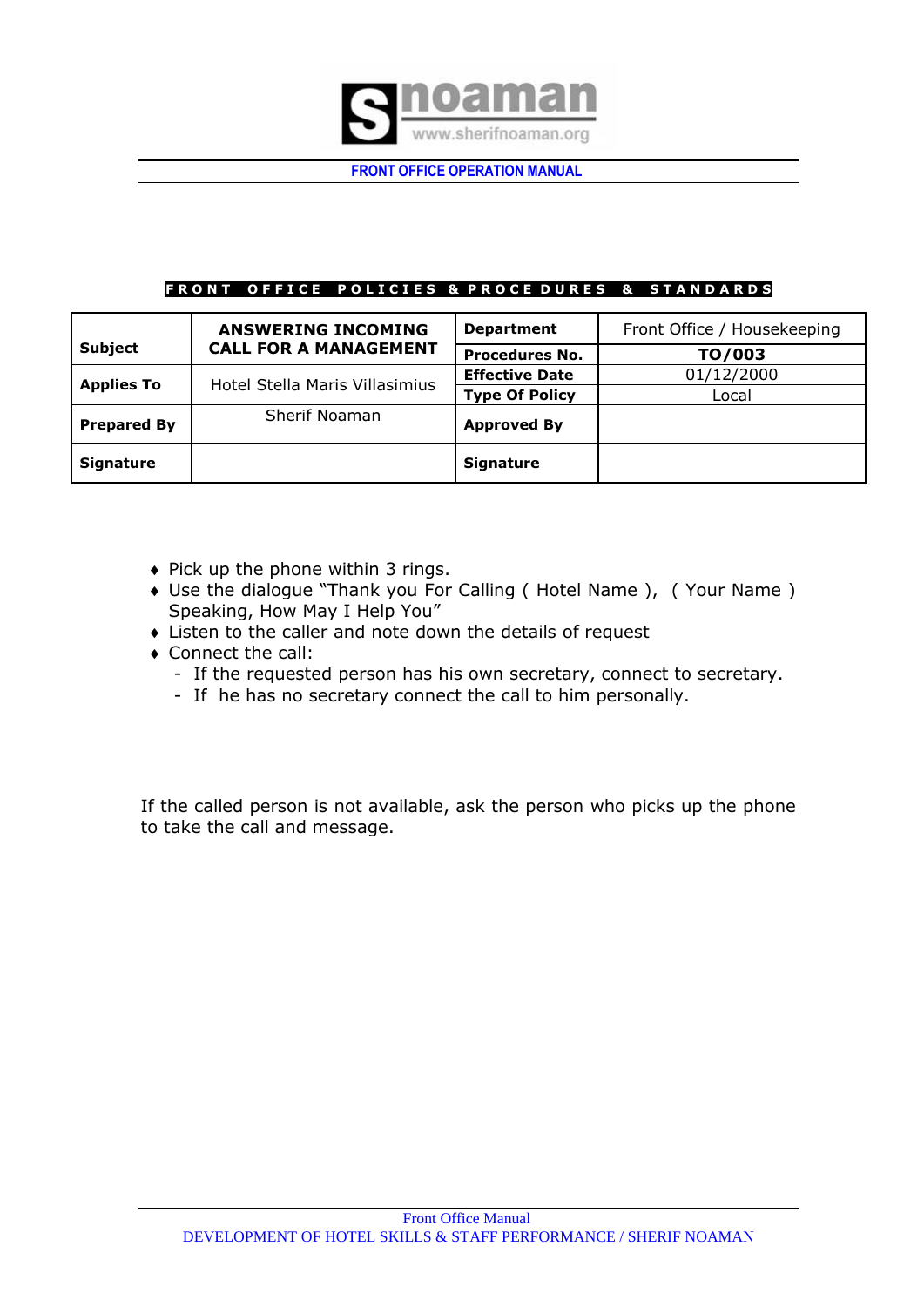

# **FRONT OFFICE POLICIES & PROCE DURES & STANDARDS**

| <b>Subject</b>     | <b>HANDLING MESSAGE</b>        | <b>Department</b>     | Front Office |
|--------------------|--------------------------------|-----------------------|--------------|
|                    |                                | <b>Procedures No.</b> | TO/004       |
|                    |                                | <b>Effective Date</b> | 01/12/2000   |
| <b>Applies To</b>  | Hotel Stella Maris Villasimius | <b>Type Of Policy</b> | Local        |
| <b>Prepared By</b> | <b>Sherif Noaman</b>           | <b>Approved By</b>    |              |
| <b>Signature</b>   |                                | <b>Signature</b>      |              |

- Message can be received verbally or through the telephone.
- When the caller will ask for a guest in house, check first that the guest is still in house, if the guest has checked out, inform the caller and find if the guest left any message clarifying his next destination.
- If the guest still in house but he is not available at the moment, inform the caller and ask him if he would like to leave message.
- Ask the caller if he prefers to leave a voice mail, if so connect the caller to the empty room and the voice mail will answer the caller. ( If Voice Mail Service is Existing )
- If the caller prefer to leave a written message, ask for the following information :
- Name of the person who will receive the message.
- The Caller's name.
- The Caller's phone number.
- Time of the call.
- Text of message.
- Repeat the message back to the caller in order to avoid any confusion, especially when the message contains a flight numbers or time of any numbers or important information.
- Enter the message into the Fidelio System and print it out and log it down in the Message & Parcel Delivery Form.
- Give the message to the bellboy who will sign the Message Delivery form with the time of receiving the message.
- The bellboy should put the message from under the guest room door.
- The bellboy should not knock the door of the guest room for any reason when delivering a message.

Attached Copy of the Message & Parcel delivery form, which should be printed on a4 size, and to be kept at the reception desk all the time full detailed.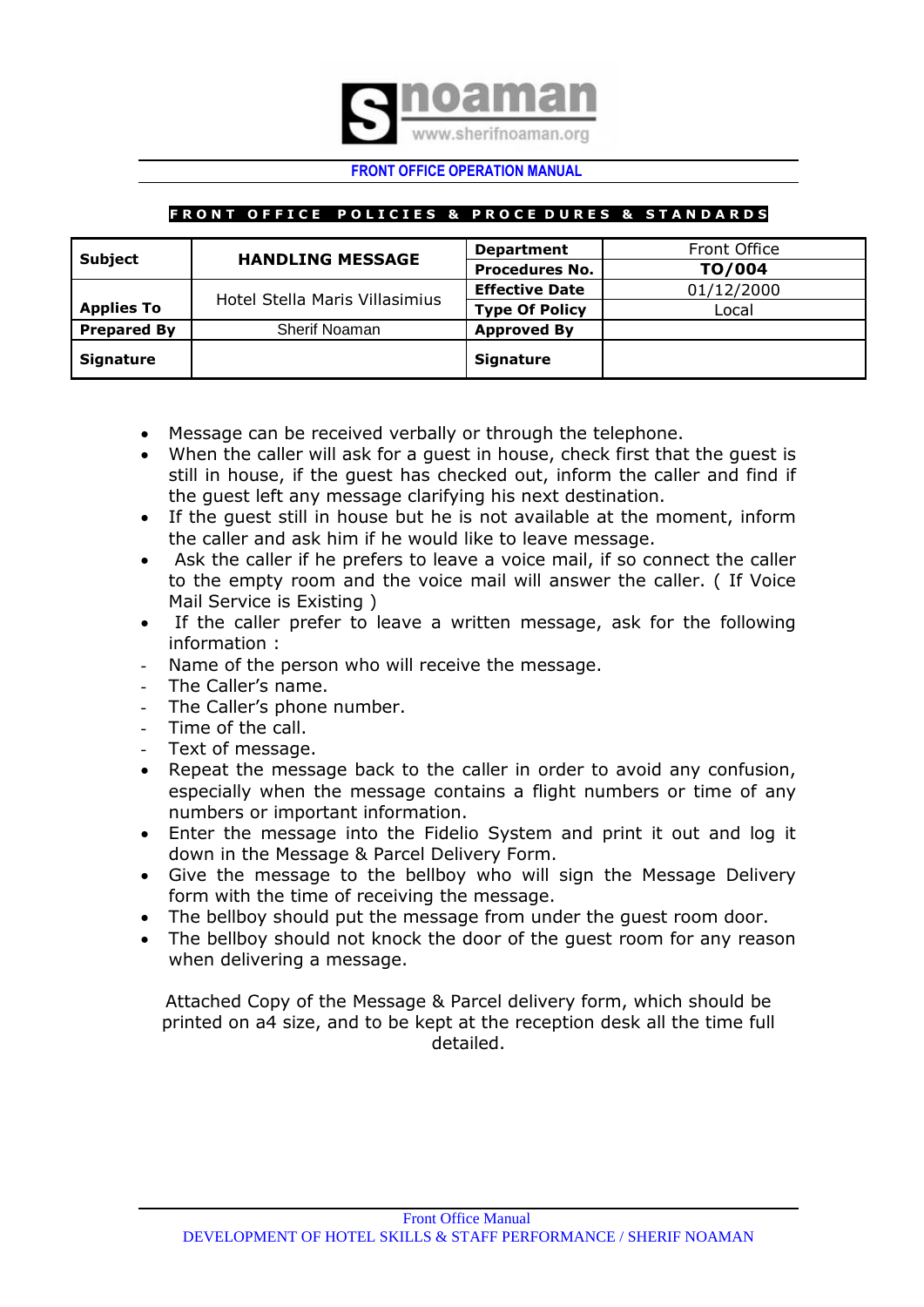

# **MESSAGE & PARCEL DELIVERY**

Day : Date :

| Time | Room |         | Type Of Delivery |        |      | Delivered By |          | Signature  |  |
|------|------|---------|------------------|--------|------|--------------|----------|------------|--|
|      |      | Message | Parcel           | Others | Name | <b>Time</b>  | Bell Boy | <b>GSA</b> |  |
|      |      |         |                  |        |      |              |          |            |  |
|      |      |         |                  |        |      |              |          |            |  |
|      |      |         |                  |        |      |              |          |            |  |
|      |      |         |                  |        |      |              |          |            |  |
|      |      |         |                  |        |      |              |          |            |  |
|      |      |         |                  |        |      |              |          |            |  |
|      |      |         |                  |        |      |              |          |            |  |
|      |      |         |                  |        |      |              |          |            |  |
|      |      |         |                  |        |      |              |          |            |  |
|      |      |         |                  |        |      |              |          |            |  |
|      |      |         |                  |        |      |              |          |            |  |
|      |      |         |                  |        |      |              |          |            |  |
|      |      |         |                  |        |      |              |          |            |  |

Revised By : Reception Supervisor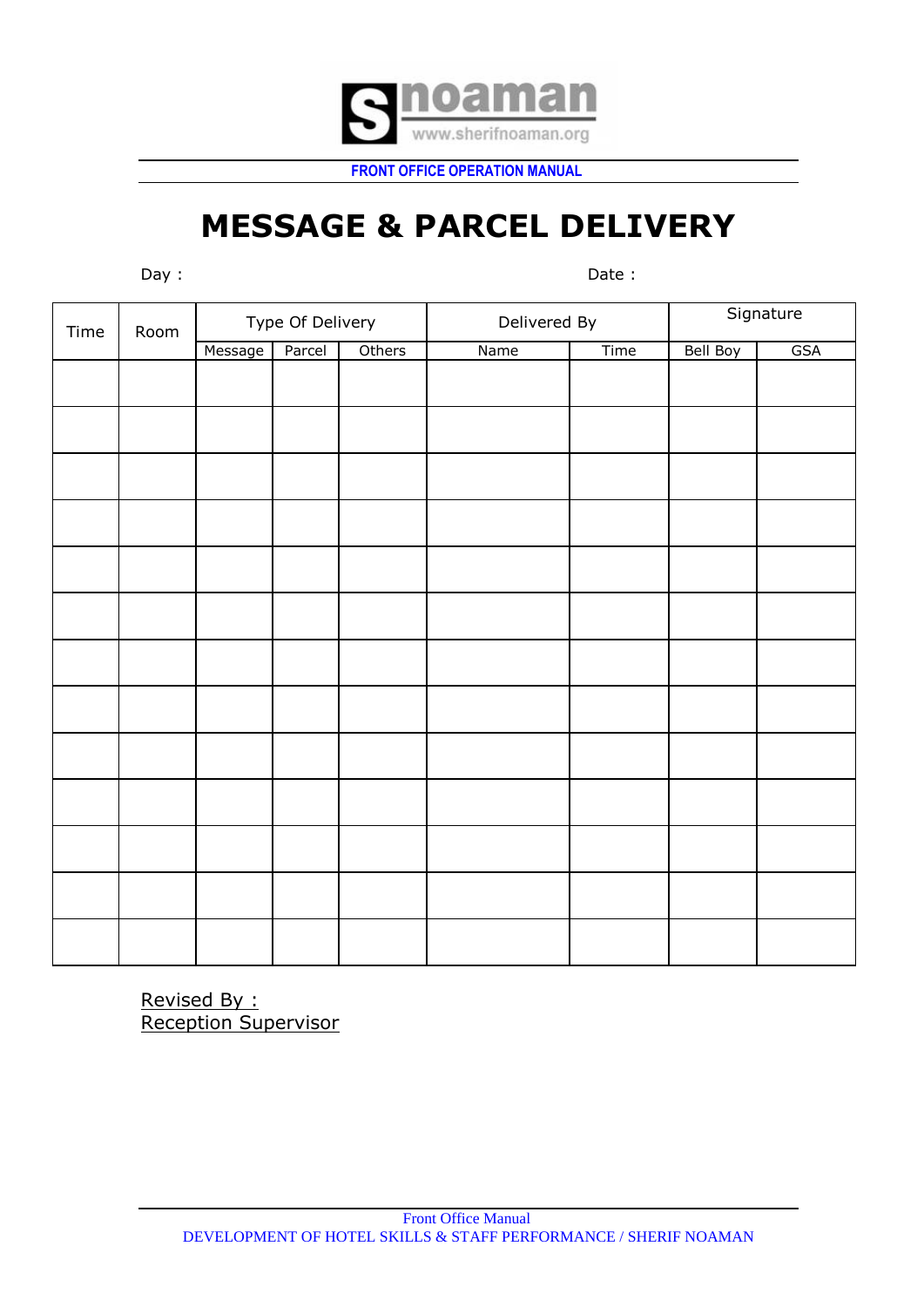

# FRONT OFFICE POLICIES & PROCEDURES & STANDARDS

|                    |                           | <b>Department</b>     | Front Office    |
|--------------------|---------------------------|-----------------------|-----------------|
| <b>Subject</b>     | <b>WAKE UP CALL</b>       | <b>Procedures No.</b> | TO/005          |
|                    | Hotel                     | <b>Effective Date</b> | 01/12/2000      |
| <b>Applies To</b>  |                           | <b>Type Of Policy</b> | Local           |
| <b>Prepared By</b> | Sherif Noaman<br>GRDE.CGT | <b>Approved By</b>    | General Manager |
|                    |                           |                       |                 |
| <b>Signature</b>   |                           | <b>Signature</b>      |                 |

- Record the wake up call details in the wake up call Log when a request is received from the guest. Details are:
	- \* Room Number
	- \* Guest Name
	- \* Wake up time
	- \* Date Required
- Check the room number and guest name with the guest in house list in the computer.
- ◆ Set the wake up call and initial in the Log
- The night and morning shifts have to check the Wake Up Call Sheet and to Do It Manually according to the requested time of wake up and to make sure that the Guest Answered
- If the Guest Didn't Answer , Send a Bell-man to Check the Guest Physically By Knocking the Door , so May be the telephone Set is O.O.O
- If the Guest didn't respond to the Door Knock , Inform Immediately the Manager Available or You Supervisor.

In All Cases the Dialogue for wake up call should be:

" Good morning Mr. / Mrs. ..... this is your morning call, it is now ....o'clock. Have a nice day".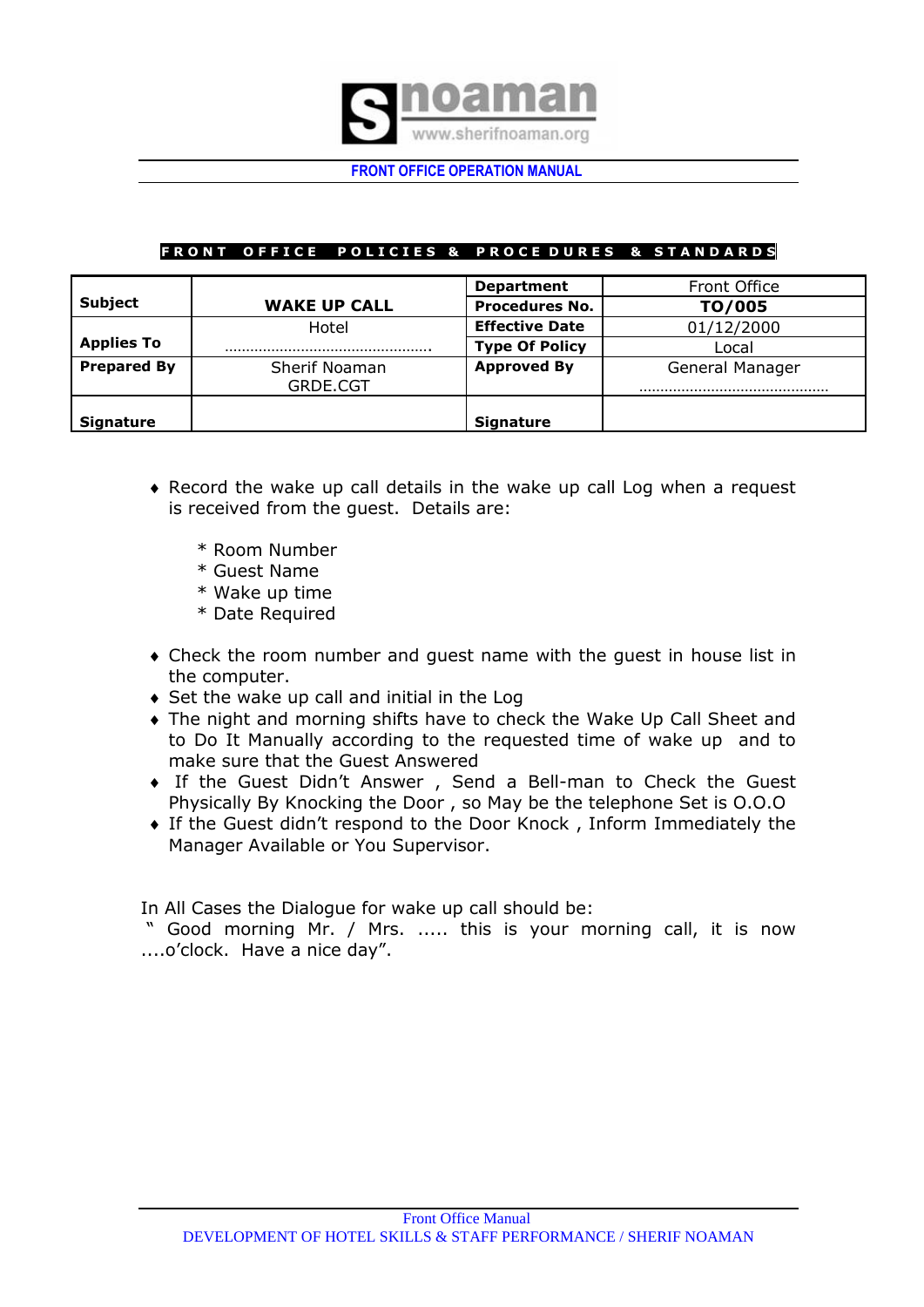

# **Front Office Working Manual**

# **Reservations**

The purpose of the Reservation Department is to provide the means/channel for booking accommodations in the hotel. The hotel receives the indication that a person wishes to become a guest (of the hotel) through a reservation. Reservation staff should be well acquainted with all travel agents, airline offices and business firms, and should be well qualified in keeping accurate reservation records.

Reservations may be made by the guest either in person, telephone, letter or fax. As a guest service representative, you will need to know how to accept reservations for your own location, as well as process reservation requests for the rest of the hotels of the group. In both cases, confirming reservation requests can be accomplished once you have verified that the type of accommodation is available on the dates requested.

In order to satisfy the needs of all guests staying at your hotel, different types of reservations are used. While these reservation types meet specific guest needs, they also enable us to forecast occupancy and to operate profitably.

# **There are four sources of reservations:**

- 1. Letters
- 2. Faxes
- 3. Telephone calls
- 4. In person

# **1. Letters:**

Letters addressed to the hotel will be opened in the Executive Office, and those referring to either reservation or inquiries for general accommodation, will be passed to the departments responsible.

# **2. Facsimile:**

All faxes will be replied to on the same day they are received.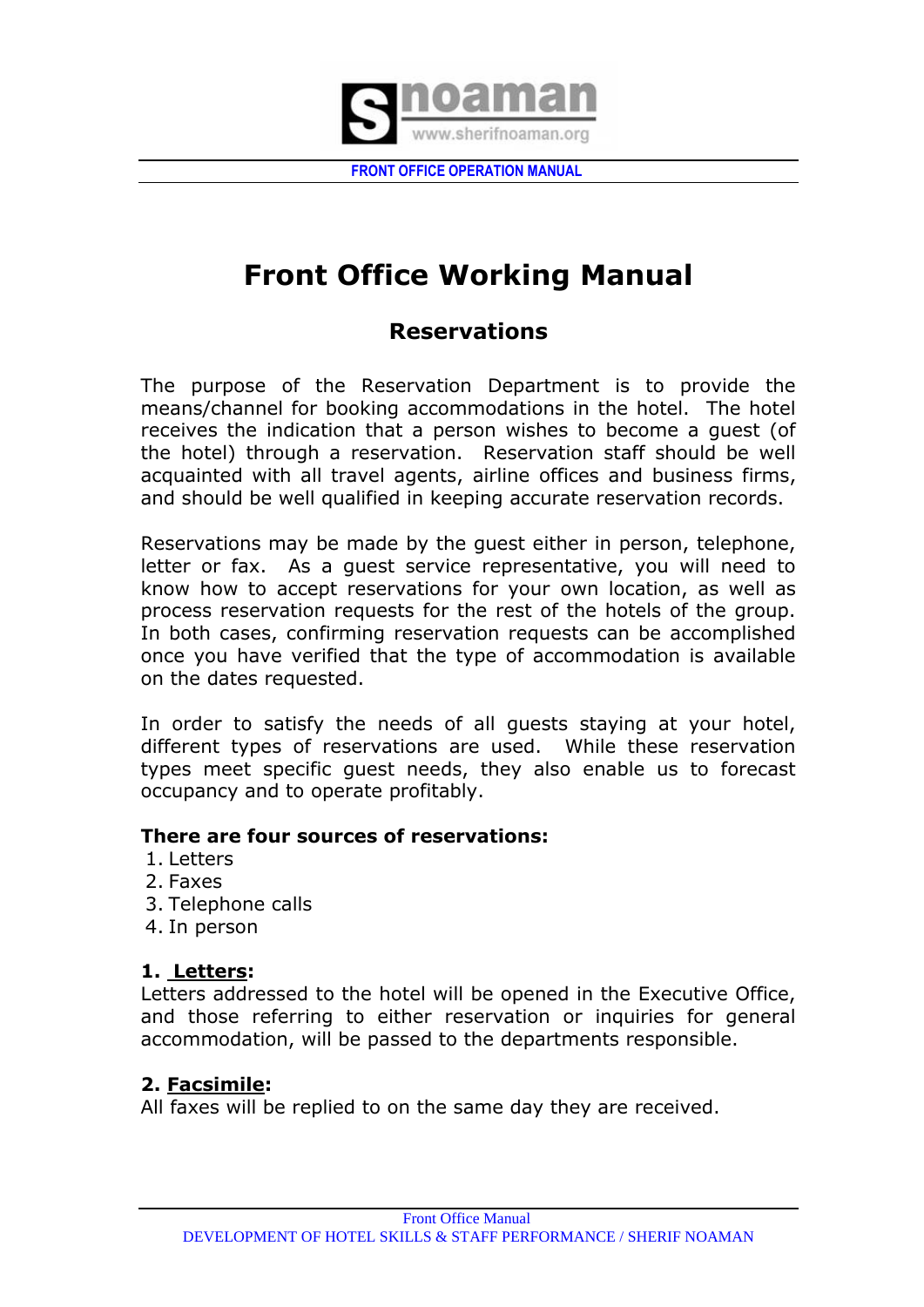

# **3. Telephone calls:**

the Reservation staff will always end the conversation by **thanking the guest for making the request**. Do not be afraid of giving your name to the guest as this personalizes the communication enhancing a good feeling on the guest's behalf.

# **4. In person:**

In-house or walk-in guests who make reservations inquiries will be handled by either the Reservation staff or Front Desk staff. When a guest makes such an inquiry, it may well indicate that the guest is thinking about returning in the near future. It is therefore essential that all such inquiries be handled with the utmost courtesy.

| A | Alpha          | N | Nancy   |
|---|----------------|---|---------|
| B | <b>Brother</b> | O | Oskar   |
| C | Charlie        | P | Peter   |
| D | Daddy          | Q | Queen   |
| E | Easy           | R | Roger   |
| F | Father         | S | Sugar   |
| G | George         | T | Tokyo   |
| н | Hony           | U | Uncle   |
| I | Item           | V | Victor  |
| J | Jimmy          | W | William |
| K | King           | X | X-ray   |
|   | Love           | Y | Yellow  |
| M | <b>Mike</b>    | Z | Zebra   |

Reservations Codes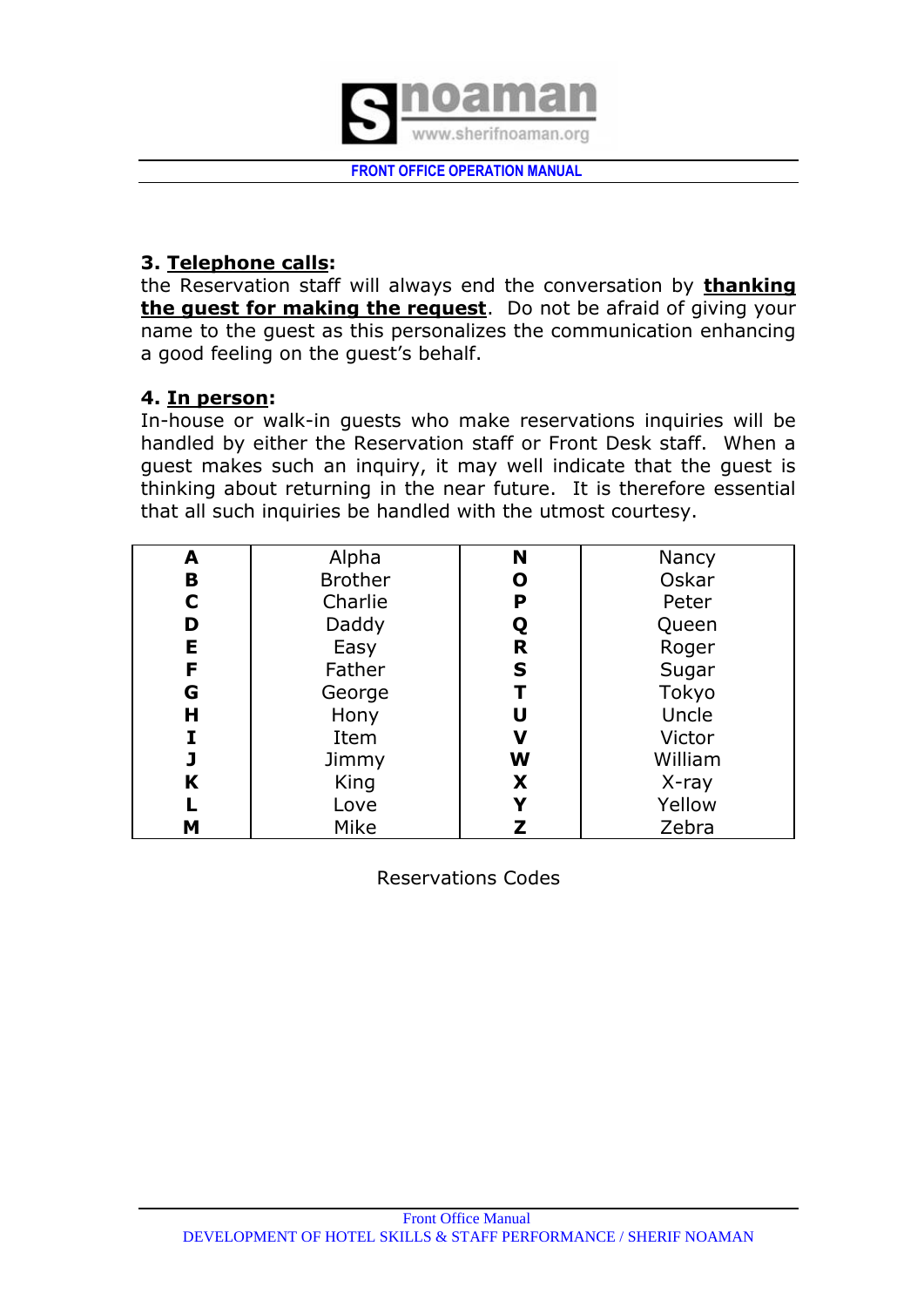

# FRONT OFFICE POLICIES & PROCEDURES & STANDARDS

|                    |                                             | <b>Department</b>     | Front Office    |
|--------------------|---------------------------------------------|-----------------------|-----------------|
| <b>Subject</b>     | <b>HANDLING PHONE</b><br><b>RESERVATION</b> | <b>Procedures No.</b> | <b>RE/001</b>   |
|                    | Hotel                                       | <b>Effective Date</b> | 01/12/2000      |
| <b>Applies To</b>  |                                             | <b>Type Of Policy</b> | Local           |
| <b>Prepared By</b> | <b>Sherif Noaman</b><br>CRDE.CGT            | <b>Approved By</b>    | General Manager |
| <b>Signature</b>   |                                             | <b>Signature</b>      |                 |

- $\bullet$  Pick up the phone within 3 rings.
- Use the dialogue " Reservation, Good Morning"……..May I Help You
- Listen to the request and note down.
- Obtain following information:
	- \* Arrival and departure dates
	- \* Type of rooms (Try to sell the highest room Category)
- Check the space availability.
	- \* If house is full, try to offer another possible period
	- \* If that type of room is not available, try to sell another type
- Obtain full reservation details if the request can be confirmed:
	- \* Name of guest
	- \* Arrival and Departure dates
	- \* Flight details
	- \* Number of rooms and type
	- \* Total number of pax
	- \* Method of payment
	- \* Source of booking
	- \* Name of caller, contact person, company name and address and phone number
- Repeat the reservation back to the caller and before finishing the conversation you thank the caller saying : " Thank you for Choosing Our Hotel Mr. / Mrs. ........, Good bye".
- Record all details on reservation form with your initial, date and time.
- Key all information in the computer before filing.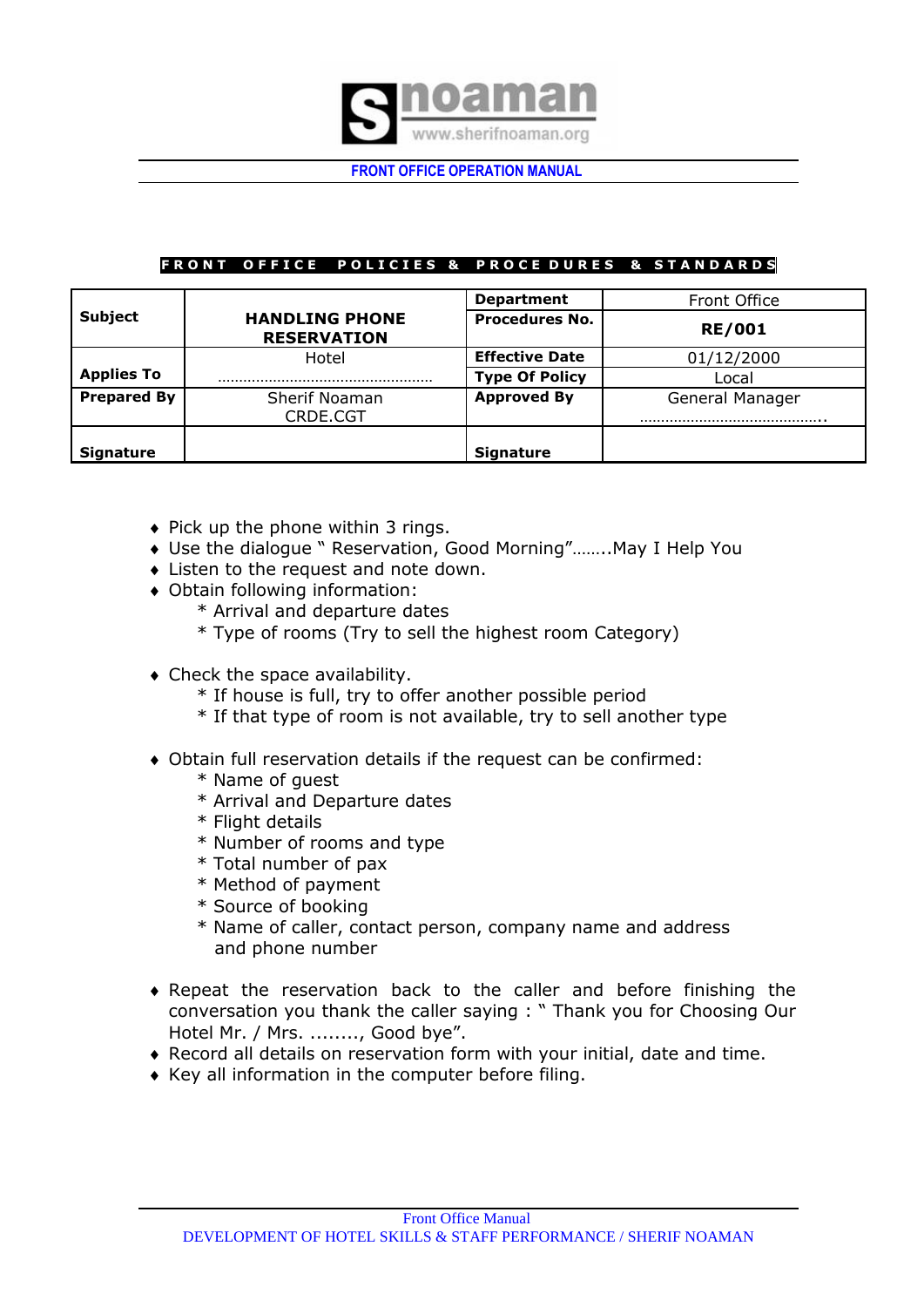

### FRONT OFFICE POLICIES & PROCEDURES & STANDARDS

|                       |                                                  | <b>Department</b>     | Front Office    |
|-----------------------|--------------------------------------------------|-----------------------|-----------------|
| <b>Subject</b>        | <b>HANDLING FAX / MAIL</b><br><b>RESERVATION</b> | <b>Procedures No.</b> | <b>RE/002</b>   |
|                       | Hotel                                            | <b>Effective Date</b> | 01/12/2000      |
| <b>Applies To</b>     |                                                  | <b>Type Of Policy</b> | Local           |
| <b>Prepared</b><br>By | <b>Sherif Noaman</b><br>CRDE.CGT                 | <b>Approved By</b>    | General Manager |
| <b>Signature</b>      |                                                  | <b>Signature</b>      |                 |

- After receiving the fax or letter stamp it with date and time.
- Check availability
- Obtain full reservation details.
- Record all information in the reservation form (2 copies)
- $\triangleleft$  Key all information in the computer
- Print out the confirmation form and fax to the guest after the confirmation has been reviewed and initialed by your supervisor.
- $\triangleleft$  Filing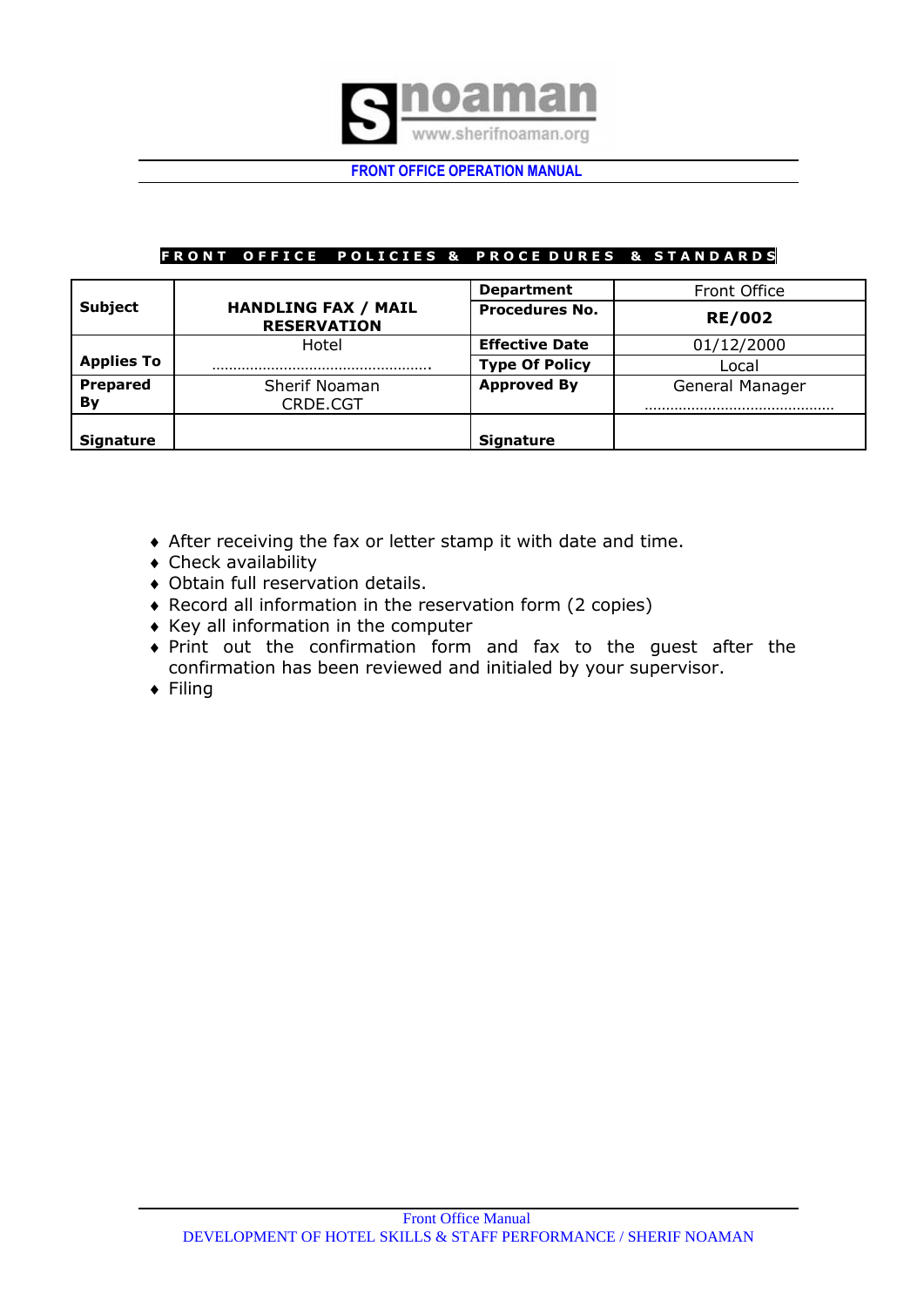

# FRONT OFFICE POLICIES & PROCEDURES & STANDARDS

|                   |                                     | <b>Department</b>     | Front Office    |
|-------------------|-------------------------------------|-----------------------|-----------------|
| <b>Subject</b>    | <b>AMENDMENT &amp; CANCELLATION</b> | <b>Procedures No.</b> | <b>RE/003</b>   |
|                   | Hotel                               | <b>Effective Date</b> | 01/12/2000      |
| <b>Applies To</b> |                                     | <b>Type Of Policy</b> | Local           |
| Prepared          | Sherif Noaman                       | <b>Approved By</b>    | General Manager |
| Bv                | CRDE.CGT                            |                       |                 |
|                   |                                     |                       |                 |
| <b>Signature</b>  |                                     | <b>Signature</b>      |                 |

- When you receive a call requesting to amend or cancel a reservation, check subject reservation on the computer.
- When you find the reservation:

# **For amendment:**

- Note down on paper all details received, name of the caller, date and time.
- Write down all details in reservation form, stamp "**amendment**" on the form and put in the remark details of amendment.
- Example: amend the arrival date from 15/03/97 to 16/03/97
- or amend the number of rooms from 3 twin to 2 twin
- Then key in the computer.
- Filing following the new information in amendment.

# **For Cancellation:**

- Note down the details and ask for the reason of cancellation and the name of the caller.
- Take the requested reservation form and stamp "**Canceled**" with clerk initial, date, time and reason of cancellation and key in the computer.
- Filing in the cancellation file of that month.

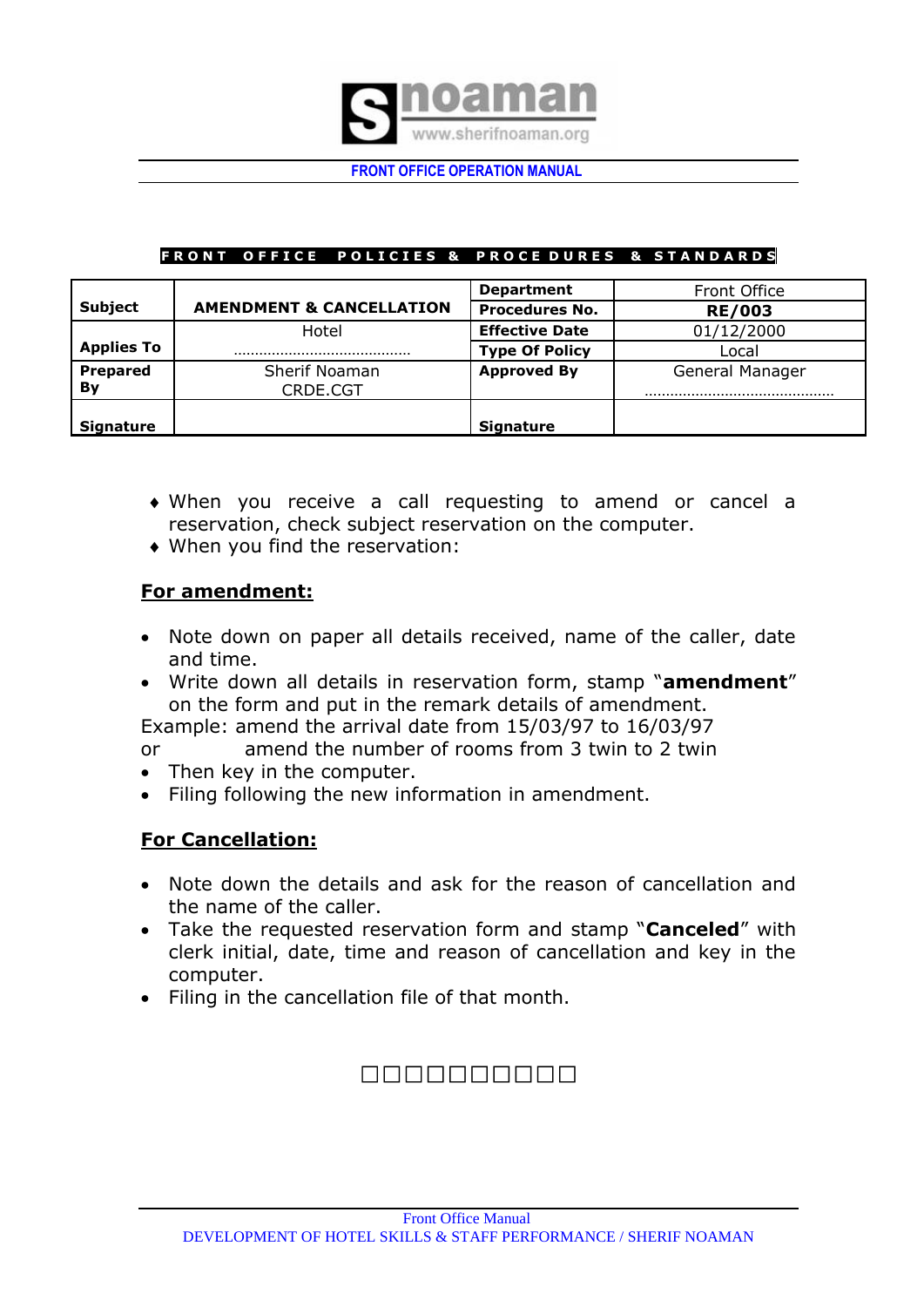

# **Front Office Working Manual**

# **Front Desk**

For Hotel Business, the idea of our welcome system is more in a mansion style rather than a hotel.

- All registration forms will be pre-printed with all information available from reservation and the reception will ask for the guest passport and fill up the rest (such as passport number, address, and the correct spelling of the name). The guest will only have to sign afterwards.
- The Bell Staff will greets the guest upon arrival at the lobby, will lead him to the Reception Desk, finish registration formalities and lead him once more to his room. He is also to acquaint the guest with room facilities before leaving him.
- Luggage will be put in the room before the guest gets there.
- The Receptionist will welcome the guest and will present Him the Hotel Facilities upon arrival to lobby.
- VIP guests will be greeted by Management upon arrival.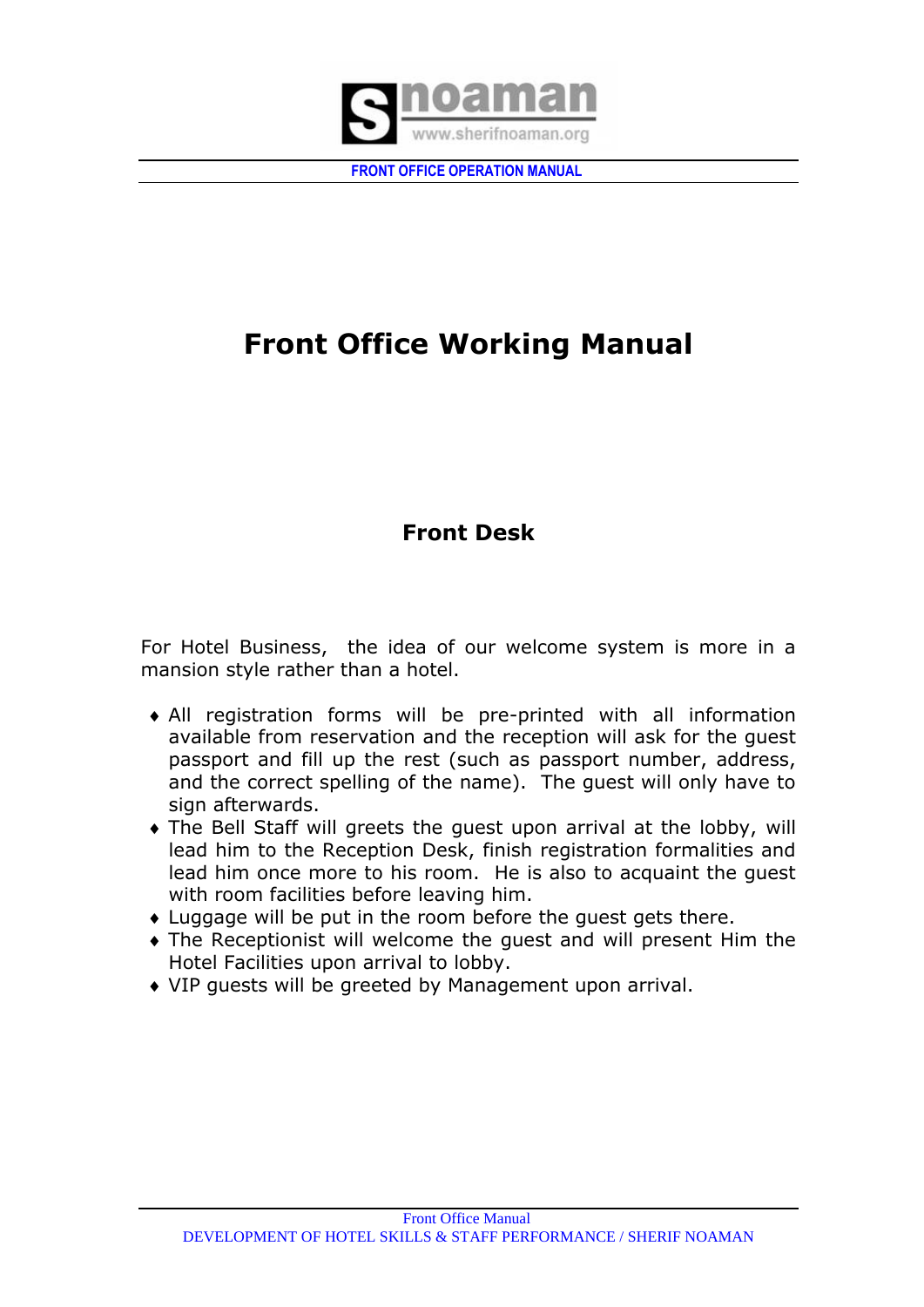

### FRONT OFFICE POLICIES & PROCEDURES & STANDARDS

|                    | <b>CHECKING IN GUEST WITH</b> | <b>Department</b>     | Front Office    |
|--------------------|-------------------------------|-----------------------|-----------------|
| <b>Subject</b>     | <b>RESERVATION</b>            | <b>Procedures No.</b> | FD/001          |
|                    | Hotel                         | <b>Effective Date</b> | 01/12/2000      |
| <b>Applies To</b>  |                               | <b>Type Of Policy</b> | Local           |
| <b>Prepared By</b> | Sherif Noaman<br>CRDE.CGT     | <b>Approved By</b>    | General Manager |
| <b>Signature</b>   |                               | Signature             |                 |

# **Service Required :**

The Receptionist Must Be A Sales Representative At All Times. He/She Must Have A Through Knowledge Of The Product They Sell , Details Of The Hotel , Rates, Services , And Facilities.

# **Job Performance Required – Guidelines - :**

- Great your guest warmly with smile.
- Ask If You May Help Him With A Courtesy Way.
- If The Guest Says That He Have A Reservation, Ask Politely for The Guest Name.
- Calls-Up The Information On The Computer Screen.
- Make Your Double Check By Repeating The Guest Full Name.
- Reconfirm Type Of Room Required.
- Ask For The Length Of Stay And Departure Date Expected.
- Reconfirm How Many People In The Party.
- You May Offer Options With Upselling Techniques, And According To Your Rooms Availability Chart.
- A Scan For A Special Notes May Reveal Special Requests Such As V.I.P Treatment…….Etc.
- Reconfirm The Mode Of Payment And Follow Up With Payment Procedures Accordingly.
- Ask To Complete The Registration Card.
- Thank The Guest And Check If There Is Any Messages For Him/Her.
- Match The Right Room For The Guest And Make The Blocking.
- Offer Additional Services Such As Wake Up Calls Or Special Guest Needs To Be Covered.
- Call The Bell Man Who Is Assigned To Carry The Luggage For The Guest.
- Wish Your Guest A Pleasant Stay.

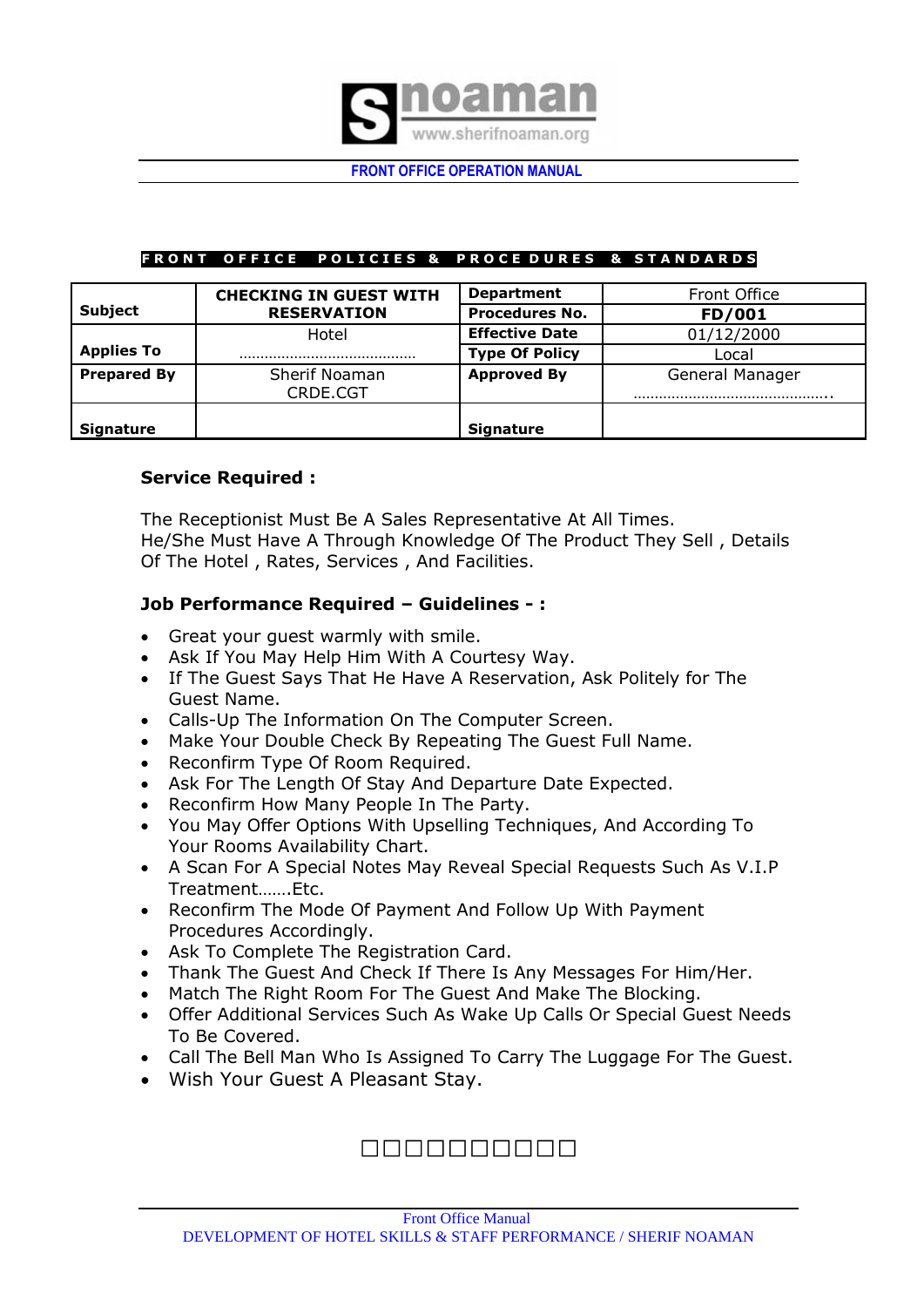

# FRONT OFFICE POLICIES & PROCEDURES & STANDARDS

|                    | <b>CHECKING IN GUEST WITH</b> | <b>Department</b>     | Front Office    |
|--------------------|-------------------------------|-----------------------|-----------------|
| <b>Subject</b>     | <b>WITHOUT RESERVATION</b>    | <b>Procedures No.</b> | FD/002          |
|                    | Hotel                         | <b>Effective Date</b> | 01/12/2000      |
| <b>Applies To</b>  |                               | <b>Type Of Policy</b> | Local           |
| <b>Prepared By</b> | Sherif Noaman<br>CRDE.CGT     | <b>Approved By</b>    | General Manager |
| <b>Signature</b>   |                               | <b>Signature</b>      |                 |

- Great The Guest Warmly With Smile & Ask If You May Help .
- If The Guest Has No Reservation, Ask You Guest To State His/Her General Needs .
- Obtain The Specific Details Such As
- What Type Of Room Is Desired?
- How Many People In The Party?
- What Is Their Anticipated Length Of Stay?
- What Rate Is Acceptable?
- Methods Of Payment ( Cash Or Credit Cards) ?
- Based On The Above The Room Clerk Should Matches Rooms Available To The Customers Wishes.
- Offer Options By Using Room Location , Such As : Sea View, Pool Side,…Etc.
- After You Cover All The Guest Needs Present The Registration Card And Ask The Guest To Fill.
- If The Credit Card Will Be Used , Obtain Credit Data.
- Locate The Room And Complete Normal Check-In Procedures.

# 0000000000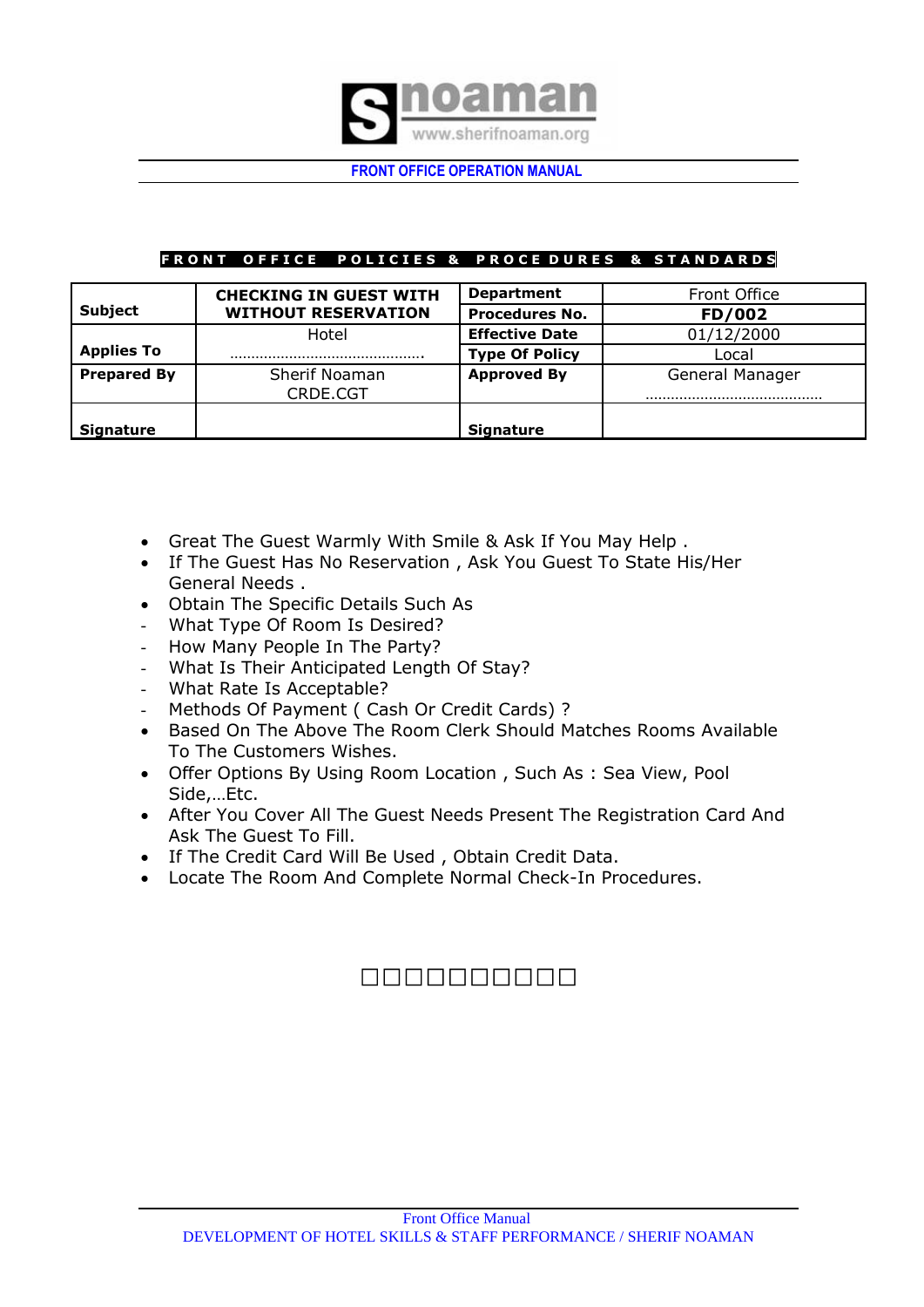

# FRONT OFFICE POLICIES & PROCEDURES & STANDARDS

|                    | <b>CHECKING IN GROUP</b>  | <b>Department</b>     | Front Office    |
|--------------------|---------------------------|-----------------------|-----------------|
| <b>Subject</b>     |                           | <b>Procedures No.</b> | FD/003          |
|                    | Hotel                     | <b>Effective Date</b> | 01/12/2000      |
| <b>Applies To</b>  |                           | <b>Type Of Policy</b> | Local           |
| <b>Prepared By</b> | Sherif Noaman<br>CRDE.CGT | <b>Approved By</b>    | General Manager |
| <b>Signature</b>   |                           | <b>Signature</b>      |                 |

# **First : Before Check In**

- Be Fully Aware Of The Arrival Time
- Prepare The Blocking.
- Check Ready Rooms With Housekeeping
- Prepare The Key Envelopes.
- Check With The Bell Caption Concerning The Readiness Of The Luggage **Sticker**

# **Second : Upon Check In**

- Welcome The Group With The Welcome Drink.
- Check With The Tour Leader The Rooming List.
- Ask The Tour Leader For The Passport List & Voucher.
- Check With The Tour Leader The Meals Arrangements / Wake Up Calls .
- Bell Man Should Have A Copy From The Rooming List To Write Number Of The Luggage.

# **Third : After Check-In**

- Open The Group Master Folio.
- Mention The Way Of Payment.
- Check The Rate Twice.
- Check Number Of Rooms And Persons.
- Check Complimentary Rooms
- Create the Group Pay Master and Check Routing.
- Distribute The Group Rooming List To All Concerned With All Signatures.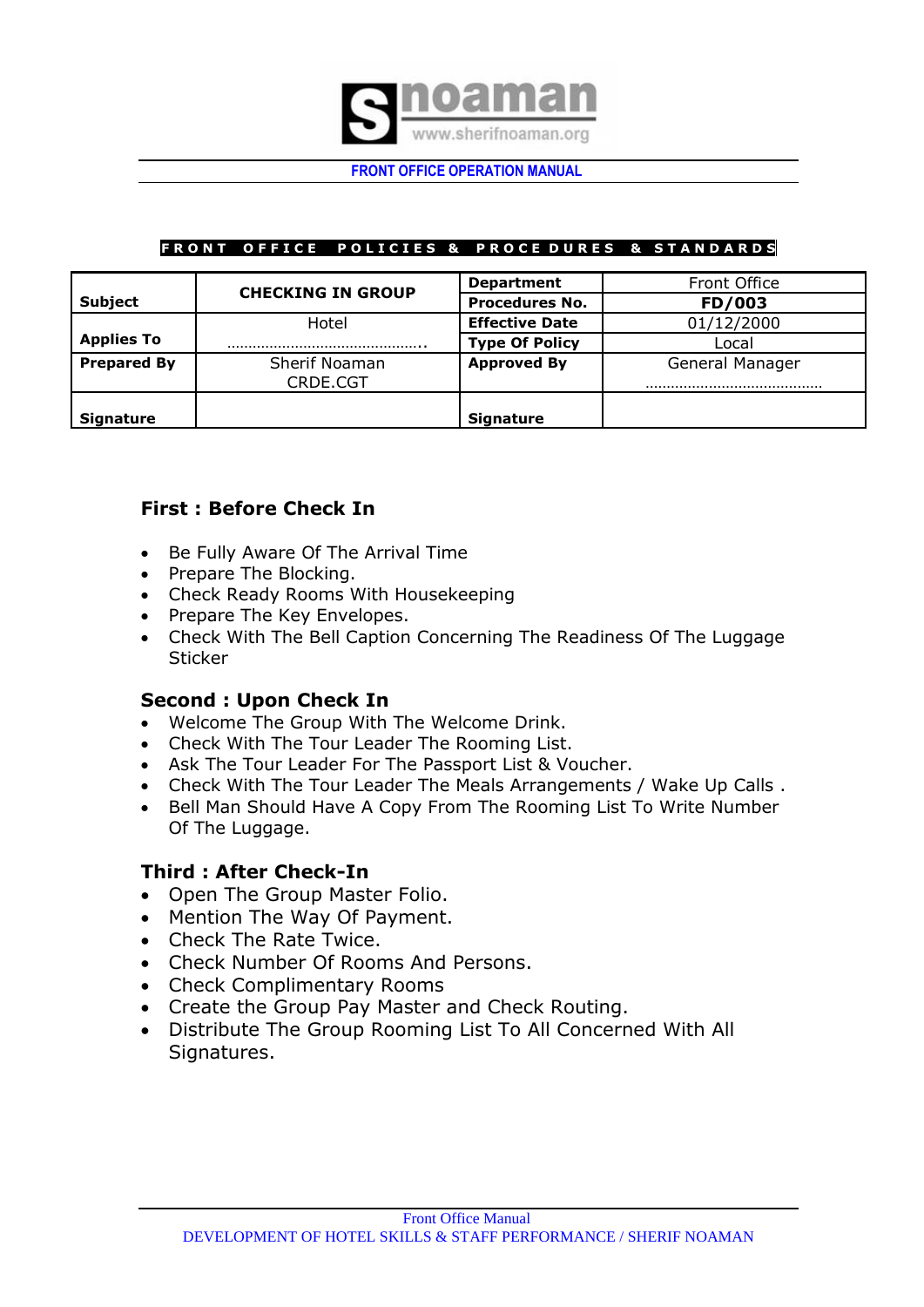

# FRONT OFFICE POLICIES & PROCEDURES & STANDARDS

|                    | <b>HANDLIING GUEST</b>    | <b>Department</b>     | Front Office    |
|--------------------|---------------------------|-----------------------|-----------------|
| <b>Subject</b>     | <b>COMPLAINT</b>          | <b>Procedures No.</b> | FD/004          |
|                    | Hotel                     | <b>Effective Date</b> | 01/12/2000      |
| <b>Applies To</b>  |                           | <b>Type Of Policy</b> | Local           |
| <b>Prepared By</b> | Sherif Noaman<br>CRDE.CGT | <b>Approved By</b>    | General Manager |
| <b>Signature</b>   |                           | Signature             |                 |

- Listen with concern to guest complaints and stay calm.
- Isolate the guest, if possible, so that other guests would not be affected. Remain calm and do not argue with the guest.
- Recognize and acknowledge the guest's feelings and try to make him feel that we care more about his concerns.
- Always show personal interest in the guest's problem. Do never under estimate his complaint. And no matter what happens, NEVER INSULT A GUEST.
- Do not say that the hotel is at fault simply to be understanding.
- Noting down the key facts will reassure the guest and will certainly calm him down.
- Tell the guest how and when the problem could be solved.
- Inform the concerned department to take the necessary action.
- Follow up
- Inform your supervisor and record all details and what has been done till the time being in the log book.
- If you feel that the problem is more than you can handle and that it needs higher level for a solution, take the handle the matter to your supervisor or to the Department Head.
- When the problem is solved, inform the guest accordingly.

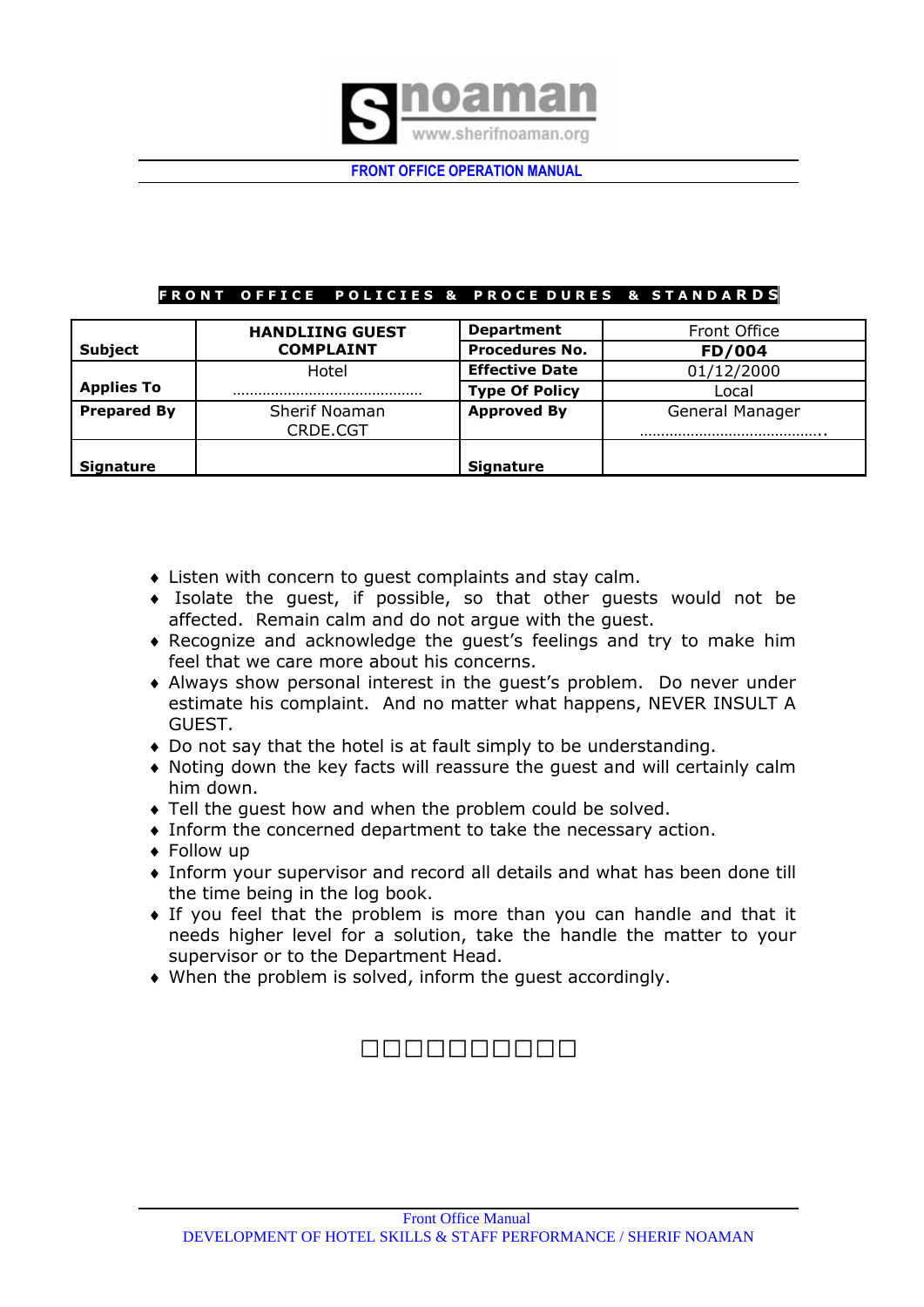

# FRONT OFFICE POLICIES & PROCEDURES & STANDARDS

|               | <b>Department</b>            | Front Office     |
|---------------|------------------------------|------------------|
|               | <b>Procedures No.</b>        | FD/005           |
| Hotel         | <b>Effective Date</b>        | 01/12/2000       |
|               | <b>Type Of Policy</b>        | Local            |
| Sherif Noaman | <b>Approved By</b>           | General Manager  |
| CRDE.CGT      |                              |                  |
|               |                              |                  |
|               | <b>HANDLIING CHECK - OUT</b> | <b>Signature</b> |

# **Service Required :**

Check Out Process Should Be Smooth , Efficient , Accurate , And Pleasant Experience For Our Guests. It Is The Last Opportunity The Hotel Staff Has To Personally Interact With The Guests.

# **Job Performance Required – Guidelines - :**

# A – Providing Bell Service :

- Upon Guest's Request For Checking-Out Bell Service.
- Check Out Card Will Be Given To The Bell Person
- Bell Person Will Go To The Room, Knock On The Door.
- Then, He Ask The Guest Politely For His Luggage.
- With A Glance , Without The Guest Notice , The Bell Person Will Check The Room Supplies Are There With No Damage.
- Luggage To Be Taken Away , Drawers To Be Checked For Any Forgotten Items As Well As Bathroom.
- The Bell Person Will Ask The Guest Politely For The Room Key .
- Close The Door And Make Sure It Is Locked.
- The Bell Person Will Politely Remind The Guest Not To Forgot The Flight Ticket And The Passports.
- The Bell Person Will Obtain The Front Office Cashier's Approval Before He Carries The Luggage Out Side The Hotel.

# B- At The Front Office Cashier :

- Greet The Guest With Magic Words And Smile.
- Ask If They Are Checking Out.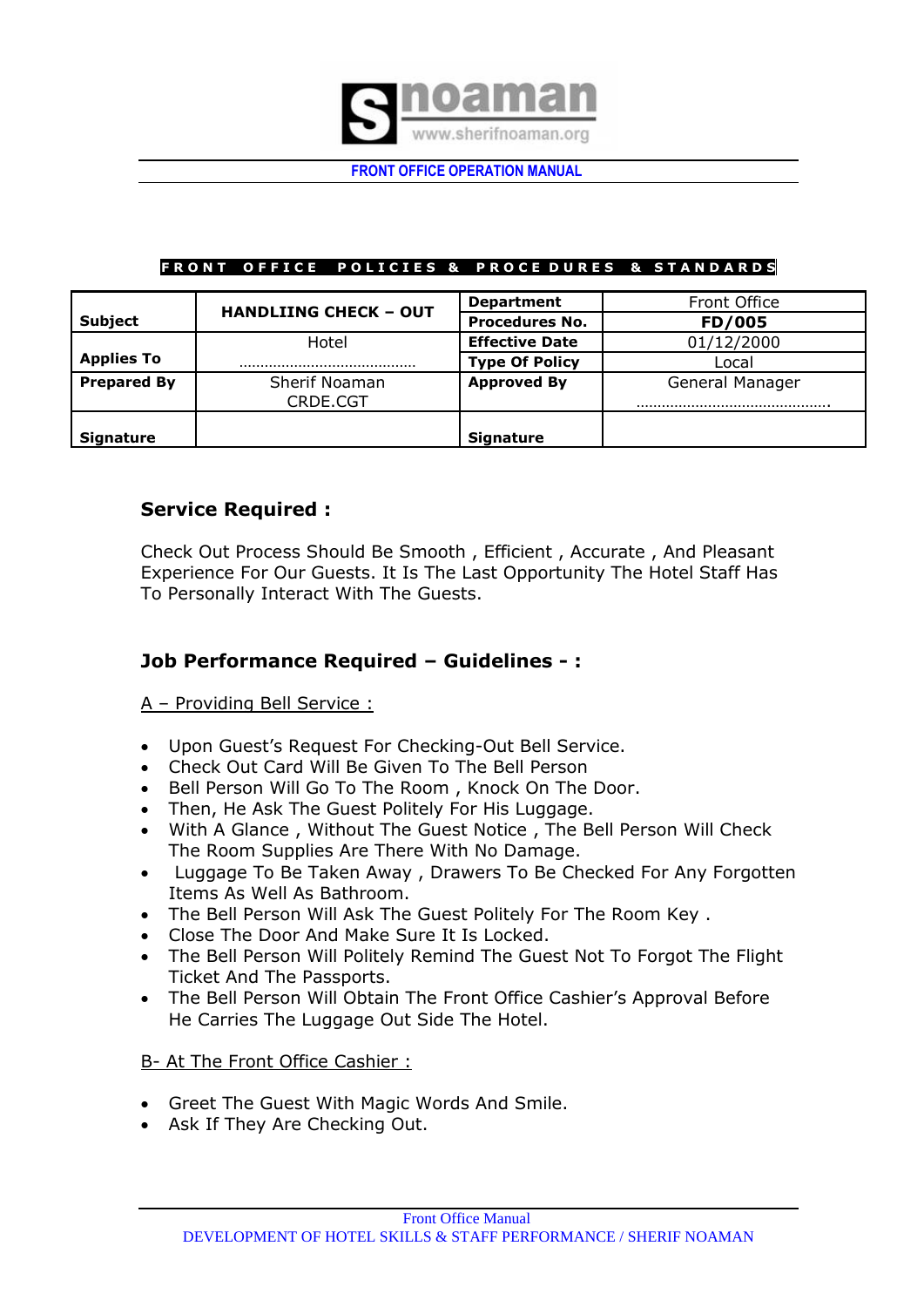

- Ask For Their Room Number, Pull The Folio, And Repeat Their Name To Make Sure There Is No Mistake.
- Check For Any Last-Minute Messages, Mail , Or Any Additional Charges Not Yet Posted.
- Ask If The Guest Has Made Any Additional Charges Within The Last Thirty Minutes.
- Tell The Guest The Amount Owed.
- Follow Up With The Guest Mode Of Payment And Finalize The Account.
- Check By Asking About Guest Satisfaction.
- Pay Attention To Each Single Guest Comment And Write It Down Immediately.
- Ask If There Is Any Thing Else The Hotel Can Do.
- Thank The Guest For Staying With The Hotel , And Invite Them To Come Back Again.
- As They Leave The Desk Area, Wish The Guest A Safe And A Pleasant Trip.

# 0000000000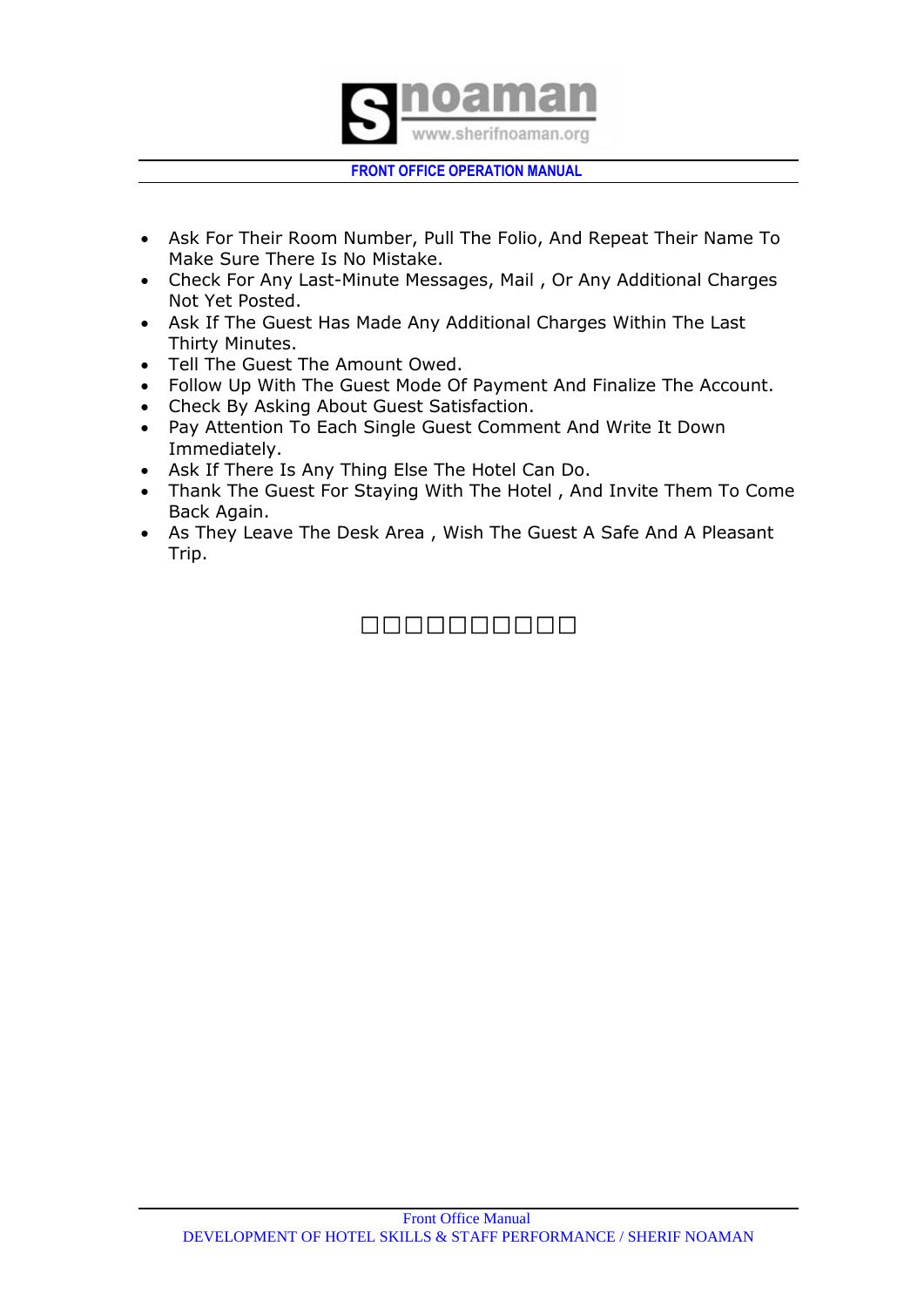

### **FRONT OFFICE POLICIES & PROCEDURES & STANDARDS**

|                    |                               | <b>Department</b>     | Front Office / Housekeeping |
|--------------------|-------------------------------|-----------------------|-----------------------------|
| <b>Subject</b>     | <b>HANDLING GUEST REQUEST</b> | <b>Procedures No.</b> | FD/006                      |
|                    | Hotel                         | <b>Effective Date</b> | 01/12/2000                  |
| <b>Applies To</b>  |                               | <b>Type Of Policy</b> | Local                       |
| <b>Prepared By</b> | Sherif Noaman<br>CRDE.CGT     | <b>Approved By</b>    | General Manager             |
| <b>Signature</b>   |                               | <b>Signature</b>      |                             |

# **Purpose of the policy :**

To set up a proper system on following up guest requests and assuring the proper delivery of services in order to meet Guest satisfaction.

# **Policy:**

- Both Front Office & Housekeeping departments will keep a quest request logbook to record all guest request by time of receiving the request.
- As soon as the GSA or H.K Order taker will receive a guest request, it must be recorded in the logbook immediately with the time of receiving the request and the guestroom number, as well as type of request.
- The GSA To Complete the Housekeeping/Maintenance request form, and to be delivered to the Department Concerned Immediately.
- All the logbook items should be filled in details as soon as the request is received.
- The GSA / HK Order taker should inform and follow up on the completion of the request by contacting the department concerned to fulfill the request and log the time and the name of the person who received and complete the request.
- A follow up telephone call to the guest should be made after the completion of the request to be sure that the guest is satisfied.
- If the request will take time to be completed, quest should be informed and to be given the estimated time to complete it.
- If the guest request will take more than a reasonable time to be completed, it should be reported to the direct supervisor who should contact the guest personally and offer alternative solution.
- In both F.O & H.K, guest request logbook should be part of the shift hand-over procedures.

**N.B** attached a sample of the log, which should be printed on A-4 size book.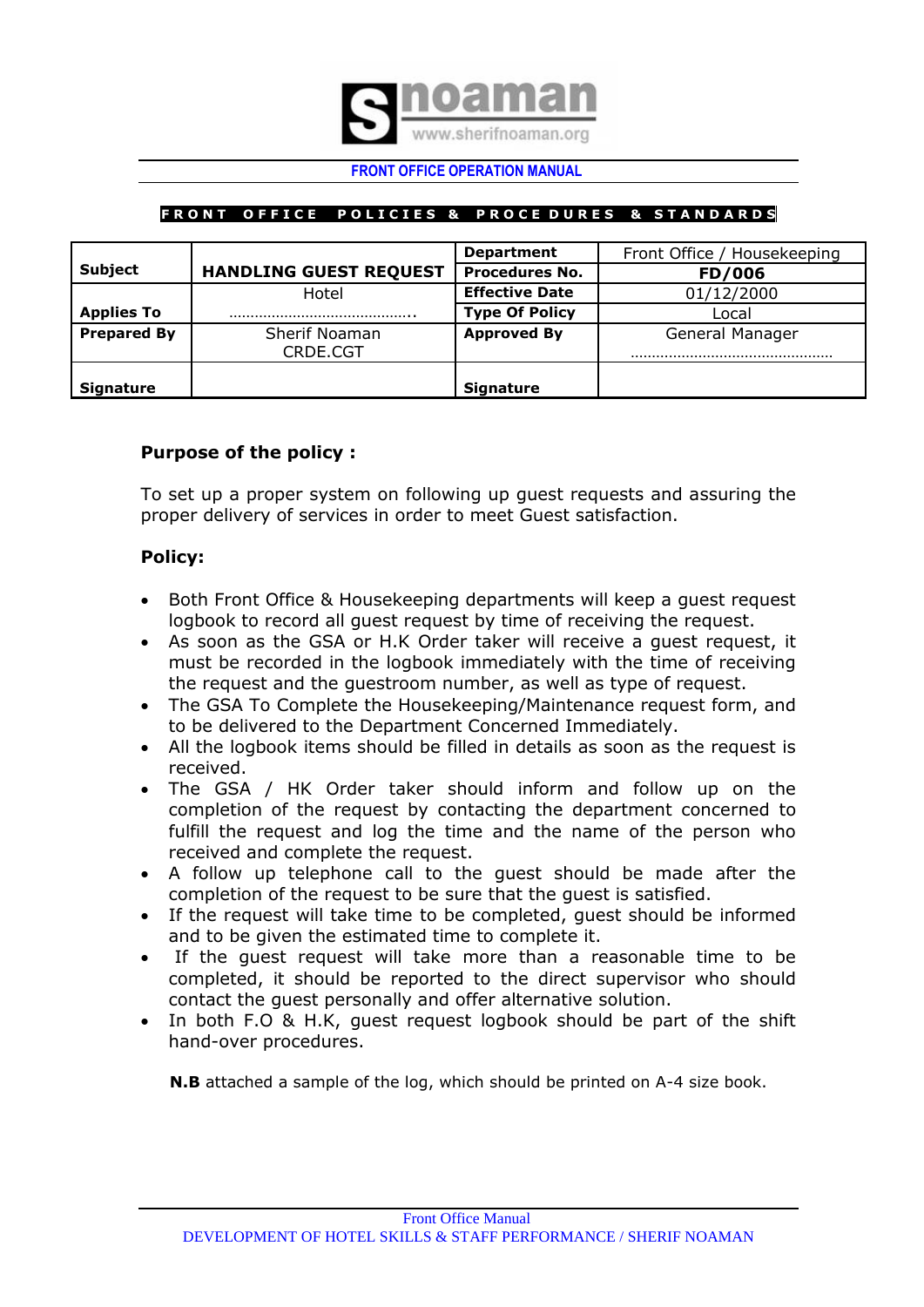

# **Front Office Working Manual**

# **Bell Stand & Drivers**

The primary responsibility of the Bell service is to handle guest luggage in and out of the hotel. The Resort Driver will be the one who greets the guest at the airport and hotel entrance and sometimes lead the guest to his room upon check-in. A Bell Man must always be neat and clean at all times. In our hotel, the Bell Man also has to handle a delivery of guest mail, message or fax, as Well as any Other Matter related to the Operation.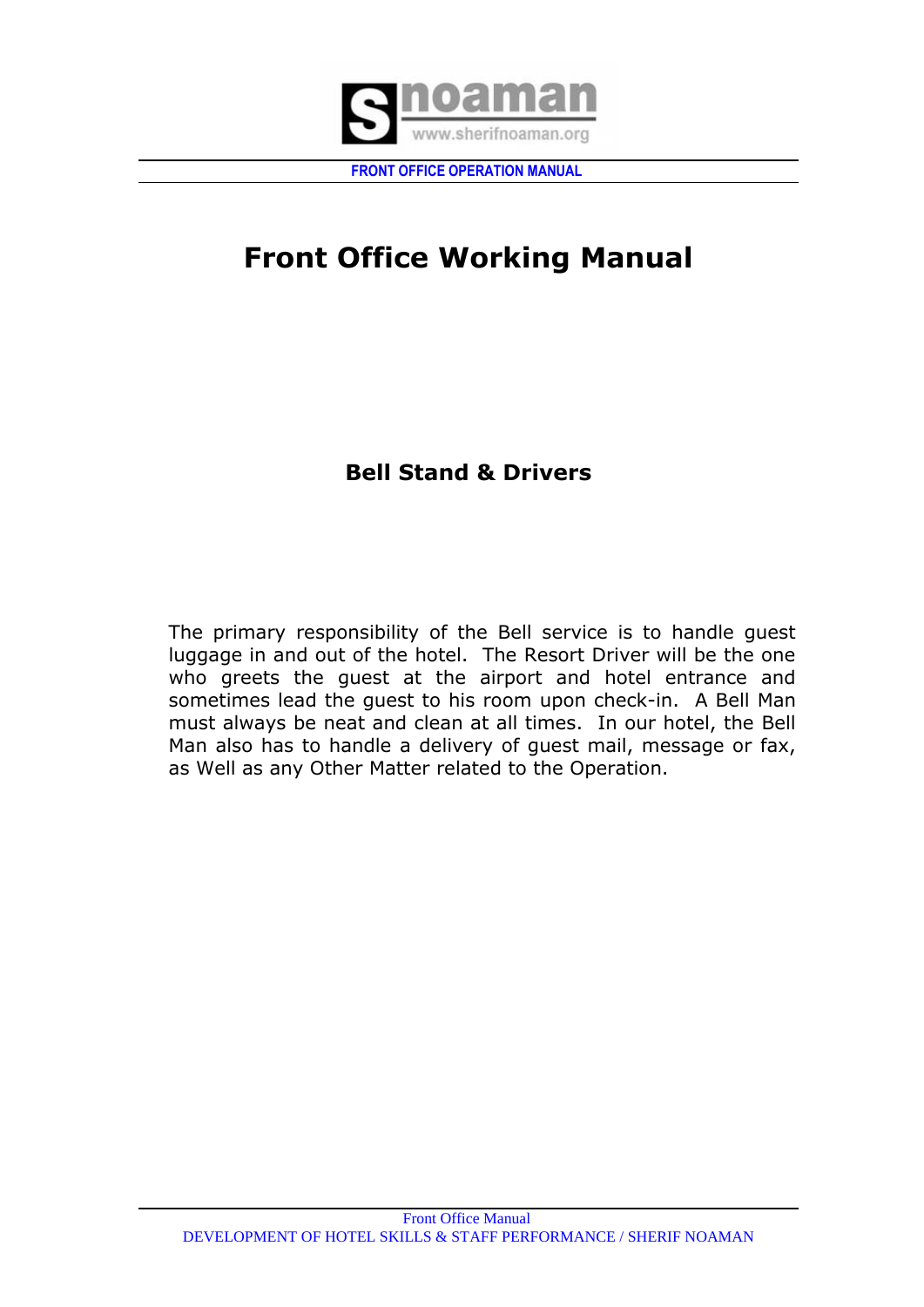

### **FRONT OFFICE POLICIES & PROCEDURES & STANDARDS**

|                   |                         | <b>Department</b>     | Front Office    |
|-------------------|-------------------------|-----------------------|-----------------|
| <b>Subject</b>    | AIRPORT PICK UP SERVICE | <b>Procedures No.</b> | <b>BS/001</b>   |
|                   | Hotel                   | <b>Effective Date</b> | 01/12/2000      |
| <b>Applies To</b> |                         | <b>Type Of Policy</b> | Local           |
| Prepared          | Sherif Noaman           | <b>Approved By</b>    | General Manager |
| By                | CRDE.CGT                |                       |                 |
| <b>Signature</b>  |                         | <b>Signature</b>      |                 |

# **Before departure from the hotel :**

- Concierge checks arrival list with Assistant Front Office Manager every morning, assigns a Vehicle with a driver and prepares and checks all equipment needed such as paging board with guest name, luggage trolley, etc.
- The Vehicle should be ready and checked for:
	- \* Cleanliness
	- \* Cassette tape (must be in ready position)
	- \* Ice bucket with cold towels
	- \* Bottle of drinking water
	- \* Glasses
- Depart the hotel after the arrival time has been checked.

# **At the Airport:**

- ◆ Bell Man / driver shows the paging board.
- When the guest comes to contact, repeat the guest name and greet him with a welcoming SMILE", Welcome to ( Name of your city / town ) , my name is ........... from ( your Hotel Name ).
- Ask for the luggage tag from the guest and take the luggage after the guest checks that all is correct. Bell Man/driver will lead the guest to the car. After being comfortably seated, pour water for guest if requested.
- Depart from airport to the hotel, Turn on the designated cassette tape.

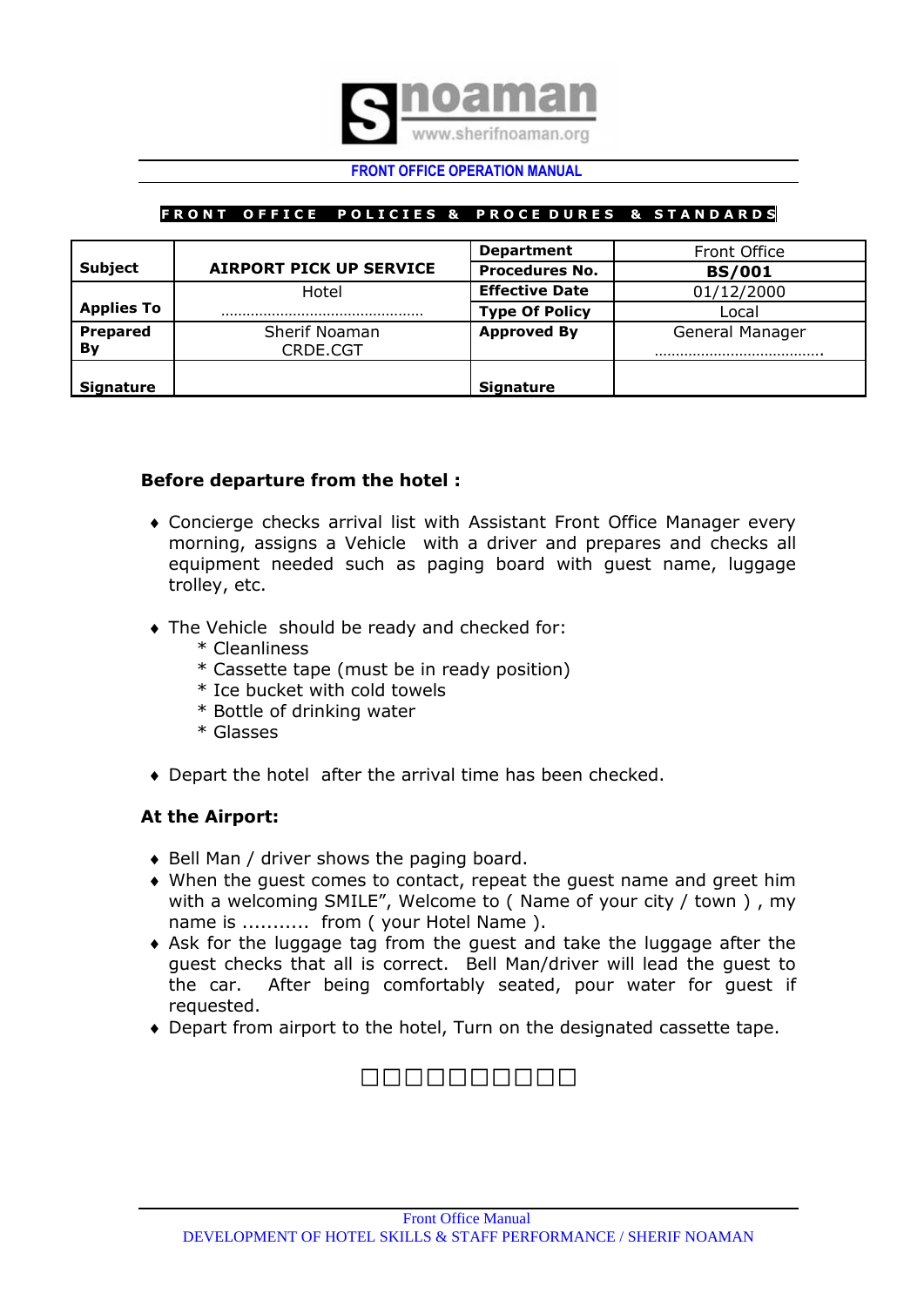

# FRONT OFFICE POLICIES & PROCEDURES & STANDARDS

|                   |                          | <b>Department</b>     | Front Office    |
|-------------------|--------------------------|-----------------------|-----------------|
| <b>Subject</b>    | <b>ROOMING THE GUEST</b> | <b>Procedures No.</b> | <b>BS/002</b>   |
|                   | Hotel                    | <b>Effective Date</b> | 01/12/2000      |
| <b>Applies To</b> |                          | <b>Type Of Policy</b> | Local           |
| <b>Prepared</b>   | Sherif Noaman            | <b>Approved By</b>    | General Manager |
| By                | CRDE.CGT                 |                       |                 |
| <b>Signature</b>  |                          | <b>Signature</b>      |                 |

# **service required :**

Bell-Staff Members Should Be Well Groomed , Have A Pleasant Smile , Friendly Personality, And Should Be Knowledgeable About The Property With All Facilities, And The Community With All Interested Places.

# **Job Performance Required – Guidelines - :**

- After Registering The Guest, Front Desk Clerk Introduce The Bell Person To The Guest.
- Bell Person Then Welcome The Guest By Name.
- Bell Person Ask The Guest To Join Him To The Room.
- When They Reach The Guest Room , The Bell Person Open The Door , Turn On The Lights, And Look Around To Make Sure Every Thing Is In Order.
- He Carries The Guest Luggage Into The Room.
- After That, Bell Person Should Explain The Special Features Of The Room Such As The Air Conditioner Television Channels, Guest Directory……Etc.
- Also, He Should Mention The Hotel Facilities Including The Restaurants Hours Of Operation And The Availability Of Of Any Special Services.
- As The Bell Person Leave the Room, He Should Wish The Guest A Pleasant Stay.

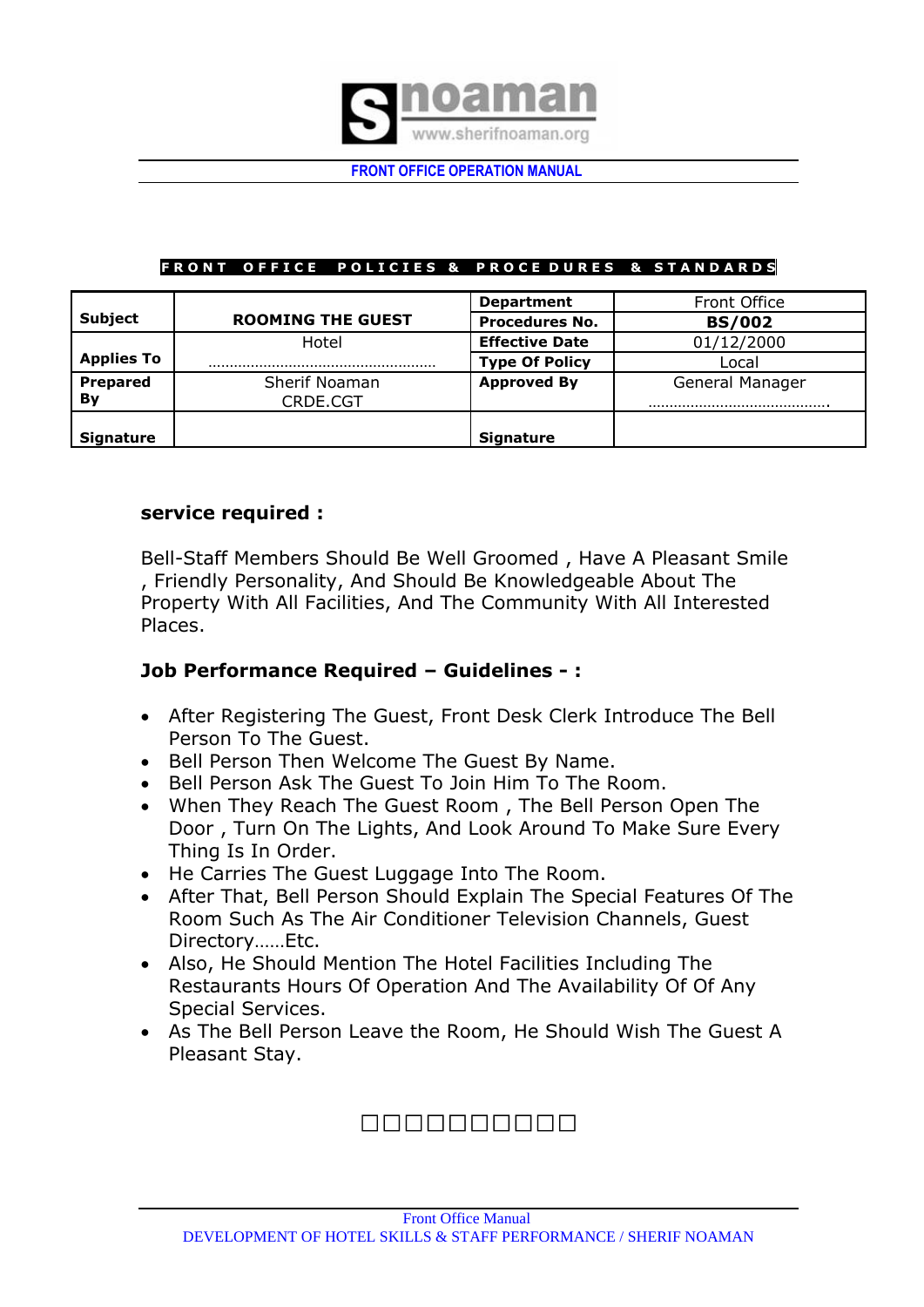

### FRONT OFFICE POLICIES & PROCEDURES & STANDARDS

|                   |                            | <b>Department</b>     | Front Office    |
|-------------------|----------------------------|-----------------------|-----------------|
| <b>Subject</b>    | <b>VEHICLE MAINTENANCE</b> | <b>Procedures No.</b> | <b>BS/003</b>   |
|                   | Hotel                      | <b>Effective Date</b> | 01/12/2000      |
| <b>Applies To</b> |                            | <b>Type Of Policy</b> | Local           |
| <b>Prepared</b>   | Sherif Noaman              | <b>Approved By</b>    | General Manager |
| By                | CRDE.CGT                   |                       |                 |
| <b>Signature</b>  |                            | <b>Signature</b>      |                 |

THE Hotel Vehicle Must Include:

- \* 1 fire extinguisher
- \* 1 first aid kit
- \* 1 trash can
- \* 1 tissue box holder with tissue paper

If something is missing, report to the Assistant Front Office Manager immediately.

Check the condition of vehicles which should be clean, inside and outside, and in good working condition. Every morning you should check for:

- **\*** Signal lights both front and rear
- \* Tires Condition
- \* Brake lights
- \* Mirror
- \* Brakes

Check the engine every morning:

- **\*** Level of engine oil
- \* Level of water in the reservoir tank
- \* Water for the wind shield

Change the engine oil, filters and clean up the engineer every 5,000 km and keep record with full details.

If the car needs repair, inform the Assistant Front Office Manager who will ask the Chief Engineer to check first and if he agrees, the car should be sent to the garage. This is to be processed by the Driver and his supervisor.